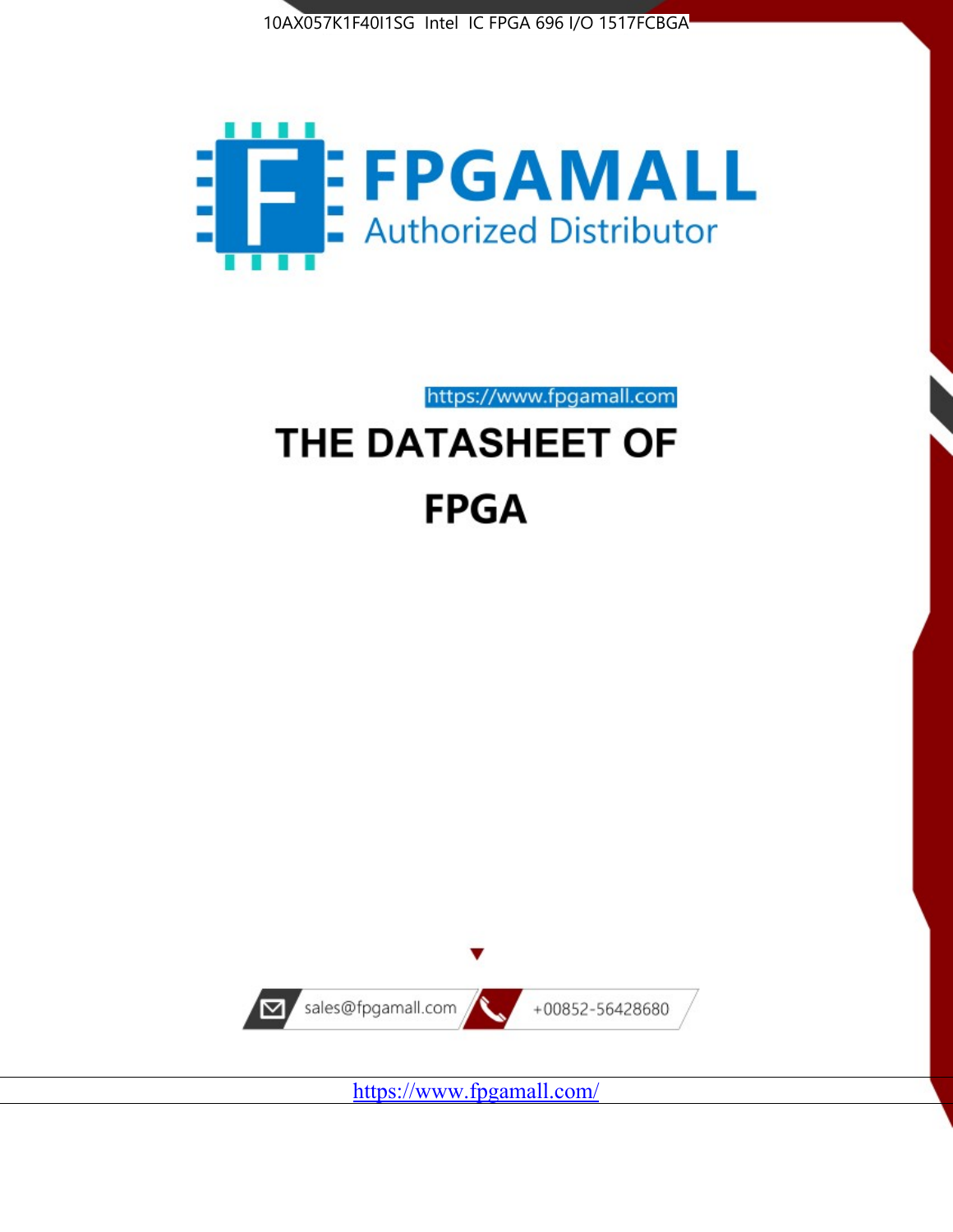10AX057K1F40I1SG Intel IC FPGA 696 I/O 1517FCBGA



# **Intel® Arria® 10 Device Overview**



**A10-OVERVIEW | 2018.12.06** Latest document on the web: **[PDF](https://www.intel.com/content/dam/www/programmable/us/en/pdfs/literature/hb/arria-10/a10_overview.pdf)** | **[HTML](https://www.intel.com/content/www/us/en/programmable/documentation/sam1403480274650.html)**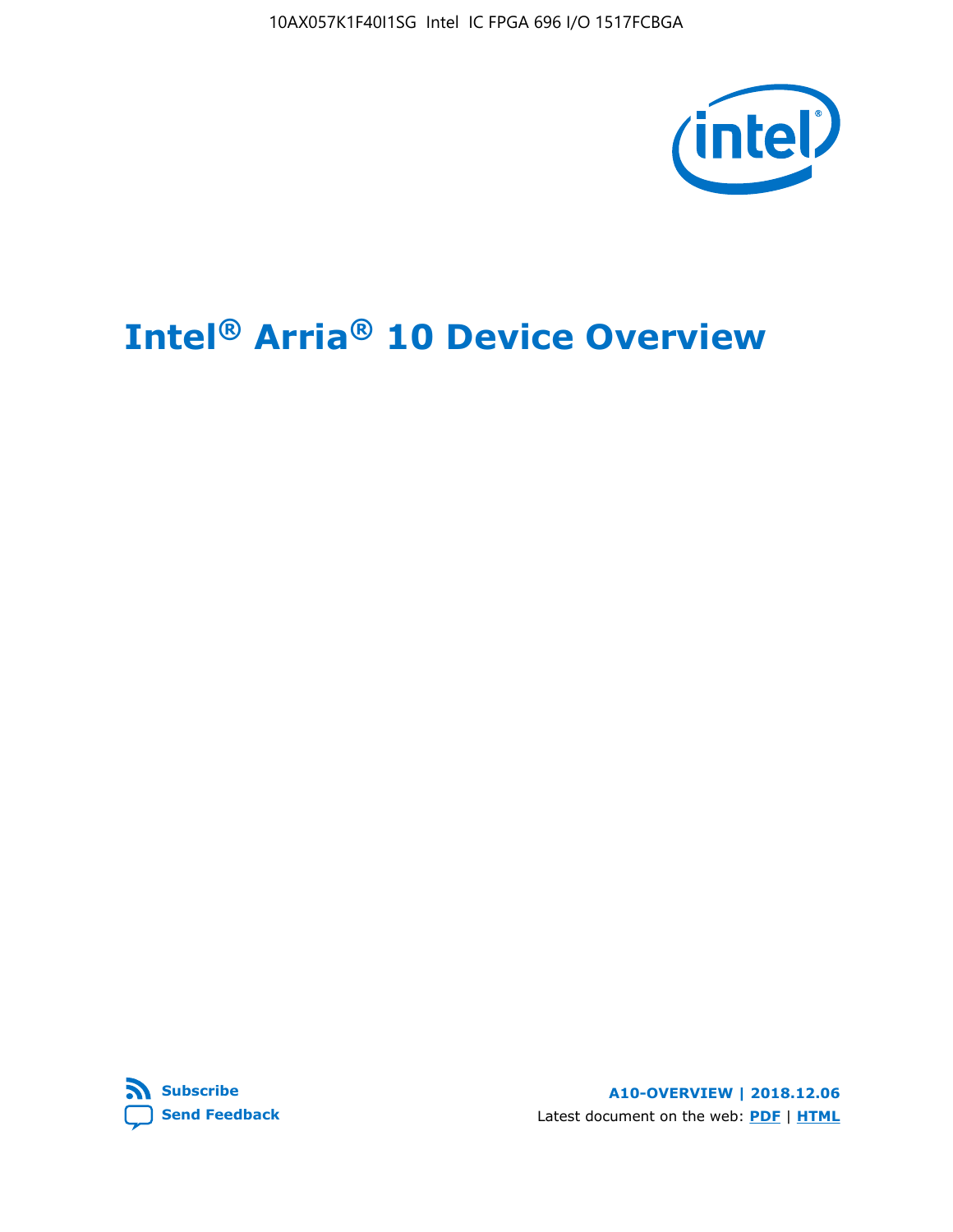

**Contents** 

# **Contents**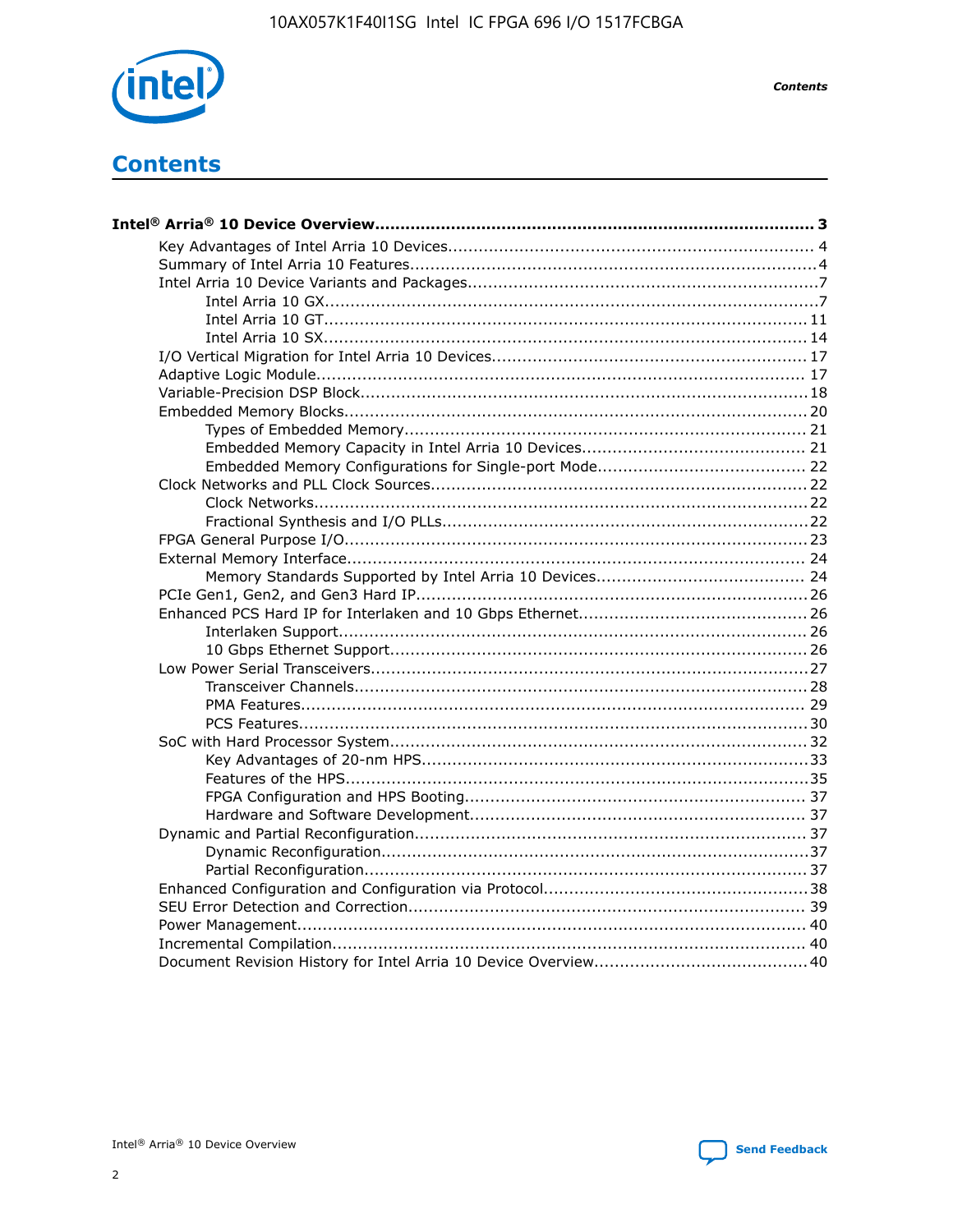**A10-OVERVIEW | 2018.12.06**

**[Send Feedback](mailto:FPGAtechdocfeedback@intel.com?subject=Feedback%20on%20Intel%20Arria%2010%20Device%20Overview%20(A10-OVERVIEW%202018.12.06)&body=We%20appreciate%20your%20feedback.%20In%20your%20comments,%20also%20specify%20the%20page%20number%20or%20paragraph.%20Thank%20you.)**



# **Intel® Arria® 10 Device Overview**

The Intel<sup>®</sup> Arria<sup>®</sup> 10 device family consists of high-performance and power-efficient 20 nm mid-range FPGAs and SoCs.

Intel Arria 10 device family delivers:

- Higher performance than the previous generation of mid-range and high-end FPGAs.
- Power efficiency attained through a comprehensive set of power-saving technologies.

The Intel Arria 10 devices are ideal for high performance, power-sensitive, midrange applications in diverse markets.

| <b>Market</b>         | <b>Applications</b>                                                                                               |
|-----------------------|-------------------------------------------------------------------------------------------------------------------|
| Wireless              | Channel and switch cards in remote radio heads<br>٠<br>Mobile backhaul<br>٠                                       |
| Wireline              | 40G/100G muxponders and transponders<br>٠<br>100G line cards<br>٠<br><b>Bridging</b><br>٠<br>Aggregation<br>٠     |
| <b>Broadcast</b>      | Studio switches<br>٠<br>Servers and transport<br>٠<br>Videoconferencing<br>٠<br>Professional audio and video<br>٠ |
| Computing and Storage | Flash cache<br>٠<br>Cloud computing servers<br>٠<br>Server acceleration<br>٠                                      |
| Medical               | Diagnostic scanners<br>٠<br>Diagnostic imaging<br>٠                                                               |
| Military              | Missile guidance and control<br>٠<br>Radar<br>٠<br>Electronic warfare<br>٠<br>Secure communications<br>٠          |

#### **Table 1. Sample Markets and Ideal Applications for Intel Arria 10 Devices**

#### **Related Information**

- [Intel Arria 10 Device Handbook: Known Issues](http://www.altera.com/support/kdb/solutions/rd07302013_646.html) Lists the planned updates to the *Intel Arria 10 Device Handbook* chapters.
- [Intel Arria 10 GX/GT Device Errata and Design Recommendations](https://www.intel.com/content/www/us/en/programmable/documentation/agz1493851706374.html#yqz1494433888646)
- [Intel Arria 10 SX Device Errata and Design Recommendations](https://www.intel.com/content/www/us/en/programmable/documentation/cru1462832385668.html#cru1462832558642)

Intel Corporation. All rights reserved. Intel, the Intel logo, Altera, Arria, Cyclone, Enpirion, MAX, Nios, Quartus and Stratix words and logos are trademarks of Intel Corporation or its subsidiaries in the U.S. and/or other countries. Intel warrants performance of its FPGA and semiconductor products to current specifications in accordance with Intel's standard warranty, but reserves the right to make changes to any products and services at any time without notice. Intel assumes no responsibility or liability arising out of the application or use of any information, product, or service described herein except as expressly agreed to in writing by Intel. Intel customers are advised to obtain the latest version of device specifications before relying on any published information and before placing orders for products or services. \*Other names and brands may be claimed as the property of others.

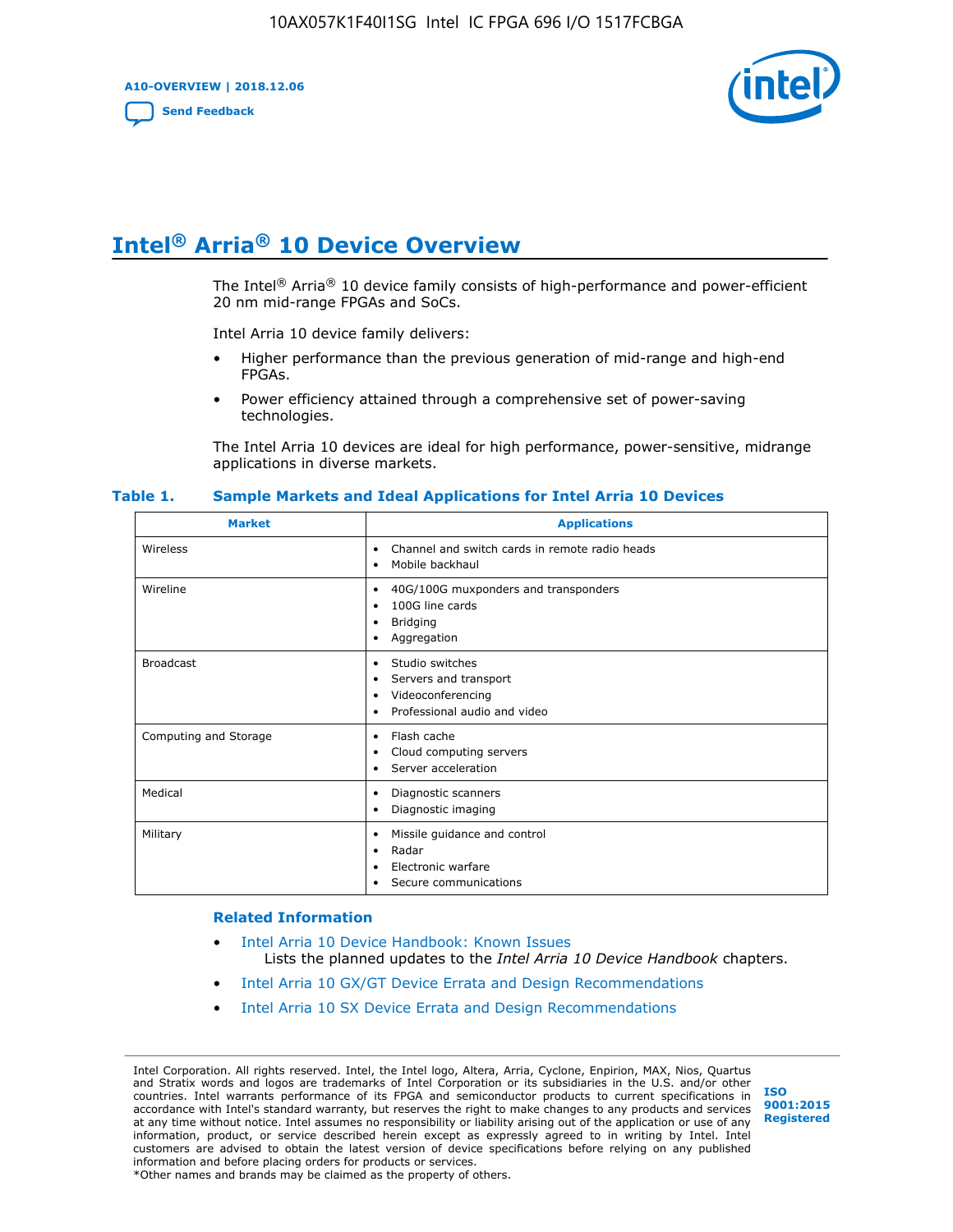

# **Key Advantages of Intel Arria 10 Devices**

# **Table 2. Key Advantages of the Intel Arria 10 Device Family**

| <b>Advantage</b>                                                                                          | <b>Supporting Feature</b>                                                                                                                                                                                                                                                                                                |
|-----------------------------------------------------------------------------------------------------------|--------------------------------------------------------------------------------------------------------------------------------------------------------------------------------------------------------------------------------------------------------------------------------------------------------------------------|
| Enhanced core architecture                                                                                | Built on TSMC's 20 nm process technology<br>٠<br>60% higher performance than the previous generation of mid-range FPGAs<br>٠<br>15% higher performance than the fastest previous-generation FPGA<br>٠                                                                                                                    |
| High-bandwidth integrated<br>transceivers                                                                 | Short-reach rates up to 25.8 Gigabits per second (Gbps)<br>٠<br>Backplane capability up to 12.5 Gbps<br>٠<br>Integrated 10GBASE-KR and 40GBASE-KR4 Forward Error Correction (FEC)<br>٠                                                                                                                                   |
| Improved logic integration and<br>hard IP blocks                                                          | 8-input adaptive logic module (ALM)<br>٠<br>Up to 65.6 megabits (Mb) of embedded memory<br>٠<br>Variable-precision digital signal processing (DSP) blocks<br>Fractional synthesis phase-locked loops (PLLs)<br>Hard PCI Express Gen3 IP blocks<br>Hard memory controllers and PHY up to 2,400 Megabits per second (Mbps) |
| Second generation hard<br>processor system (HPS) with<br>integrated ARM* Cortex*-A9*<br>MPCore* processor | Tight integration of a dual-core ARM Cortex-A9 MPCore processor, hard IP, and an<br>٠<br>FPGA in a single Intel Arria 10 system-on-a-chip (SoC)<br>Supports over 128 Gbps peak bandwidth with integrated data coherency between<br>$\bullet$<br>the processor and the FPGA fabric                                        |
| Advanced power savings                                                                                    | Comprehensive set of advanced power saving features<br>٠<br>Power-optimized MultiTrack routing and core architecture<br>٠<br>Up to 40% lower power compared to previous generation of mid-range FPGAs<br>Up to 60% lower power compared to previous generation of high-end FPGAs                                         |

# **Summary of Intel Arria 10 Features**

## **Table 3. Summary of Features for Intel Arria 10 Devices**

| <b>Feature</b>                  | <b>Description</b>                                                                                                                                                                                                                                                                                                                                                                                       |
|---------------------------------|----------------------------------------------------------------------------------------------------------------------------------------------------------------------------------------------------------------------------------------------------------------------------------------------------------------------------------------------------------------------------------------------------------|
| Technology                      | TSMC's 20-nm SoC process technology<br>٠<br>Allows operation at a lower $V_{\text{CC}}$ level of 0.82 V instead of the 0.9 V standard $V_{\text{CC}}$ core voltage                                                                                                                                                                                                                                       |
| Packaging                       | 1.0 mm ball-pitch Fineline BGA packaging<br>0.8 mm ball-pitch Ultra Fineline BGA packaging<br>Multiple devices with identical package footprints for seamless migration between different<br><b>FPGA</b> densities<br>Devices with compatible package footprints allow migration to next generation high-end<br>Stratix $\mathcal{R}$ 10 devices<br>RoHS, leaded $(1)$ , and lead-free (Pb-free) options |
| High-performance<br>FPGA fabric | Enhanced 8-input ALM with four registers<br>٠<br>Improved multi-track routing architecture to reduce congestion and improve compilation time<br>Hierarchical core clocking architecture<br>Fine-grained partial reconfiguration                                                                                                                                                                          |
| Internal memory<br>blocks       | M20K-20-Kb memory blocks with hard error correction code (ECC)<br>Memory logic array block (MLAB)-640-bit memory                                                                                                                                                                                                                                                                                         |
|                                 | continued                                                                                                                                                                                                                                                                                                                                                                                                |



<sup>(1)</sup> Contact Intel for availability.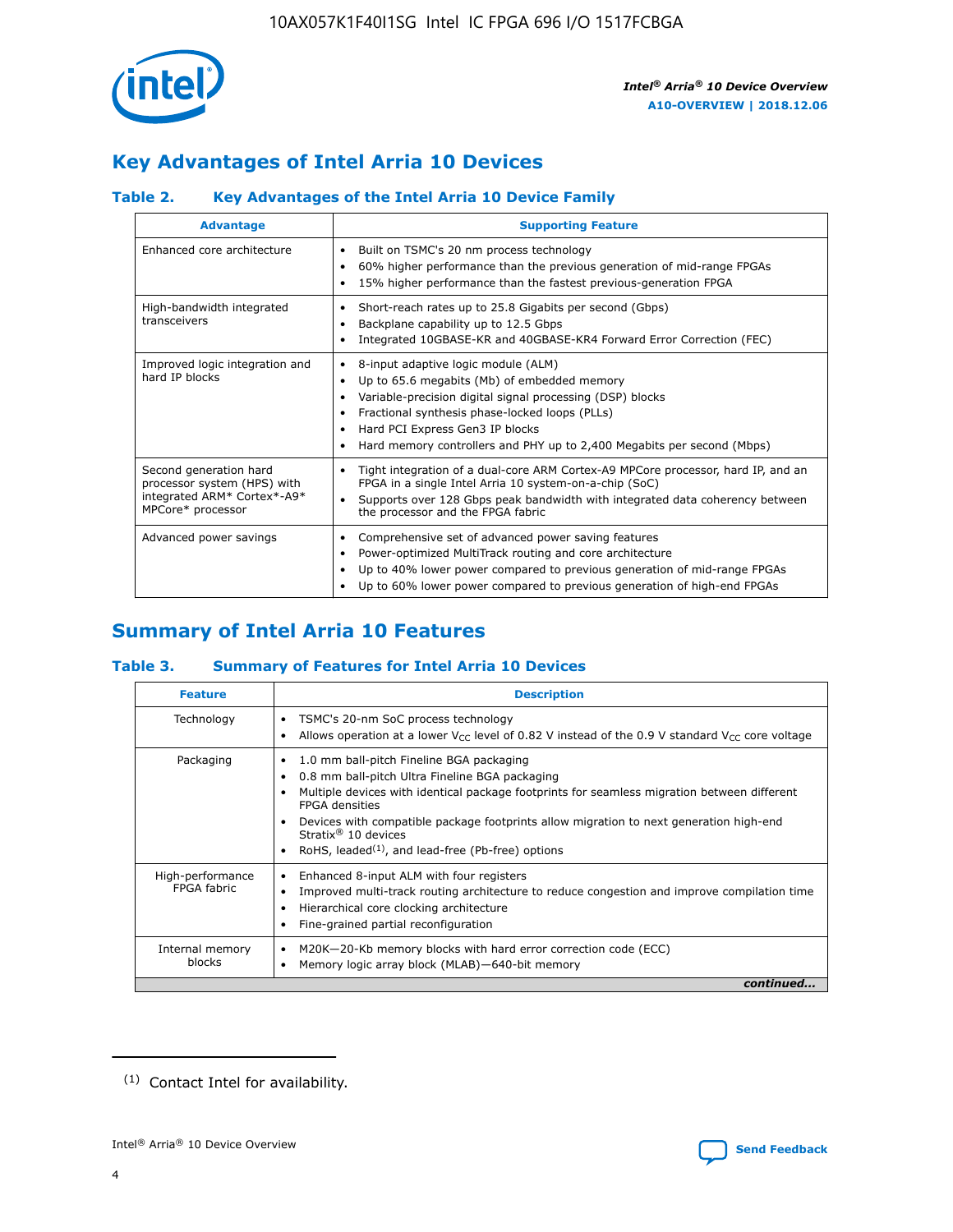r



| <b>Feature</b>                         |                                                                                                                                                                                                                                                                                                                      | <b>Description</b>                                                                                                                                                                                                                                                                                                                                                                                                                                                                                                                                                                                                                                                                                                                                                                                                                     |  |  |  |  |
|----------------------------------------|----------------------------------------------------------------------------------------------------------------------------------------------------------------------------------------------------------------------------------------------------------------------------------------------------------------------|----------------------------------------------------------------------------------------------------------------------------------------------------------------------------------------------------------------------------------------------------------------------------------------------------------------------------------------------------------------------------------------------------------------------------------------------------------------------------------------------------------------------------------------------------------------------------------------------------------------------------------------------------------------------------------------------------------------------------------------------------------------------------------------------------------------------------------------|--|--|--|--|
| Embedded Hard IP<br>blocks             | Variable-precision DSP                                                                                                                                                                                                                                                                                               | Native support for signal processing precision levels from $18 \times 19$ to<br>54 x 54<br>Native support for 27 x 27 multiplier mode<br>64-bit accumulator and cascade for systolic finite impulse responses<br>(FIRs)<br>Internal coefficient memory banks<br>$\bullet$<br>Preadder/subtractor for improved efficiency<br>Additional pipeline register to increase performance and reduce<br>power<br>Supports floating point arithmetic:<br>- Perform multiplication, addition, subtraction, multiply-add,<br>multiply-subtract, and complex multiplication.<br>- Supports multiplication with accumulation capability, cascade<br>summation, and cascade subtraction capability.<br>- Dynamic accumulator reset control.<br>- Support direct vector dot and complex multiplication chaining<br>multiply floating point DSP blocks. |  |  |  |  |
|                                        | Memory controller                                                                                                                                                                                                                                                                                                    | DDR4, DDR3, and DDR3L                                                                                                                                                                                                                                                                                                                                                                                                                                                                                                                                                                                                                                                                                                                                                                                                                  |  |  |  |  |
|                                        | PCI Express*                                                                                                                                                                                                                                                                                                         | PCI Express (PCIe*) Gen3 (x1, x2, x4, or x8), Gen2 (x1, x2, x4, or x8)<br>and Gen1 (x1, x2, x4, or x8) hard IP with complete protocol stack,<br>endpoint, and root port                                                                                                                                                                                                                                                                                                                                                                                                                                                                                                                                                                                                                                                                |  |  |  |  |
|                                        | Transceiver I/O                                                                                                                                                                                                                                                                                                      | 10GBASE-KR/40GBASE-KR4 Forward Error Correction (FEC)<br>PCS hard IPs that support:<br>$\bullet$<br>- 10-Gbps Ethernet (10GbE)<br>- PCIe PIPE interface<br>$-$ Interlaken<br>- Gbps Ethernet (GbE)<br>- Common Public Radio Interface (CPRI) with deterministic latency<br>support<br>- Gigabit-capable passive optical network (GPON) with fast lock-<br>time support<br>13.5G JESD204b<br>$\bullet$<br>8B/10B, 64B/66B, 64B/67B encoders and decoders<br>Custom mode support for proprietary protocols                                                                                                                                                                                                                                                                                                                               |  |  |  |  |
| Core clock networks                    | $\bullet$<br>$\bullet$                                                                                                                                                                                                                                                                                               | Up to 800 MHz fabric clocking, depending on the application:<br>- 667 MHz external memory interface clocking with 2,400 Mbps DDR4 interface<br>- 800 MHz LVDS interface clocking with 1,600 Mbps LVDS interface<br>Global, regional, and peripheral clock networks<br>Clock networks that are not used can be gated to reduce dynamic power                                                                                                                                                                                                                                                                                                                                                                                                                                                                                            |  |  |  |  |
| Phase-locked loops<br>(PLLs)           | High-resolution fractional synthesis PLLs:<br>$\bullet$<br>Integer PLLs:<br>- Adjacent to general purpose I/Os                                                                                                                                                                                                       | - Precision clock synthesis, clock delay compensation, and zero delay buffering (ZDB)<br>- Support integer mode and fractional mode<br>- Fractional mode support with third-order delta-sigma modulation<br>- Support external memory and LVDS interfaces                                                                                                                                                                                                                                                                                                                                                                                                                                                                                                                                                                              |  |  |  |  |
| FPGA General-purpose<br>$I/Os$ (GPIOs) | On-chip termination (OCT)                                                                                                                                                                                                                                                                                            | 1.6 Gbps LVDS-every pair can be configured as receiver or transmitter                                                                                                                                                                                                                                                                                                                                                                                                                                                                                                                                                                                                                                                                                                                                                                  |  |  |  |  |
| <b>External Memory</b><br>Interface    | 1.2 V to 3.0 V single-ended LVTTL/LVCMOS interfacing<br>Hard memory controller- DDR4, DDR3, and DDR3L support<br>$-$ DDR4-speeds up to 1,200 MHz/2,400 Mbps<br>- DDR3-speeds up to 1,067 MHz/2,133 Mbps<br>Soft memory controller—provides support for RLDRAM $3^{(2)}$ , QDR IV $^{(2)}$ , and QDR II+<br>continued |                                                                                                                                                                                                                                                                                                                                                                                                                                                                                                                                                                                                                                                                                                                                                                                                                                        |  |  |  |  |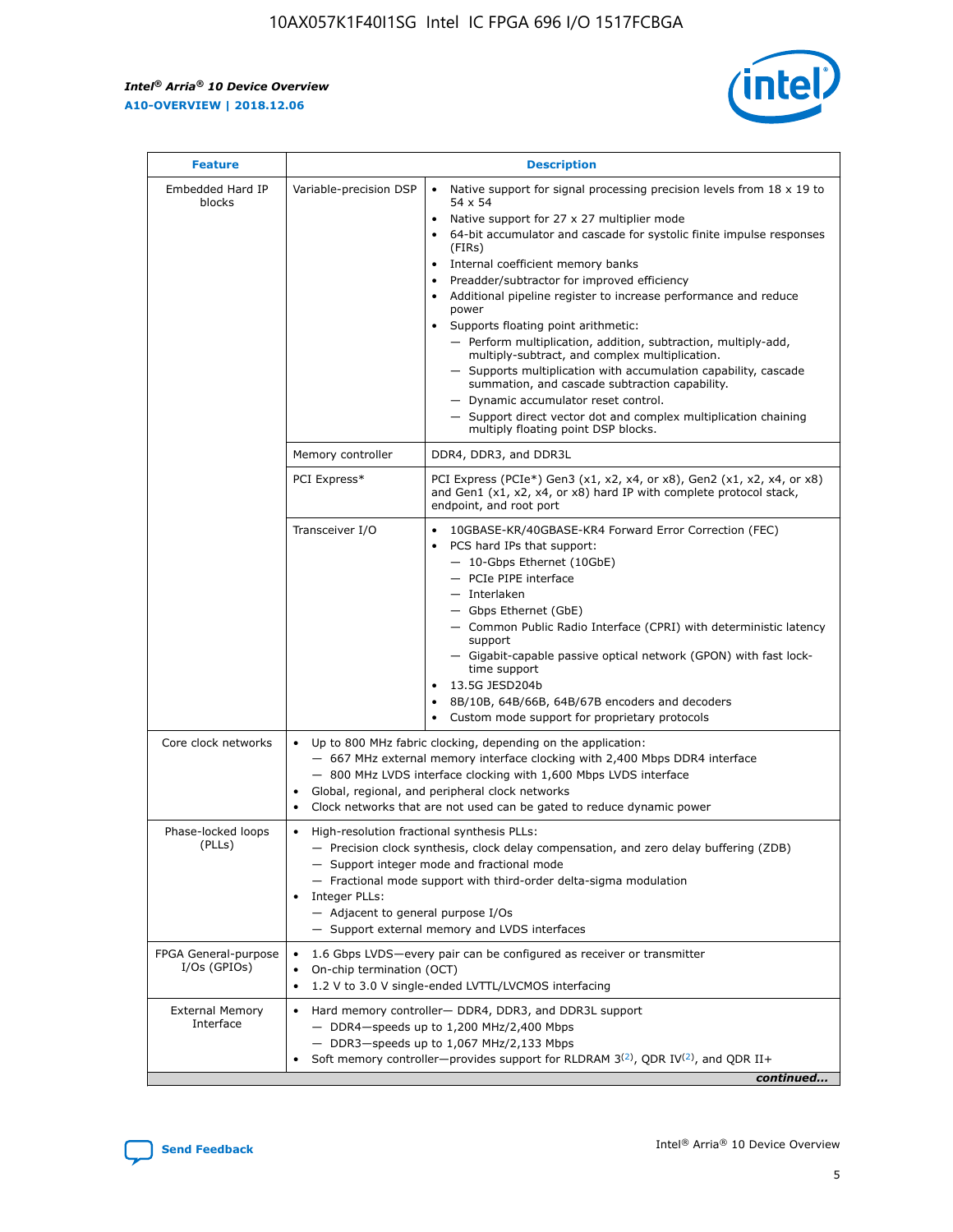

| <b>Feature</b>                                    | <b>Description</b>                                                                                                                                                                                                                                                                                                                                                                                                                                                                                                                                                                                                                                  |
|---------------------------------------------------|-----------------------------------------------------------------------------------------------------------------------------------------------------------------------------------------------------------------------------------------------------------------------------------------------------------------------------------------------------------------------------------------------------------------------------------------------------------------------------------------------------------------------------------------------------------------------------------------------------------------------------------------------------|
| Low-power serial<br>transceivers                  | • Continuous operating range:<br>- Intel Arria 10 GX-1 Gbps to 17.4 Gbps<br>- Intel Arria 10 GT-1 Gbps to 25.8 Gbps<br>Backplane support:<br>- Intel Arria 10 GX-up to 12.5<br>- Intel Arria 10 GT-up to 12.5<br>Extended range down to 125 Mbps with oversampling<br>ATX transmit PLLs with user-configurable fractional synthesis capability<br>Electronic Dispersion Compensation (EDC) support for XFP, SFP+, QSFP, and CFP optical<br>module<br>Adaptive linear and decision feedback equalization<br>$\bullet$<br>Transmitter pre-emphasis and de-emphasis<br>$\bullet$<br>Dynamic partial reconfiguration of individual transceiver channels |
| <b>HPS</b><br>(Intel Arria 10 SX<br>devices only) | Dual-core ARM Cortex-A9 MPCore processor-1.2 GHz CPU with<br>Processor and system<br>$\bullet$<br>1.5 GHz overdrive capability<br>256 KB on-chip RAM and 64 KB on-chip ROM<br>System peripherals—general-purpose timers, watchdog timers, direct<br>memory access (DMA) controller, FPGA configuration manager, and<br>clock and reset managers<br>Security features-anti-tamper, secure boot, Advanced Encryption<br>Standard (AES) and authentication (SHA)<br>ARM CoreSight* JTAG debug access port, trace port, and on-chip<br>trace storage                                                                                                    |
|                                                   | <b>External interfaces</b><br>Hard memory interface-Hard memory controller (2,400 Mbps DDR4,<br>$\bullet$<br>and 2,133 Mbps DDR3), Quad serial peripheral interface (QSPI) flash<br>controller, NAND flash controller, direct memory access (DMA)<br>controller, Secure Digital/MultiMediaCard (SD/MMC) controller<br>Communication interface-10/100/1000 Ethernet media access<br>control (MAC), USB On-The-GO (OTG) controllers, I <sup>2</sup> C controllers,<br>UART 16550, serial peripheral interface (SPI), and up to 62<br>HPS GPIO interfaces (48 direct-share I/Os)                                                                       |
|                                                   | High-performance ARM AMBA* AXI bus bridges that support<br>Interconnects to core<br>$\bullet$<br>simultaneous read and write<br>HPS-FPGA bridges-include the FPGA-to-HPS, HPS-to-FPGA, and<br>$\bullet$<br>lightweight HPS-to-FPGA bridges that allow the FPGA fabric to issue<br>transactions to slaves in the HPS, and vice versa<br>Configuration bridge that allows HPS configuration manager to<br>configure the core logic via dedicated 32-bit configuration port<br>FPGA-to-HPS SDRAM controller bridge-provides configuration<br>interfaces for the multiport front end (MPFE) of the HPS SDRAM<br>controller                              |
| Configuration                                     | Tamper protection—comprehensive design protection to protect your valuable IP investments<br>Enhanced 256-bit advanced encryption standard (AES) design security with authentication<br>٠<br>Configuration via protocol (CvP) using PCIe Gen1, Gen2, or Gen3<br>continued                                                                                                                                                                                                                                                                                                                                                                           |

<sup>(2)</sup> Intel Arria 10 devices support this external memory interface using hard PHY with soft memory controller.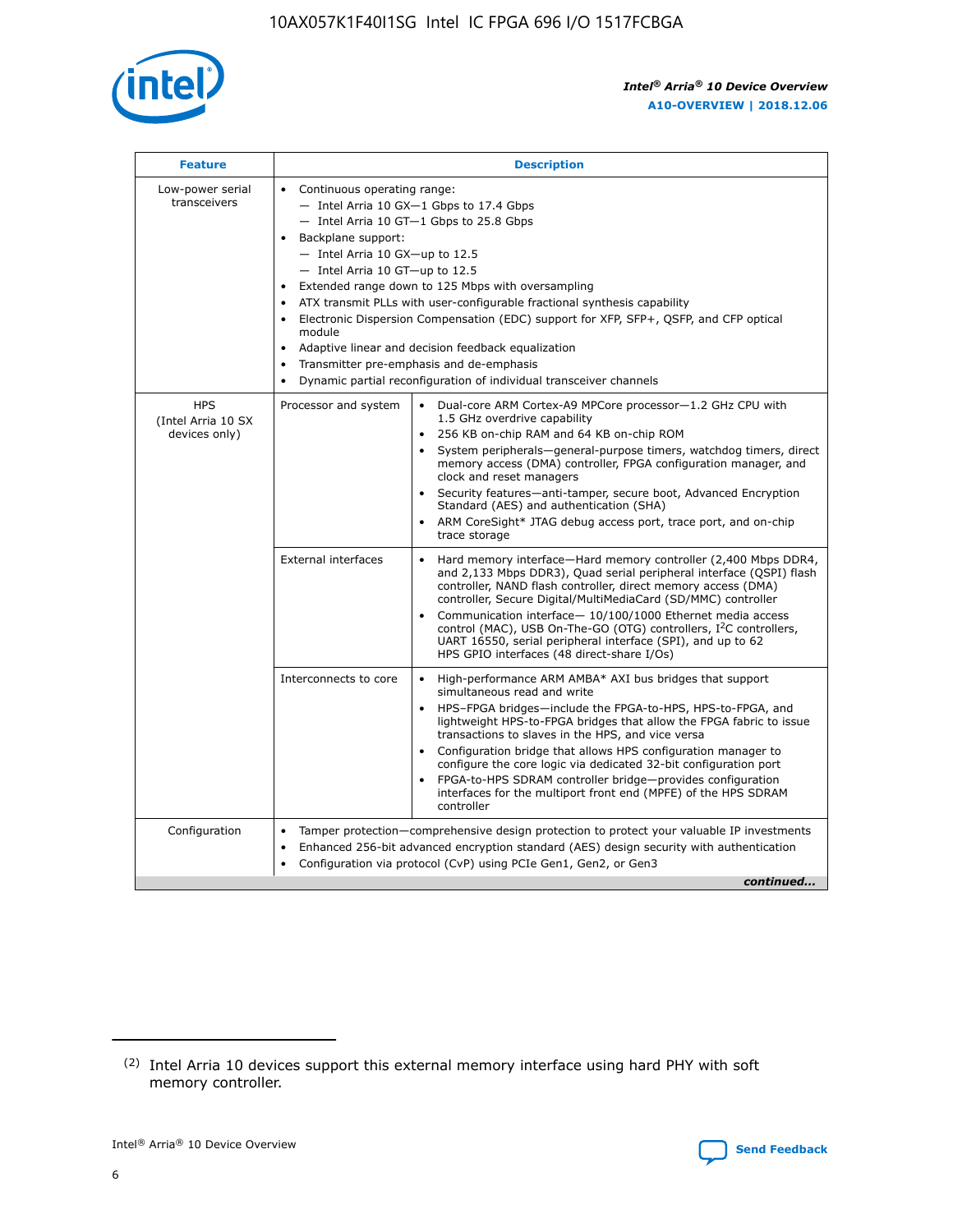

| <b>Feature</b>     | <b>Description</b>                                                                                                                                                                                               |
|--------------------|------------------------------------------------------------------------------------------------------------------------------------------------------------------------------------------------------------------|
|                    | Dynamic reconfiguration of the transceivers and PLLs<br>Fine-grained partial reconfiguration of the core fabric<br>Active Serial x4 Interface<br>$\bullet$                                                       |
| Power management   | SmartVID<br>Low static power device options<br>Programmable Power Technology<br>Intel Quartus <sup>®</sup> Prime integrated power analysis                                                                       |
| Software and tools | Intel Quartus Prime design suite<br>Transceiver toolkit<br>Platform Designer system integration tool<br>DSP Builder for Intel FPGAs<br>OpenCL <sup>™</sup> support<br>Intel SoC FPGA Embedded Design Suite (EDS) |

## **Related Information**

[Intel Arria 10 Transceiver PHY Overview](https://www.intel.com/content/www/us/en/programmable/documentation/nik1398707230472.html#nik1398706768037) Provides details on Intel Arria 10 transceivers.

# **Intel Arria 10 Device Variants and Packages**

#### **Table 4. Device Variants for the Intel Arria 10 Device Family**

| <b>Variant</b>    | <b>Description</b>                                                                                                                                                                                                     |
|-------------------|------------------------------------------------------------------------------------------------------------------------------------------------------------------------------------------------------------------------|
| Intel Arria 10 GX | FPGA featuring 17.4 Gbps transceivers for short reach applications with 12.5 backplane driving<br>capability.                                                                                                          |
| Intel Arria 10 GT | FPGA featuring:<br>17.4 Gbps transceivers for short reach applications with 12.5 backplane driving capability.<br>25.8 Gbps transceivers for supporting CAUI-4 and CEI-25G applications with CFP2 and CFP4<br>modules. |
| Intel Arria 10 SX | SoC integrating ARM-based HPS and FPGA featuring 17.4 Gbps transceivers for short reach<br>applications with 12.5 backplane driving capability.                                                                        |

# **Intel Arria 10 GX**

This section provides the available options, maximum resource counts, and package plan for the Intel Arria 10 GX devices.

The information in this section is correct at the time of publication. For the latest information and to get more details, refer to the Intel FPGA Product Selector.

#### **Related Information**

#### [Intel FPGA Product Selector](http://www.altera.com/products/selector/psg-selector.html) Provides the latest information on Intel products.

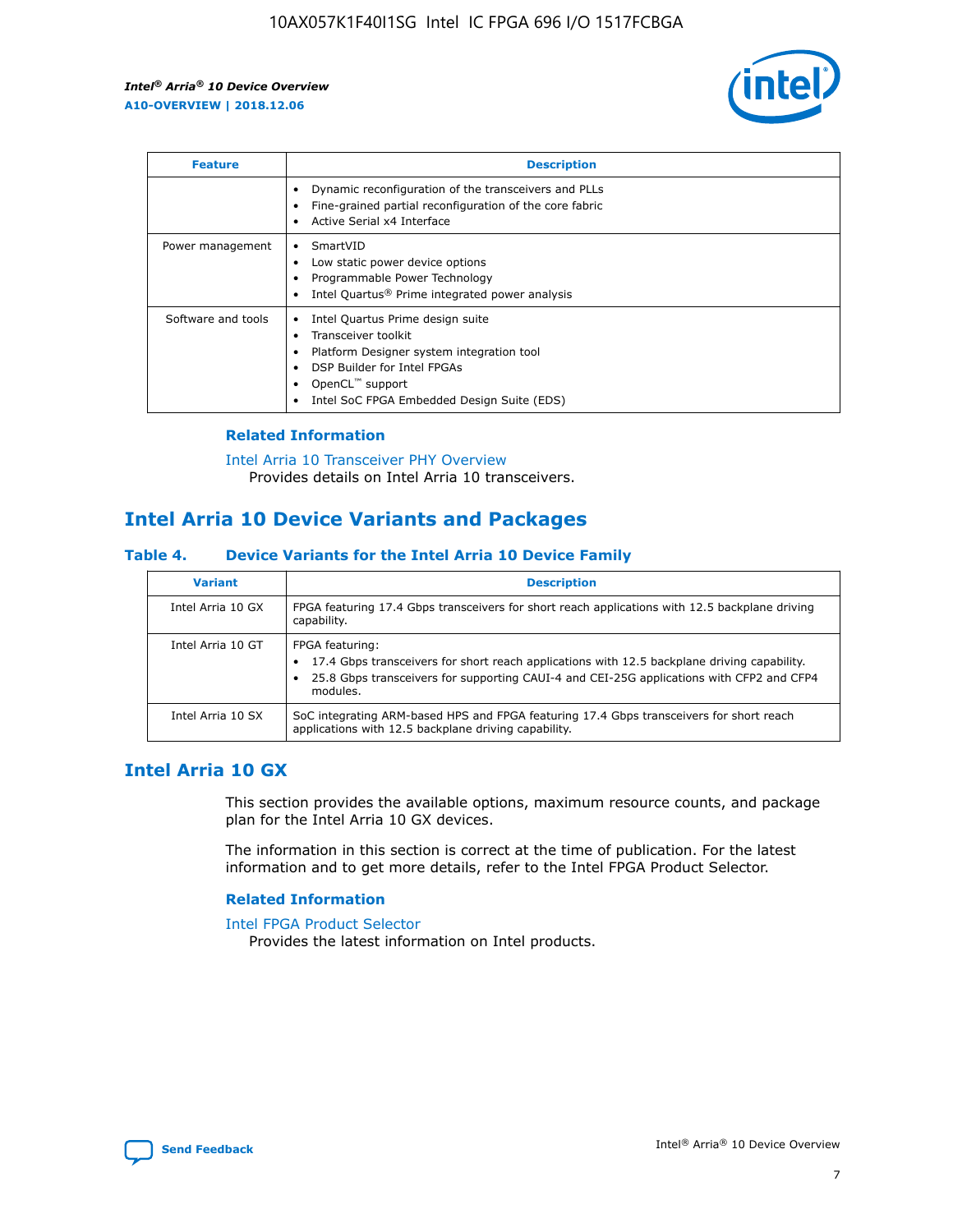

# **Available Options**





#### **Related Information**

[Transceiver Performance for Intel Arria 10 GX/SX Devices](https://www.intel.com/content/www/us/en/programmable/documentation/mcn1413182292568.html#mcn1413213965502) Provides more information about the transceiver speed grade.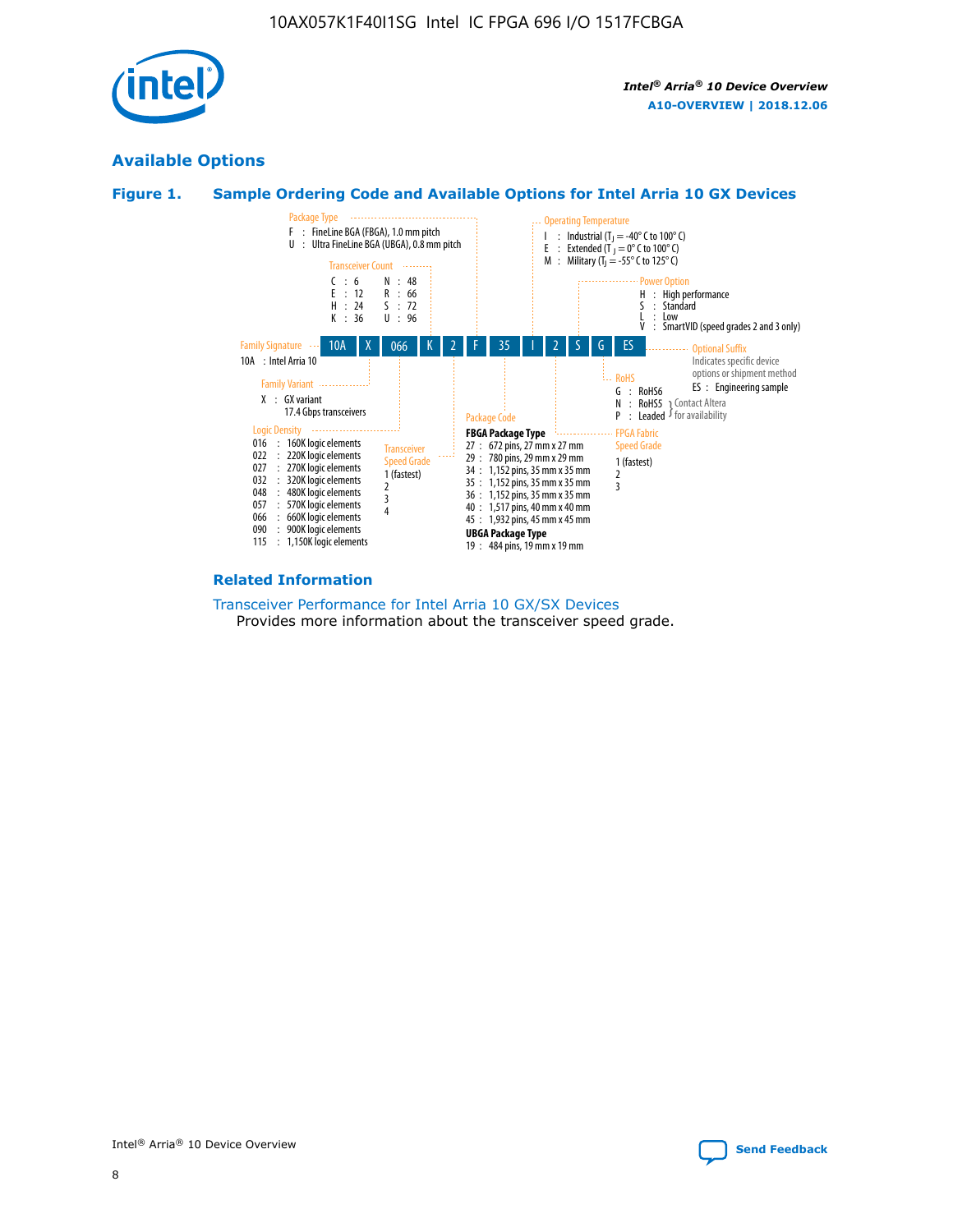

# **Maximum Resources**

#### **Table 5. Maximum Resource Counts for Intel Arria 10 GX Devices (GX 160, GX 220, GX 270, GX 320, and GX 480)**

| <b>Resource</b>              |                         | <b>Product Line</b> |                                                 |                |                |                |  |  |  |
|------------------------------|-------------------------|---------------------|-------------------------------------------------|----------------|----------------|----------------|--|--|--|
|                              |                         | <b>GX 160</b>       | <b>GX 220</b><br><b>GX 270</b><br><b>GX 320</b> |                |                | <b>GX 480</b>  |  |  |  |
| Logic Elements (LE) (K)      |                         | 160                 | 220                                             | 270            | 320            | 480            |  |  |  |
| <b>ALM</b>                   |                         | 61,510              | 80,330                                          | 101,620        | 119,900        | 183,590        |  |  |  |
| Register                     |                         | 246,040             | 479,600<br>321,320<br>406,480                   |                |                | 734,360        |  |  |  |
| Memory (Kb)                  | M <sub>20</sub> K       | 8,800               | 11,740<br>15,000                                |                | 17,820         | 28,620         |  |  |  |
|                              | <b>MLAB</b>             | 1,050               | 1,690                                           | 2,452          | 2,727          | 4,164          |  |  |  |
| Variable-precision DSP Block |                         | 156                 | 192                                             | 830            | 985            | 1,368          |  |  |  |
| 18 x 19 Multiplier           |                         | 312                 | 384                                             | 1,970<br>1,660 |                | 2,736          |  |  |  |
| PLL                          | Fractional<br>Synthesis | 6                   | 6                                               | 8              | 8              | 12             |  |  |  |
|                              | I/O                     | 6                   | 6                                               | 8              | 8              | 12             |  |  |  |
| 17.4 Gbps Transceiver        |                         | 12                  | 12                                              | 24             | 24             | 36             |  |  |  |
| GPIO <sup>(3)</sup>          |                         | 288                 | 288                                             | 384            | 384            |                |  |  |  |
| LVDS Pair $(4)$              |                         | 120                 | 120                                             | 168            | 168            | 222            |  |  |  |
| PCIe Hard IP Block           |                         | $\mathbf{1}$        | 1                                               | $\overline{2}$ | $\overline{2}$ | $\overline{2}$ |  |  |  |
| Hard Memory Controller       |                         | 6                   | 6                                               | 8              | 8              | 12             |  |  |  |

<sup>(4)</sup> Each LVDS I/O pair can be used as differential input or output.



<sup>(3)</sup> The number of GPIOs does not include transceiver I/Os. In the Intel Quartus Prime software, the number of user I/Os includes transceiver I/Os.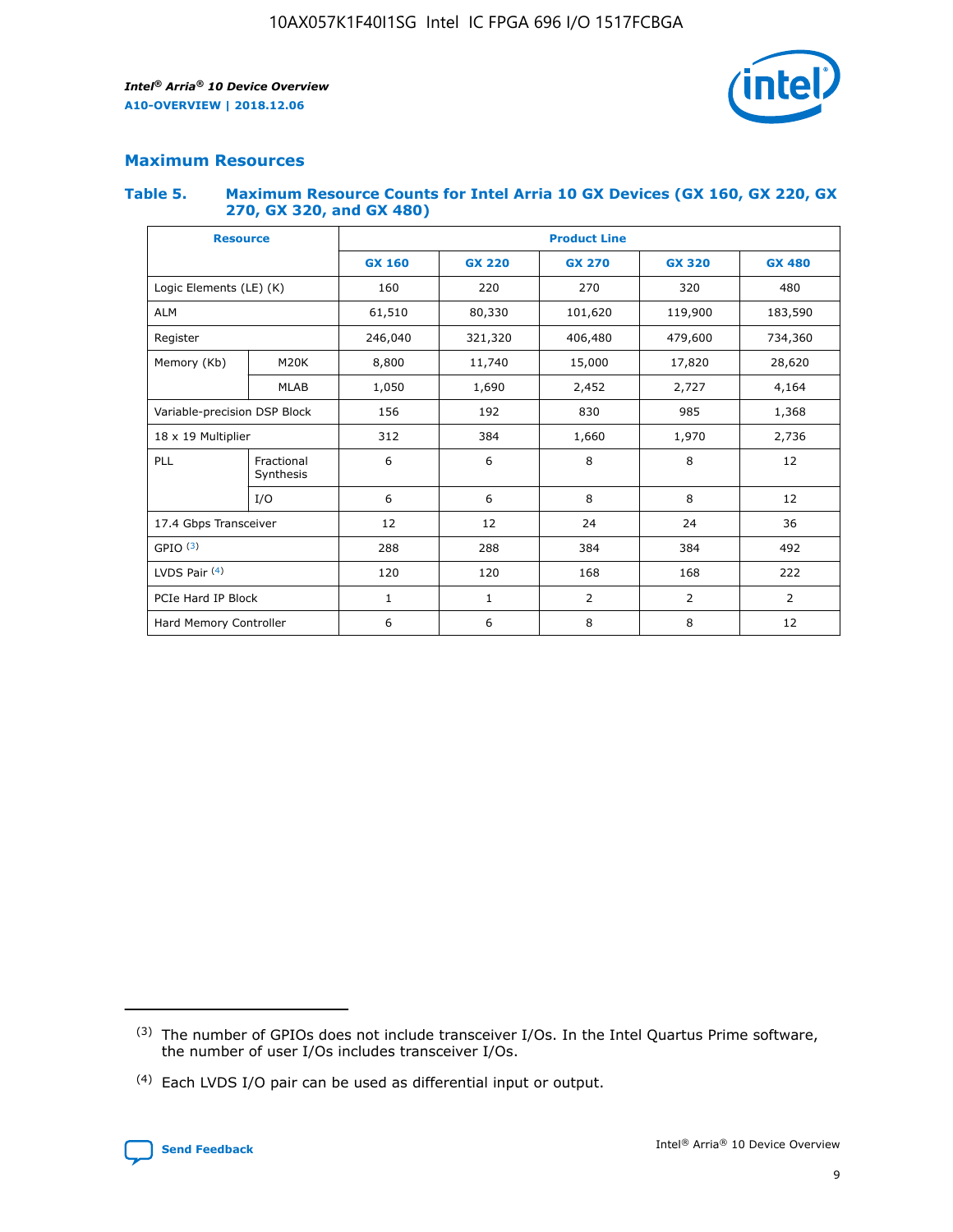

## **Table 6. Maximum Resource Counts for Intel Arria 10 GX Devices (GX 570, GX 660, GX 900, and GX 1150)**

|                              | <b>Resource</b>         | <b>Product Line</b> |                        |                |                |  |  |  |
|------------------------------|-------------------------|---------------------|------------------------|----------------|----------------|--|--|--|
|                              |                         | <b>GX 570</b>       | <b>GX 660</b>          | <b>GX 900</b>  | <b>GX 1150</b> |  |  |  |
| Logic Elements (LE) (K)      |                         | 570                 | 660                    | 900            | 1,150          |  |  |  |
| <b>ALM</b>                   |                         | 217,080             | 251,680                | 339,620        | 427,200        |  |  |  |
| Register                     |                         | 868,320             | 1,006,720<br>1,358,480 |                | 1,708,800      |  |  |  |
| Memory (Kb)                  | <b>M20K</b>             | 36,000              | 42,620                 | 48,460         | 54,260         |  |  |  |
|                              | <b>MLAB</b>             | 5,096               | 5,788                  | 9,386          | 12,984         |  |  |  |
| Variable-precision DSP Block |                         | 1,523               | 1,687                  | 1,518          | 1,518          |  |  |  |
|                              | 18 x 19 Multiplier      |                     | 3,374                  | 3,036          | 3,036          |  |  |  |
| PLL                          | Fractional<br>Synthesis | 16                  | 16                     | 32             | 32             |  |  |  |
|                              | I/O                     | 16                  | 16                     | 16             | 16             |  |  |  |
| 17.4 Gbps Transceiver        |                         | 48                  | 48<br>96               |                | 96             |  |  |  |
| GPIO <sup>(3)</sup>          |                         | 696                 | 696                    | 768            | 768            |  |  |  |
| LVDS Pair $(4)$              |                         | 324                 | 324                    | 384            | 384            |  |  |  |
| PCIe Hard IP Block           |                         | 2                   | $\overline{2}$         | $\overline{4}$ | $\overline{4}$ |  |  |  |
| Hard Memory Controller       |                         | 16                  | 16                     | 16             | 16             |  |  |  |

# **Package Plan**

# **Table 7. Package Plan for Intel Arria 10 GX Devices (U19, F27, and F29)**

Refer to I/O and High Speed I/O in Intel Arria 10 Devices chapter for the number of 3 V I/O, LVDS I/O, and LVDS channels in each device package.

| <b>Product Line</b> | U <sub>19</sub><br>$(19 \text{ mm} \times 19 \text{ mm})$<br>484-pin UBGA) |          |             |         | <b>F27</b><br>(27 mm × 27 mm,<br>672-pin FBGA) |             | <b>F29</b><br>(29 mm × 29 mm,<br>780-pin FBGA) |          |             |  |
|---------------------|----------------------------------------------------------------------------|----------|-------------|---------|------------------------------------------------|-------------|------------------------------------------------|----------|-------------|--|
|                     | 3 V I/O                                                                    | LVDS I/O | <b>XCVR</b> | 3 V I/O | LVDS I/O                                       | <b>XCVR</b> | 3 V I/O                                        | LVDS I/O | <b>XCVR</b> |  |
| GX 160              | 48                                                                         | 192      | 6           | 48      | 192                                            | 12          | 48                                             | 240      | 12          |  |
| GX 220              | 48                                                                         | 192      | 6           | 48      | 192                                            | 12          | 48                                             | 240      | 12          |  |
| GX 270              |                                                                            |          |             | 48      | 192                                            | 12          | 48                                             | 312      | 12          |  |
| GX 320              |                                                                            |          |             | 48      | 192                                            | 12          | 48                                             | 312      | 12          |  |
| GX 480              |                                                                            |          |             |         |                                                |             | 48                                             | 312      | 12          |  |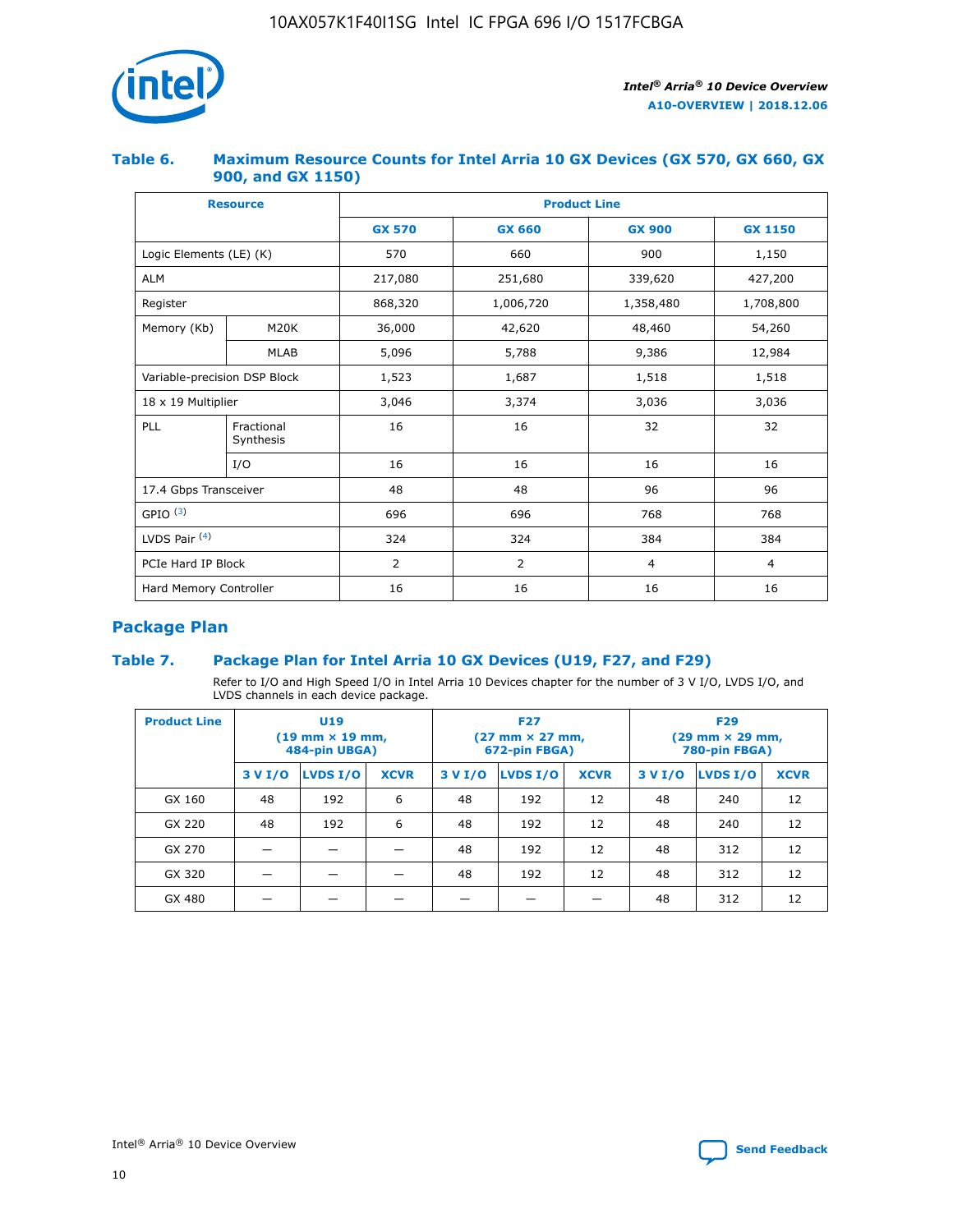

#### **Table 8. Package Plan for Intel Arria 10 GX Devices (F34, F35, NF40, and KF40)**

Refer to I/O and High Speed I/O in Intel Arria 10 Devices chapter for the number of 3 V I/O, LVDS I/O, and LVDS channels in each device package.

| <b>Product Line</b> | <b>F34</b><br>$(35 \text{ mm} \times 35 \text{ mm})$<br><b>1152-pin FBGA)</b> |                    | <b>F35</b><br>$(35 \text{ mm} \times 35 \text{ mm})$<br><b>1152-pin FBGA)</b> |           | <b>KF40</b><br>$(40$ mm $\times$ 40 mm,<br>1517-pin FBGA) |             |           | <b>NF40</b><br>$(40 \text{ mm} \times 40 \text{ mm})$<br>1517-pin FBGA) |             |           |                    |             |
|---------------------|-------------------------------------------------------------------------------|--------------------|-------------------------------------------------------------------------------|-----------|-----------------------------------------------------------|-------------|-----------|-------------------------------------------------------------------------|-------------|-----------|--------------------|-------------|
|                     | 3V<br>I/O                                                                     | <b>LVDS</b><br>I/O | <b>XCVR</b>                                                                   | 3V<br>I/O | <b>LVDS</b><br>I/O                                        | <b>XCVR</b> | 3V<br>I/O | <b>LVDS</b><br>I/O                                                      | <b>XCVR</b> | 3V<br>I/O | <b>LVDS</b><br>I/O | <b>XCVR</b> |
| GX 270              | 48                                                                            | 336                | 24                                                                            | 48        | 336                                                       | 24          |           |                                                                         |             |           |                    |             |
| GX 320              | 48                                                                            | 336                | 24                                                                            | 48        | 336                                                       | 24          |           |                                                                         |             |           |                    |             |
| GX 480              | 48                                                                            | 444                | 24                                                                            | 48        | 348                                                       | 36          |           |                                                                         |             |           |                    |             |
| GX 570              | 48                                                                            | 444                | 24                                                                            | 48        | 348                                                       | 36          | 96        | 600                                                                     | 36          | 48        | 540                | 48          |
| GX 660              | 48                                                                            | 444                | 24                                                                            | 48        | 348                                                       | 36          | 96        | 600                                                                     | 36          | 48        | 540                | 48          |
| GX 900              |                                                                               | 504                | 24                                                                            | –         |                                                           | -           |           |                                                                         |             |           | 600                | 48          |
| GX 1150             |                                                                               | 504                | 24                                                                            |           |                                                           |             |           |                                                                         |             |           | 600                | 48          |

#### **Table 9. Package Plan for Intel Arria 10 GX Devices (RF40, NF45, SF45, and UF45)**

Refer to I/O and High Speed I/O in Intel Arria 10 Devices chapter for the number of 3 V I/O, LVDS I/O, and LVDS channels in each device package.

| <b>Product Line</b> | <b>RF40</b><br>$(40$ mm $\times$ 40 mm,<br>1517-pin FBGA) |                    |             | <b>NF45</b><br>$(45 \text{ mm} \times 45 \text{ mm})$<br><b>1932-pin FBGA)</b> |                    |             | <b>SF45</b><br>$(45 \text{ mm} \times 45 \text{ mm})$<br><b>1932-pin FBGA)</b> |                    |             | <b>UF45</b><br>$(45 \text{ mm} \times 45 \text{ mm})$<br><b>1932-pin FBGA)</b> |                    |             |
|---------------------|-----------------------------------------------------------|--------------------|-------------|--------------------------------------------------------------------------------|--------------------|-------------|--------------------------------------------------------------------------------|--------------------|-------------|--------------------------------------------------------------------------------|--------------------|-------------|
|                     | 3V<br>I/O                                                 | <b>LVDS</b><br>I/O | <b>XCVR</b> | 3 V<br>I/O                                                                     | <b>LVDS</b><br>I/O | <b>XCVR</b> | 3 V<br>I/O                                                                     | <b>LVDS</b><br>I/O | <b>XCVR</b> | 3V<br>I/O                                                                      | <b>LVDS</b><br>I/O | <b>XCVR</b> |
| GX 900              |                                                           | 342                | 66          | _                                                                              | 768                | 48          |                                                                                | 624                | 72          |                                                                                | 480                | 96          |
| GX 1150             |                                                           | 342                | 66          | _                                                                              | 768                | 48          |                                                                                | 624                | 72          |                                                                                | 480                | 96          |

### **Related Information**

[I/O and High-Speed Differential I/O Interfaces in Intel Arria 10 Devices chapter, Intel](https://www.intel.com/content/www/us/en/programmable/documentation/sam1403482614086.html#sam1403482030321) [Arria 10 Device Handbook](https://www.intel.com/content/www/us/en/programmable/documentation/sam1403482614086.html#sam1403482030321)

Provides the number of 3 V and LVDS I/Os, and LVDS channels for each Intel Arria 10 device package.

# **Intel Arria 10 GT**

This section provides the available options, maximum resource counts, and package plan for the Intel Arria 10 GT devices.

The information in this section is correct at the time of publication. For the latest information and to get more details, refer to the Intel FPGA Product Selector.

#### **Related Information**

#### [Intel FPGA Product Selector](http://www.altera.com/products/selector/psg-selector.html)

Provides the latest information on Intel products.

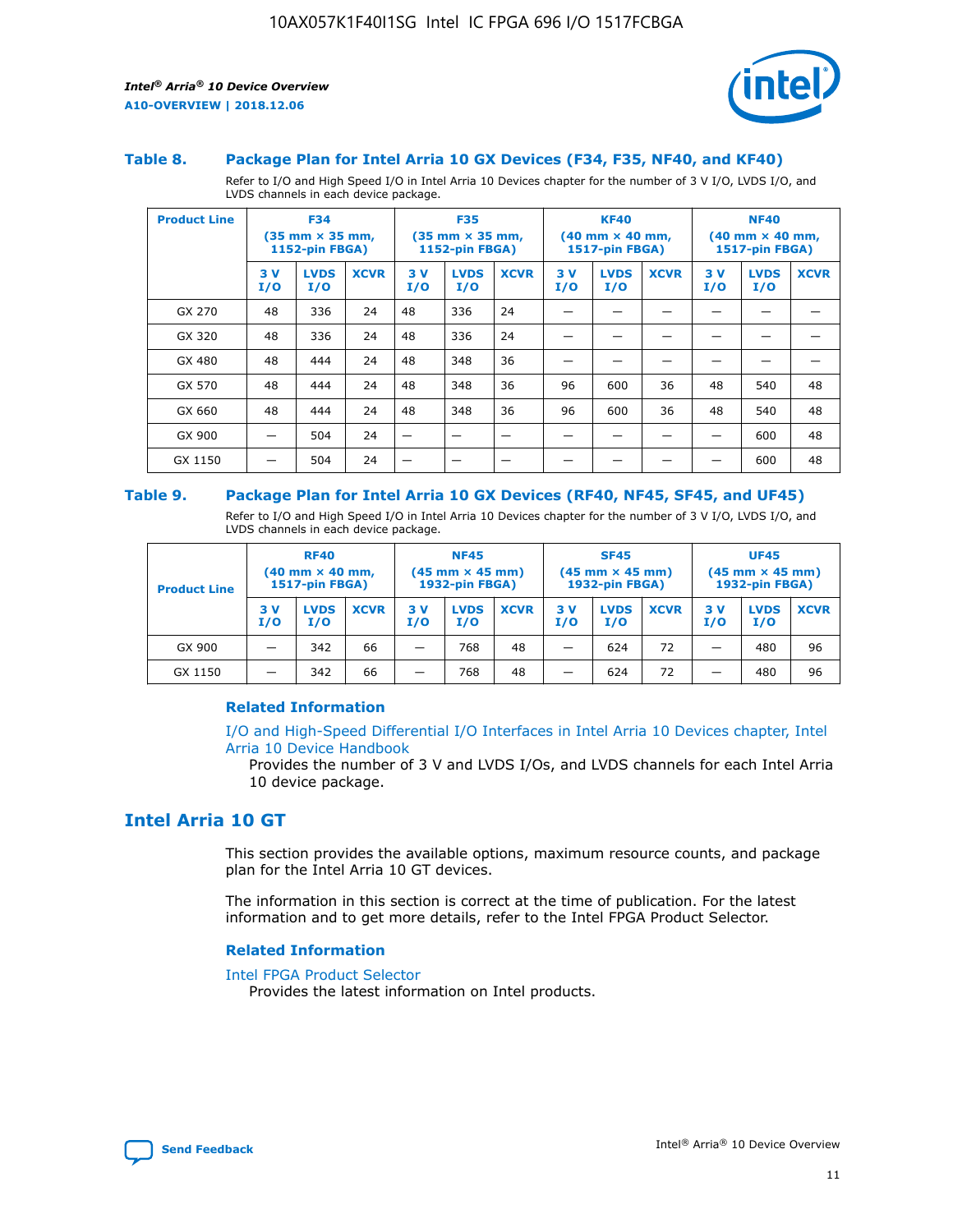

# **Available Options**

# **Figure 2. Sample Ordering Code and Available Options for Intel Arria 10 GT Devices**

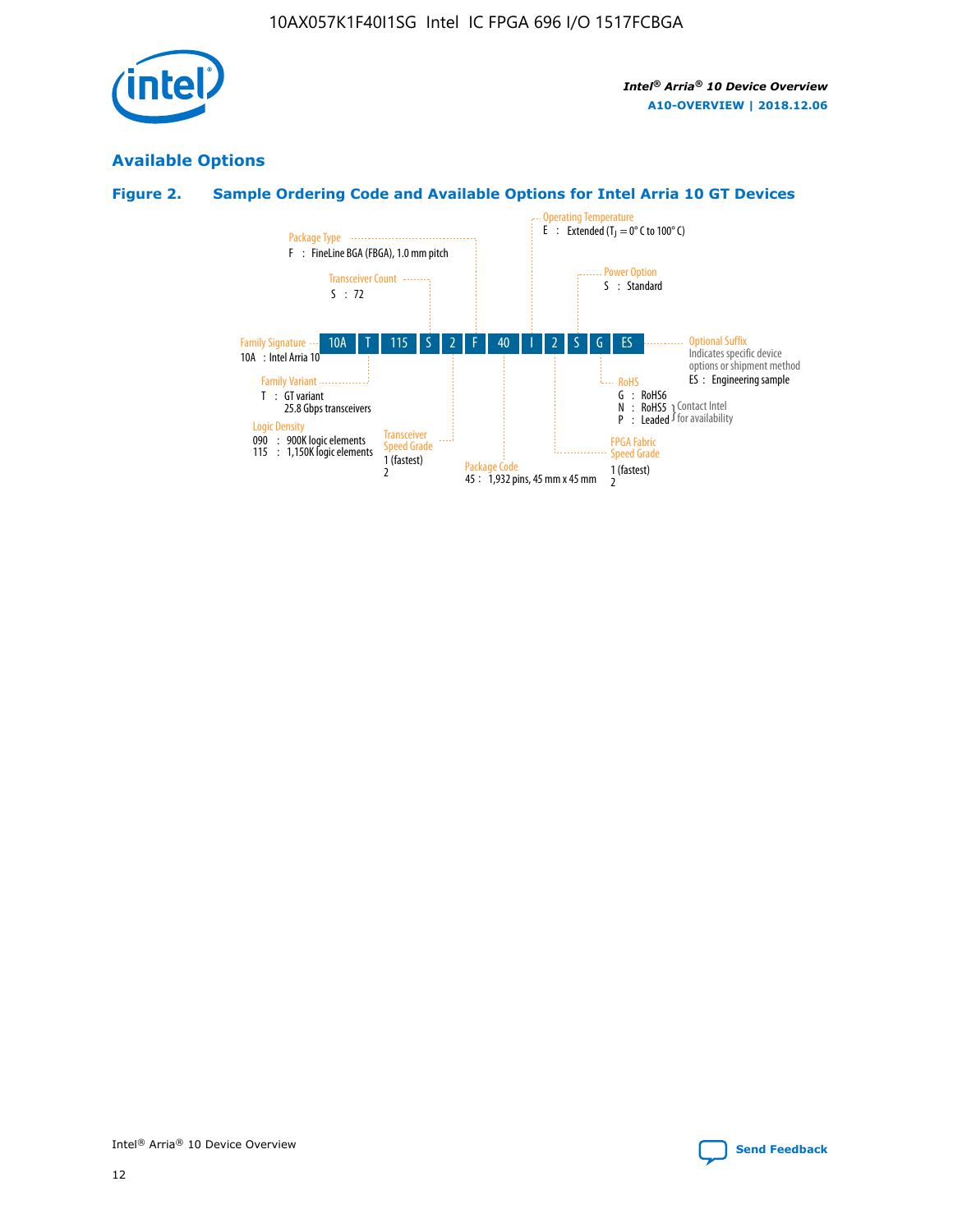

## **Maximum Resources**

#### **Table 10. Maximum Resource Counts for Intel Arria 10 GT Devices**

| <b>Resource</b>              |                      | <b>Product Line</b> |                |  |
|------------------------------|----------------------|---------------------|----------------|--|
|                              |                      | <b>GT 900</b>       | <b>GT 1150</b> |  |
| Logic Elements (LE) (K)      |                      | 900                 | 1,150          |  |
| <b>ALM</b>                   |                      | 339,620             | 427,200        |  |
| Register                     |                      | 1,358,480           | 1,708,800      |  |
| Memory (Kb)                  | M20K                 | 48,460              | 54,260         |  |
|                              | <b>MLAB</b>          | 9,386               | 12,984         |  |
| Variable-precision DSP Block |                      | 1,518               | 1,518          |  |
| 18 x 19 Multiplier           |                      | 3,036               | 3,036          |  |
| PLL                          | Fractional Synthesis | 32                  | 32             |  |
|                              | I/O                  | 16                  | 16             |  |
| Transceiver                  | 17.4 Gbps            | 72(5)               | 72(5)          |  |
|                              | 25.8 Gbps            | 6                   | 6              |  |
| GPIO <sup>(6)</sup>          |                      | 624                 | 624            |  |
| LVDS Pair $(7)$              |                      | 312                 | 312            |  |
| PCIe Hard IP Block           |                      | $\overline{4}$      | $\overline{4}$ |  |
| Hard Memory Controller       |                      | 16                  | 16             |  |

### **Related Information**

#### [Intel Arria 10 GT Channel Usage](https://www.intel.com/content/www/us/en/programmable/documentation/nik1398707230472.html#nik1398707008178)

Configuring GT/GX channels in Intel Arria 10 GT devices.

## **Package Plan**

#### **Table 11. Package Plan for Intel Arria 10 GT Devices**

Refer to I/O and High Speed I/O in Intel Arria 10 Devices chapter for the number of 3 V I/O, LVDS I/O, and LVDS channels in each device package.

| <b>Product Line</b> | <b>SF45</b><br>(45 mm × 45 mm, 1932-pin FBGA) |                 |             |  |  |  |
|---------------------|-----------------------------------------------|-----------------|-------------|--|--|--|
|                     | 3 V I/O                                       | <b>LVDS I/O</b> | <b>XCVR</b> |  |  |  |
| GT 900              |                                               | 624             | 72          |  |  |  |
| GT 1150             |                                               | 624             | 72          |  |  |  |

<sup>(7)</sup> Each LVDS I/O pair can be used as differential input or output.



 $(5)$  If all 6 GT channels are in use, 12 of the GX channels are not usable.

<sup>(6)</sup> The number of GPIOs does not include transceiver I/Os. In the Intel Quartus Prime software, the number of user I/Os includes transceiver I/Os.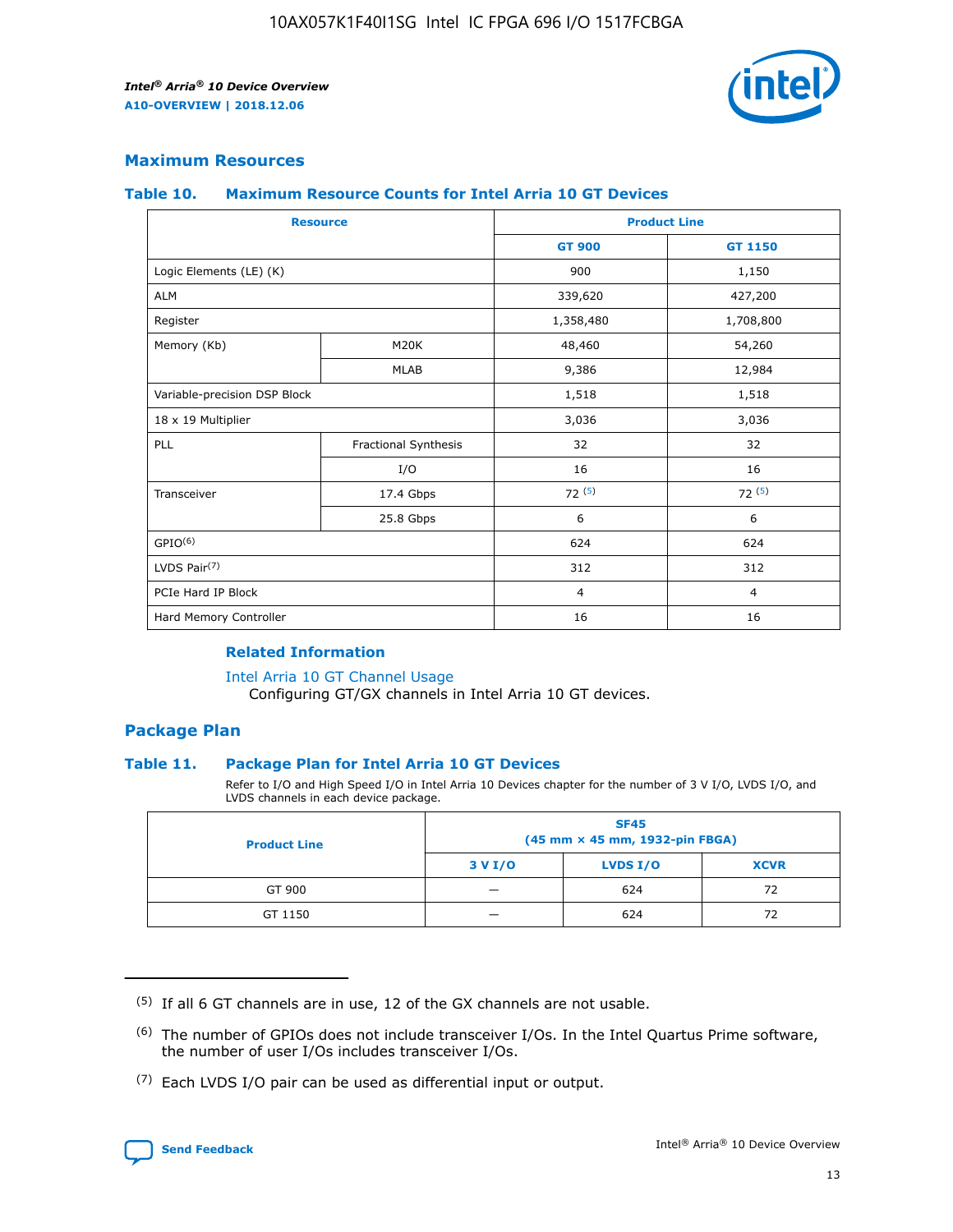

#### **Related Information**

[I/O and High-Speed Differential I/O Interfaces in Intel Arria 10 Devices chapter, Intel](https://www.intel.com/content/www/us/en/programmable/documentation/sam1403482614086.html#sam1403482030321) [Arria 10 Device Handbook](https://www.intel.com/content/www/us/en/programmable/documentation/sam1403482614086.html#sam1403482030321)

Provides the number of 3 V and LVDS I/Os, and LVDS channels for each Intel Arria 10 device package.

# **Intel Arria 10 SX**

This section provides the available options, maximum resource counts, and package plan for the Intel Arria 10 SX devices.

The information in this section is correct at the time of publication. For the latest information and to get more details, refer to the Intel FPGA Product Selector.

#### **Related Information**

[Intel FPGA Product Selector](http://www.altera.com/products/selector/psg-selector.html) Provides the latest information on Intel products.

#### **Available Options**

#### **Figure 3. Sample Ordering Code and Available Options for Intel Arria 10 SX Devices**



#### **Related Information**

[Transceiver Performance for Intel Arria 10 GX/SX Devices](https://www.intel.com/content/www/us/en/programmable/documentation/mcn1413182292568.html#mcn1413213965502) Provides more information about the transceiver speed grade.



Intel® Arria® 10 Device Overview **[Send Feedback](mailto:FPGAtechdocfeedback@intel.com?subject=Feedback%20on%20Intel%20Arria%2010%20Device%20Overview%20(A10-OVERVIEW%202018.12.06)&body=We%20appreciate%20your%20feedback.%20In%20your%20comments,%20also%20specify%20the%20page%20number%20or%20paragraph.%20Thank%20you.)**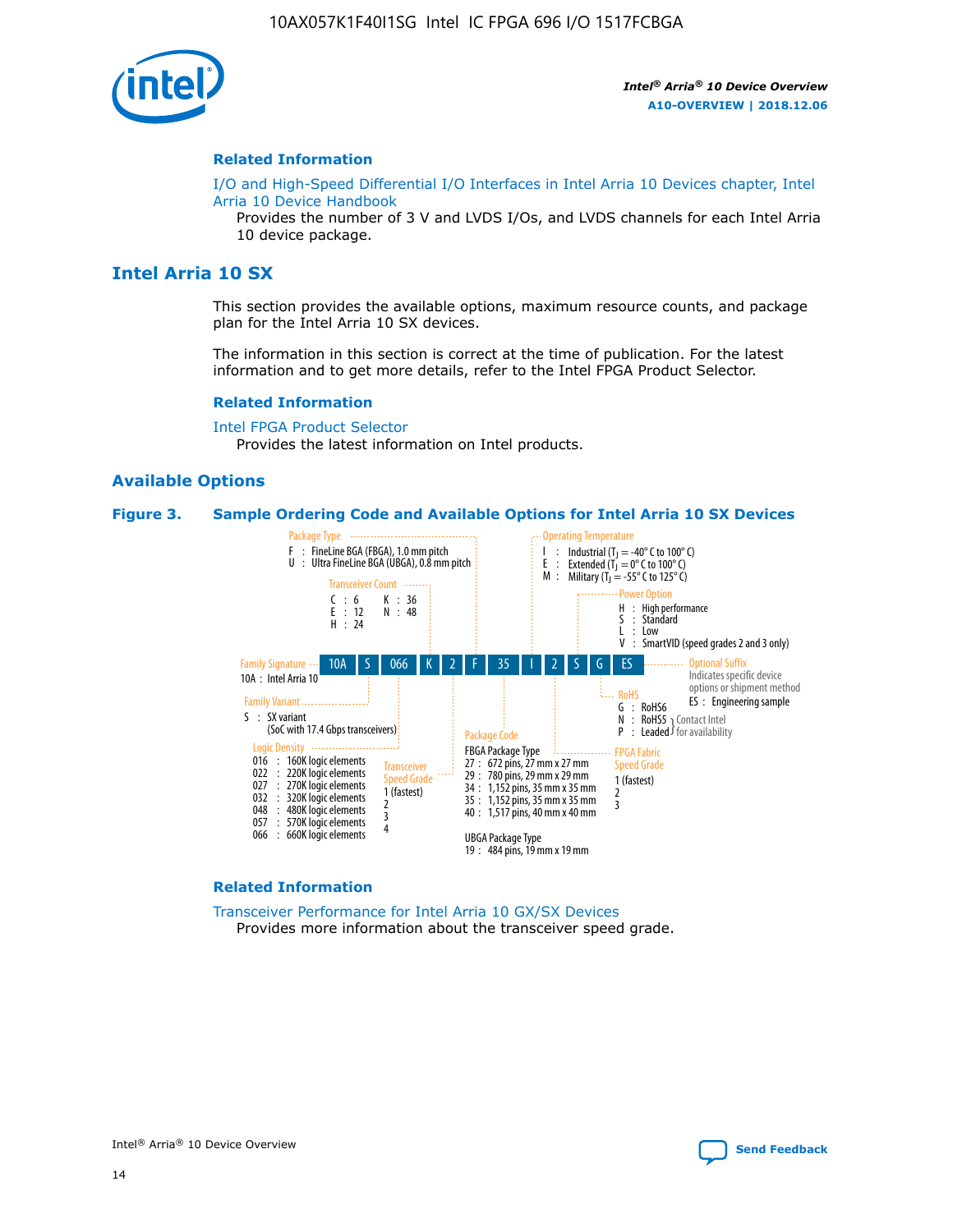

# **Maximum Resources**

#### **Table 12. Maximum Resource Counts for Intel Arria 10 SX Devices**

|                                   | <b>Resource</b>         | <b>Product Line</b> |               |                |                |                |                |                |  |  |  |
|-----------------------------------|-------------------------|---------------------|---------------|----------------|----------------|----------------|----------------|----------------|--|--|--|
|                                   |                         | <b>SX 160</b>       | <b>SX 220</b> | <b>SX 270</b>  | <b>SX 320</b>  | <b>SX 480</b>  | <b>SX 570</b>  | <b>SX 660</b>  |  |  |  |
| Logic Elements (LE) (K)           |                         | 160                 | 220           | 270            | 320            | 480            | 570            | 660            |  |  |  |
| <b>ALM</b>                        |                         | 61,510              | 80,330        | 101,620        | 119,900        | 183,590        | 217,080        | 251,680        |  |  |  |
| Register                          |                         | 246,040             | 321,320       | 406,480        | 479,600        | 734,360        | 868,320        | 1,006,720      |  |  |  |
| Memory (Kb)                       | M <sub>20</sub> K       | 8,800               | 11,740        | 15,000         | 17,820         | 28,620         | 36,000         | 42,620         |  |  |  |
|                                   | <b>MLAB</b>             | 1,050               | 1,690         | 2,452          | 2,727          | 4,164          | 5,096          | 5,788          |  |  |  |
| Variable-precision DSP Block      |                         | 156                 | 192           | 830            | 985            | 1,368          | 1,523          | 1,687          |  |  |  |
| 18 x 19 Multiplier                |                         | 312                 | 384           | 1,660          | 1,970          | 2,736          | 3,046          | 3,374          |  |  |  |
| <b>PLL</b>                        | Fractional<br>Synthesis | 6                   | 6             | 8              | 8              | 12             | 16             | 16             |  |  |  |
|                                   | I/O                     | 6                   | 6             | 8              | 8              | 12             | 16             | 16             |  |  |  |
| 17.4 Gbps Transceiver             |                         | 12                  | 12            | 24             | 24             | 36             | 48             | 48             |  |  |  |
| GPIO <sup>(8)</sup>               |                         | 288                 | 288           | 384            | 384            | 492            | 696            | 696            |  |  |  |
| LVDS Pair $(9)$                   |                         | 120                 | 120           | 168            | 168            | 174            | 324            | 324            |  |  |  |
| PCIe Hard IP Block                |                         | $\mathbf{1}$        | $\mathbf{1}$  | $\overline{2}$ | $\overline{2}$ | $\overline{2}$ | $\overline{2}$ | $\overline{2}$ |  |  |  |
| Hard Memory Controller            |                         | 6                   | 6             | 8              | 8              | 12             | 16             | 16             |  |  |  |
| ARM Cortex-A9 MPCore<br>Processor |                         | Yes                 | Yes           | Yes            | Yes            | Yes            | Yes            | Yes            |  |  |  |

# **Package Plan**

#### **Table 13. Package Plan for Intel Arria 10 SX Devices (U19, F27, F29, and F34)**

Refer to I/O and High Speed I/O in Intel Arria 10 Devices chapter for the number of 3 V I/O, LVDS I/O, and LVDS channels in each device package.

| <b>Product Line</b> | <b>U19</b><br>$(19 \text{ mm} \times 19 \text{ mm})$<br>484-pin UBGA) |                    |             | <b>F27</b><br>$(27 \text{ mm} \times 27 \text{ mm})$<br>672-pin FBGA) |                    | <b>F29</b><br>$(29 \text{ mm} \times 29 \text{ mm})$<br>780-pin FBGA) |           |                    | <b>F34</b><br>$(35 \text{ mm} \times 35 \text{ mm})$<br><b>1152-pin FBGA)</b> |           |                    |             |
|---------------------|-----------------------------------------------------------------------|--------------------|-------------|-----------------------------------------------------------------------|--------------------|-----------------------------------------------------------------------|-----------|--------------------|-------------------------------------------------------------------------------|-----------|--------------------|-------------|
|                     | 3V<br>I/O                                                             | <b>LVDS</b><br>I/O | <b>XCVR</b> | 3V<br>I/O                                                             | <b>LVDS</b><br>I/O | <b>XCVR</b>                                                           | 3V<br>I/O | <b>LVDS</b><br>I/O | <b>XCVR</b>                                                                   | 3V<br>I/O | <b>LVDS</b><br>I/O | <b>XCVR</b> |
| SX 160              | 48                                                                    | 144                | 6           | 48                                                                    | 192                | 12                                                                    | 48        | 240                | 12                                                                            | -         |                    |             |
| SX 220              | 48                                                                    | 144                | 6           | 48                                                                    | 192                | 12                                                                    | 48        | 240                | 12                                                                            |           |                    |             |
| SX 270              |                                                                       |                    |             | 48                                                                    | 192                | 12                                                                    | 48        | 312                | 12                                                                            | 48        | 336                | 24          |
| SX 320              |                                                                       |                    |             | 48                                                                    | 192                | 12                                                                    | 48        | 312                | 12                                                                            | 48        | 336                | 24          |
|                     | continued                                                             |                    |             |                                                                       |                    |                                                                       |           |                    |                                                                               |           |                    |             |

 $(8)$  The number of GPIOs does not include transceiver I/Os. In the Intel Quartus Prime software, the number of user I/Os includes transceiver I/Os.

 $(9)$  Each LVDS I/O pair can be used as differential input or output.

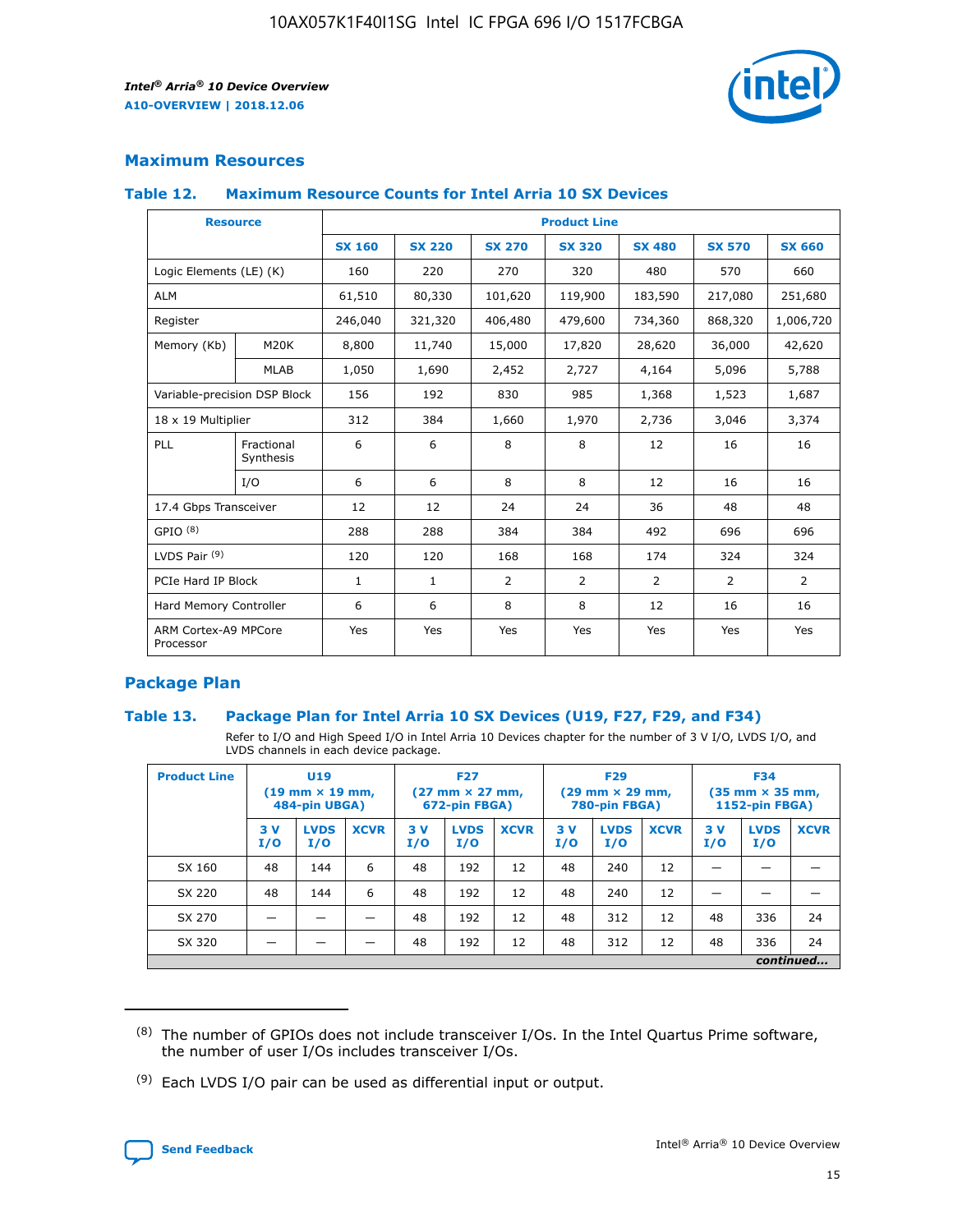

| <b>Product Line</b> | U <sub>19</sub><br>$(19 \text{ mm} \times 19 \text{ mm})$<br>484-pin UBGA) |                    | <b>F27</b><br>$(27 \text{ mm} \times 27 \text{ mm})$<br>672-pin FBGA) |            | <b>F29</b><br>$(29 \text{ mm} \times 29 \text{ mm})$<br>780-pin FBGA) |             |           | <b>F34</b><br>$(35 \text{ mm} \times 35 \text{ mm})$<br><b>1152-pin FBGA)</b> |             |           |                    |             |
|---------------------|----------------------------------------------------------------------------|--------------------|-----------------------------------------------------------------------|------------|-----------------------------------------------------------------------|-------------|-----------|-------------------------------------------------------------------------------|-------------|-----------|--------------------|-------------|
|                     | 3 V<br>I/O                                                                 | <b>LVDS</b><br>I/O | <b>XCVR</b>                                                           | 3 V<br>I/O | <b>LVDS</b><br>I/O                                                    | <b>XCVR</b> | 3V<br>I/O | <b>LVDS</b><br>I/O                                                            | <b>XCVR</b> | 3V<br>I/O | <b>LVDS</b><br>I/O | <b>XCVR</b> |
| SX 480              |                                                                            |                    |                                                                       |            |                                                                       |             | 48        | 312                                                                           | 12          | 48        | 444                | 24          |
| SX 570              |                                                                            |                    |                                                                       |            |                                                                       |             |           |                                                                               |             | 48        | 444                | 24          |
| SX 660              |                                                                            |                    |                                                                       |            |                                                                       |             |           |                                                                               |             | 48        | 444                | 24          |

## **Table 14. Package Plan for Intel Arria 10 SX Devices (F35, KF40, and NF40)**

Refer to I/O and High Speed I/O in Intel Arria 10 Devices chapter for the number of 3 V I/O, LVDS I/O, and LVDS channels in each device package.

| <b>Product Line</b> | <b>F35</b><br>$(35$ mm $\times$ 35 mm,<br><b>1152-pin FBGA)</b> |          |             |                                           | <b>KF40</b><br>(40 mm × 40 mm,<br>1517-pin FBGA) |    | <b>NF40</b><br>(40 mm × 40 mm,<br>1517-pin FBGA) |          |             |  |
|---------------------|-----------------------------------------------------------------|----------|-------------|-------------------------------------------|--------------------------------------------------|----|--------------------------------------------------|----------|-------------|--|
|                     | 3 V I/O                                                         | LVDS I/O | <b>XCVR</b> | <b>LVDS I/O</b><br><b>XCVR</b><br>3 V I/O |                                                  |    | 3 V I/O                                          | LVDS I/O | <b>XCVR</b> |  |
| SX 270              | 48                                                              | 336      | 24          |                                           |                                                  |    |                                                  |          |             |  |
| SX 320              | 48                                                              | 336      | 24          |                                           |                                                  |    |                                                  |          |             |  |
| SX 480              | 48                                                              | 348      | 36          |                                           |                                                  |    |                                                  |          |             |  |
| SX 570              | 48                                                              | 348      | 36          | 96                                        | 600                                              | 36 | 48                                               | 540      | 48          |  |
| SX 660              | 48                                                              | 348      | 36          | 96                                        | 600                                              | 36 | 48                                               | 540      | 48          |  |

# **Related Information**

[I/O and High-Speed Differential I/O Interfaces in Intel Arria 10 Devices chapter, Intel](https://www.intel.com/content/www/us/en/programmable/documentation/sam1403482614086.html#sam1403482030321) [Arria 10 Device Handbook](https://www.intel.com/content/www/us/en/programmable/documentation/sam1403482614086.html#sam1403482030321)

Provides the number of 3 V and LVDS I/Os, and LVDS channels for each Intel Arria 10 device package.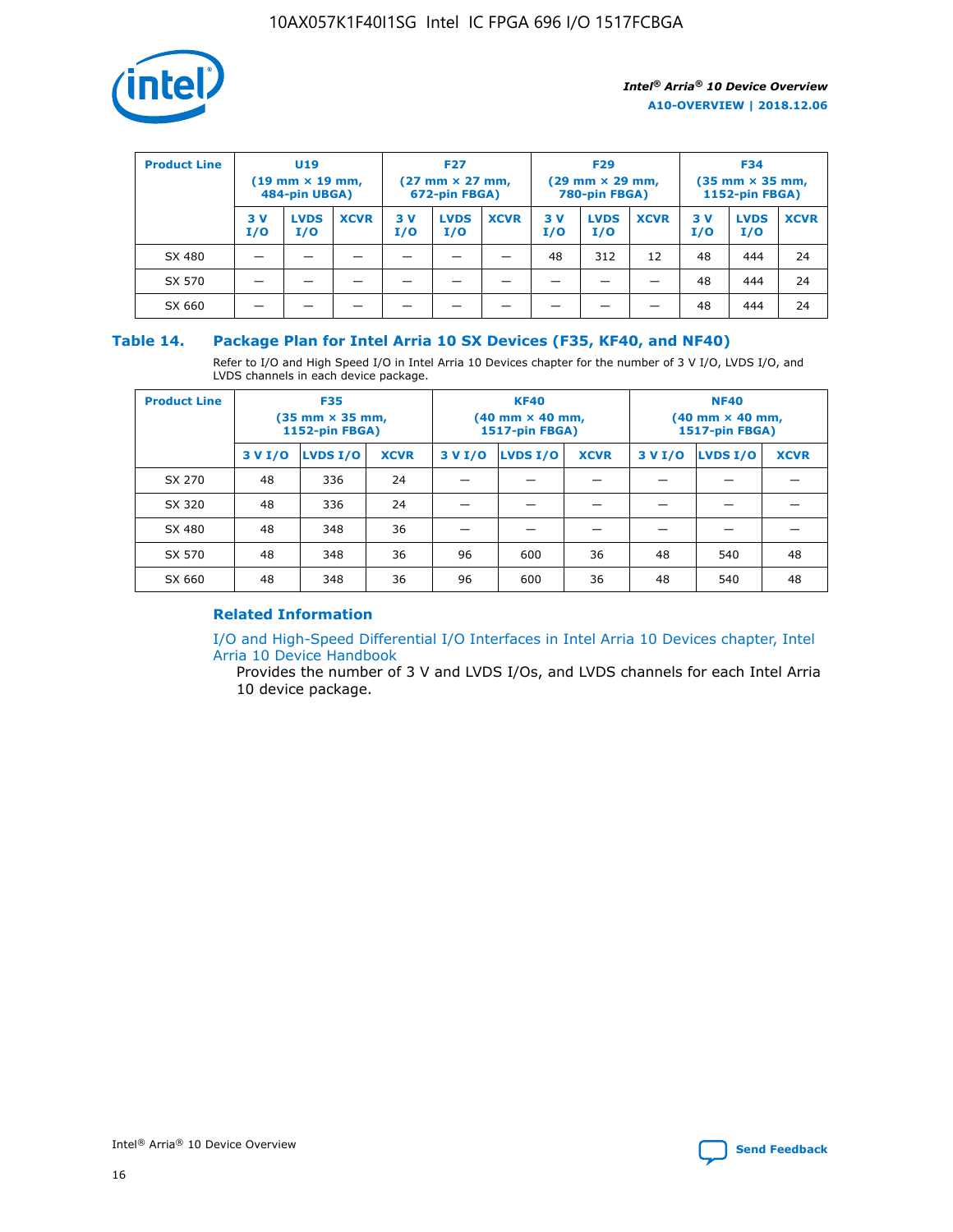

# **I/O Vertical Migration for Intel Arria 10 Devices**

#### **Figure 4. Migration Capability Across Intel Arria 10 Product Lines**

- The arrows indicate the migration paths. The devices included in each vertical migration path are shaded. Devices with fewer resources in the same path have lighter shades.
- To achieve the full I/O migration across product lines in the same migration path, restrict I/Os and transceivers usage to match the product line with the lowest I/O and transceiver counts.
- An LVDS I/O bank in the source device may be mapped to a 3 V I/O bank in the target device. To use memory interface clock frequency higher than 533 MHz, assign external memory interface pins only to banks that are LVDS I/O in both devices.
- There may be nominal 0.15 mm package height difference between some product lines in the same package type.
	- **Variant Product Line Package U19 F27 F29 F34 F35 KF40 NF40 RF40 NF45 SF45 UF45** Intel® Arria® 10 GX GX 160 GX 220 GX 270 GX 320 GX 480 GX 570 GX 660 GX 900 GX 1150 Intel Arria 10 GT GT 900 GT 1150 Intel Arria 10 SX SX 160 SX 220 SX 270 SX 320 SX 480 SX 570 SX 660
- Some migration paths are not shown in the Intel Quartus Prime software **Pin Migration View**.

*Note:* To verify the pin migration compatibility, use the **Pin Migration View** window in the Intel Quartus Prime software Pin Planner.

# **Adaptive Logic Module**

Intel Arria 10 devices use a 20 nm ALM as the basic building block of the logic fabric.

The ALM architecture is the same as the previous generation FPGAs, allowing for efficient implementation of logic functions and easy conversion of IP between the device generations.

The ALM, as shown in following figure, uses an 8-input fracturable look-up table (LUT) with four dedicated registers to help improve timing closure in register-rich designs and achieve an even higher design packing capability than the traditional two-register per LUT architecture.

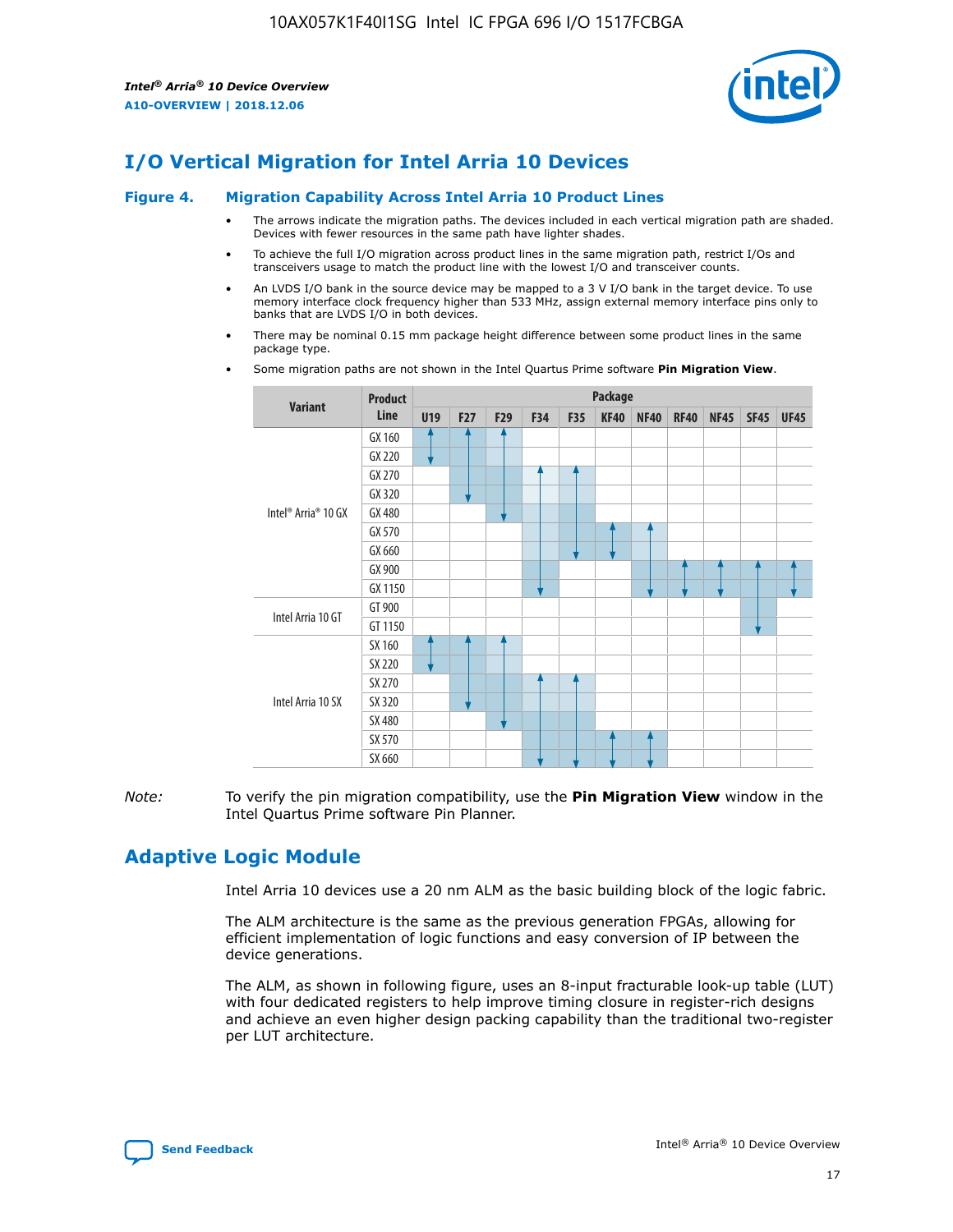

**Figure 5. ALM for Intel Arria 10 Devices**



The Intel Quartus Prime software optimizes your design according to the ALM logic structure and automatically maps legacy designs into the Intel Arria 10 ALM architecture.

# **Variable-Precision DSP Block**

The Intel Arria 10 variable precision DSP blocks support fixed-point arithmetic and floating-point arithmetic.

Features for fixed-point arithmetic:

- High-performance, power-optimized, and fully registered multiplication operations
- 18-bit and 27-bit word lengths
- Two 18 x 19 multipliers or one 27 x 27 multiplier per DSP block
- Built-in addition, subtraction, and 64-bit double accumulation register to combine multiplication results
- Cascading 19-bit or 27-bit when pre-adder is disabled and cascading 18-bit when pre-adder is used to form the tap-delay line for filtering applications
- Cascading 64-bit output bus to propagate output results from one block to the next block without external logic support
- Hard pre-adder supported in 19-bit and 27-bit modes for symmetric filters
- Internal coefficient register bank in both 18-bit and 27-bit modes for filter implementation
- 18-bit and 27-bit systolic finite impulse response (FIR) filters with distributed output adder
- Biased rounding support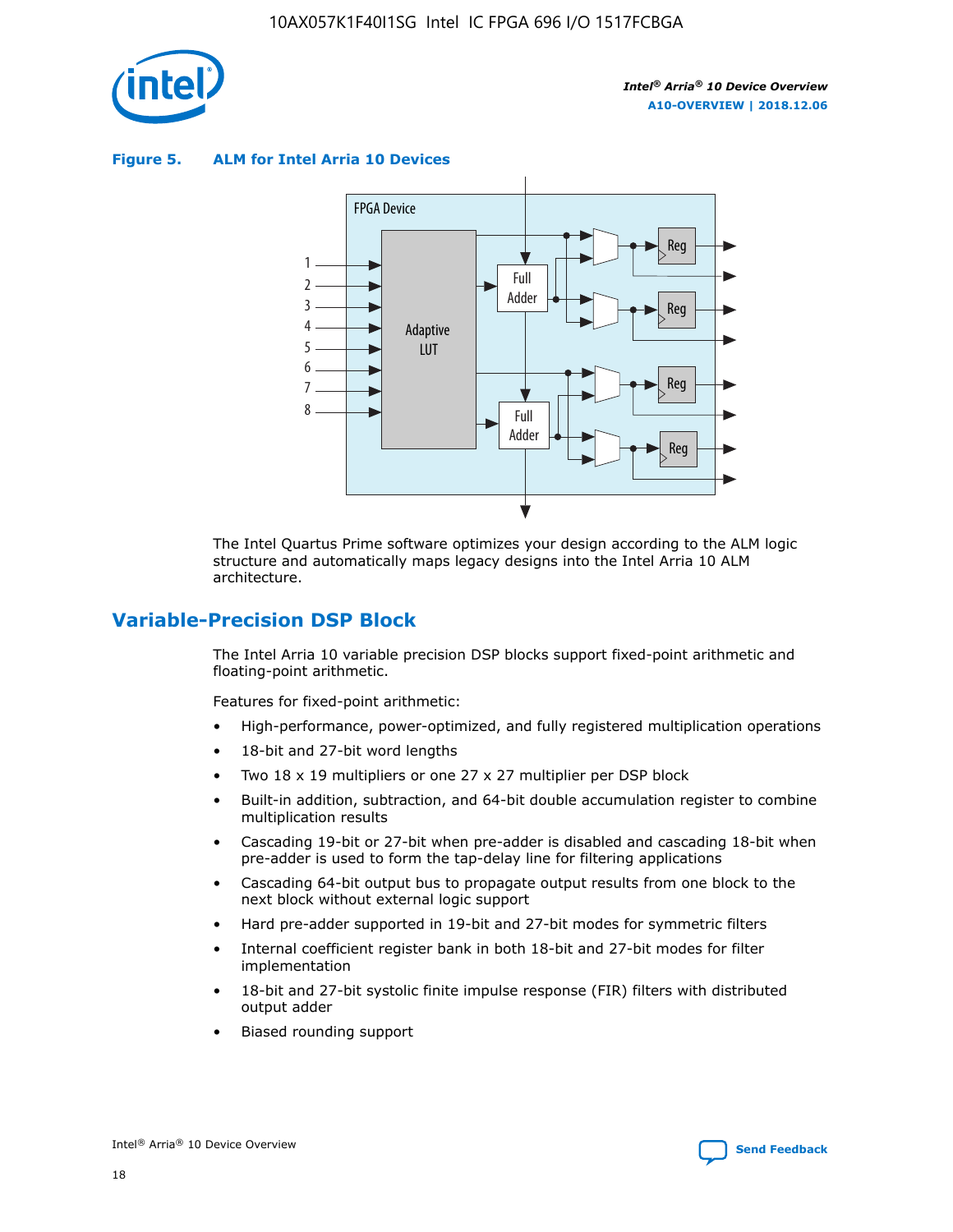

Features for floating-point arithmetic:

- A completely hardened architecture that supports multiplication, addition, subtraction, multiply-add, and multiply-subtract
- Multiplication with accumulation capability and a dynamic accumulator reset control
- Multiplication with cascade summation capability
- Multiplication with cascade subtraction capability
- Complex multiplication
- Direct vector dot product
- Systolic FIR filter

#### **Table 15. Variable-Precision DSP Block Configurations for Intel Arria 10 Devices**

| <b>Usage Example</b>                                       | <b>Multiplier Size (Bit)</b>    | <b>DSP Block Resources</b> |
|------------------------------------------------------------|---------------------------------|----------------------------|
| Medium precision fixed point                               | Two 18 x 19                     |                            |
| High precision fixed or Single precision<br>floating point | One 27 x 27                     |                            |
| Fixed point FFTs                                           | One 19 x 36 with external adder |                            |
| Very high precision fixed point                            | One 36 x 36 with external adder |                            |
| Double precision floating point                            | One 54 x 54 with external adder | 4                          |

#### **Table 16. Resources for Fixed-Point Arithmetic in Intel Arria 10 Devices**

The table lists the variable-precision DSP resources by bit precision for each Intel Arria 10 device.

| <b>Variant</b>  | <b>Product Line</b> | Variable-<br>precision | <b>Independent Input and Output</b><br><b>Multiplications Operator</b> |                                     | $18 \times 19$<br><b>Multiplier</b><br><b>Adder Sum</b> | $18 \times 18$<br><b>Multiplier</b>                |
|-----------------|---------------------|------------------------|------------------------------------------------------------------------|-------------------------------------|---------------------------------------------------------|----------------------------------------------------|
|                 |                     | <b>DSP Block</b>       | $18 \times 19$<br><b>Multiplier</b>                                    | $27 \times 27$<br><b>Multiplier</b> | <b>Mode</b>                                             | <b>Adder</b><br><b>Summed with</b><br>36 bit Input |
| AIntel Arria 10 | GX 160              | 156                    | 312                                                                    | 156                                 | 156                                                     | 156                                                |
| <b>GX</b>       | GX 220              | 192                    | 384                                                                    | 192                                 | 192                                                     | 192                                                |
|                 | GX 270              | 830                    | 1,660                                                                  | 830                                 | 830                                                     | 830                                                |
|                 | GX 320              | 984                    | 1,968                                                                  | 984                                 | 984                                                     | 984                                                |
|                 | GX 480              | 1,368                  | 2,736                                                                  | 1,368                               | 1,368                                                   | 1,368                                              |
|                 | GX 570              | 1,523                  | 3,046                                                                  | 1,523                               | 1,523                                                   | 1,523                                              |
|                 | GX 660              | 1,687                  | 3,374                                                                  | 1,687                               | 1,687                                                   | 1,687                                              |
|                 | GX 900              | 1,518                  | 3,036                                                                  | 1,518                               | 1,518                                                   | 1,518                                              |
|                 | GX 1150             | 1,518                  | 3,036                                                                  | 1,518                               | 1,518                                                   | 1,518                                              |
| Intel Arria 10  | GT 900              | 1,518                  | 3,036                                                                  | 1,518                               | 1,518                                                   | 1,518                                              |
| GT              | GT 1150             | 1,518                  | 3,036                                                                  | 1,518                               | 1,518                                                   | 1,518                                              |
| Intel Arria 10  | SX 160              | 156                    | 312                                                                    | 156                                 | 156                                                     | 156                                                |
| <b>SX</b>       | SX 220              | 192                    | 384                                                                    | 192                                 | 192                                                     | 192                                                |
|                 | SX 270              | 830                    | 1,660                                                                  | 830                                 | 830                                                     | 830                                                |
|                 |                     |                        |                                                                        |                                     |                                                         | continued                                          |

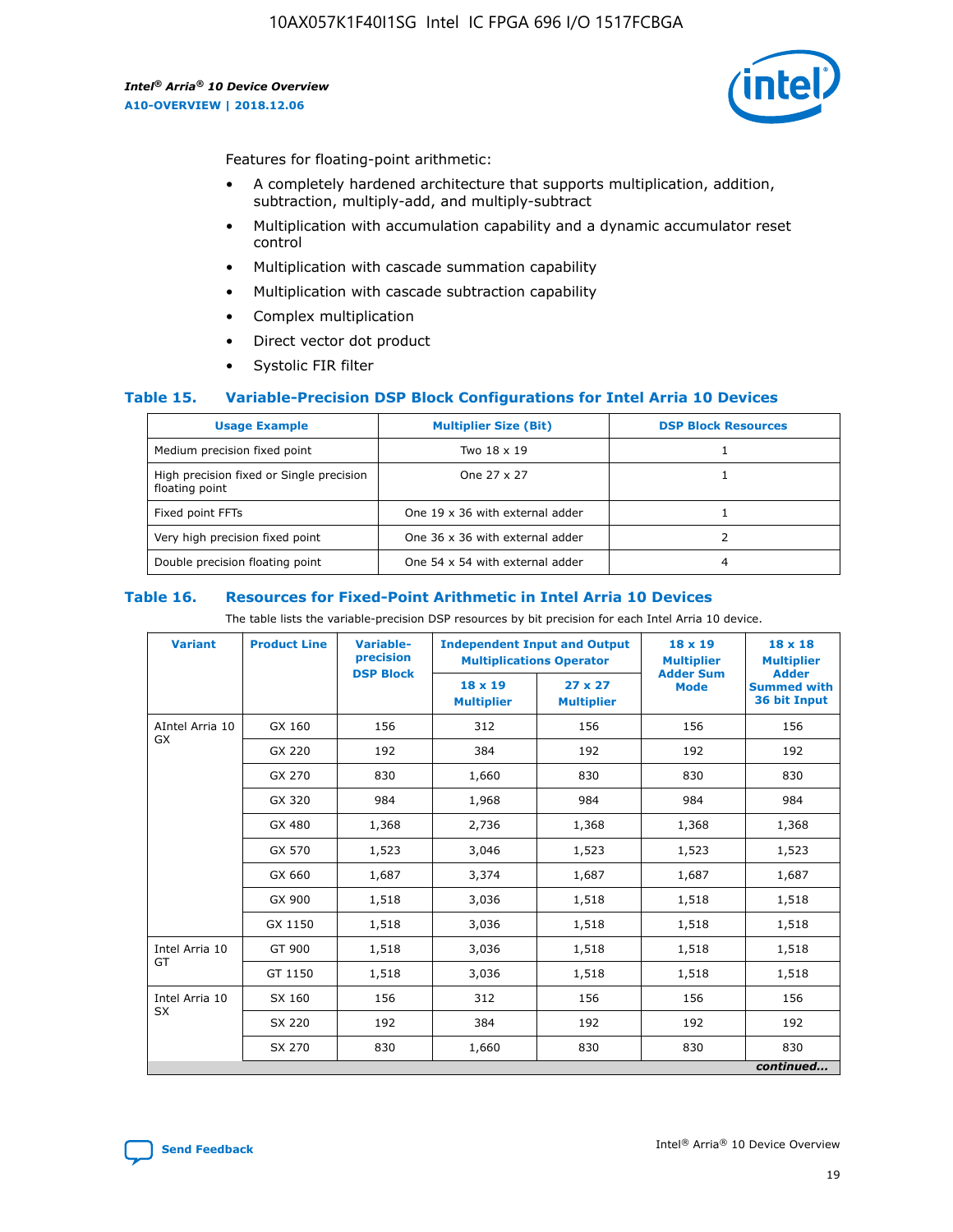

| <b>Variant</b> | <b>Product Line</b> | <b>Variable-</b><br>precision |                                     | <b>Independent Input and Output</b><br><b>Multiplications Operator</b> | $18 \times 19$<br><b>Multiplier</b> | $18 \times 18$<br><b>Multiplier</b><br><b>Adder</b> |  |
|----------------|---------------------|-------------------------------|-------------------------------------|------------------------------------------------------------------------|-------------------------------------|-----------------------------------------------------|--|
|                |                     | <b>DSP Block</b>              | $18 \times 19$<br><b>Multiplier</b> | $27 \times 27$<br><b>Multiplier</b>                                    | <b>Adder Sum</b><br><b>Mode</b>     | <b>Summed with</b><br>36 bit Input                  |  |
|                | SX 320              | 984                           | 1,968                               | 984                                                                    | 984                                 | 984                                                 |  |
|                | SX 480              | 1,368                         | 2,736                               | 1,368                                                                  | 1,368                               | 1,368                                               |  |
|                | SX 570              | 1,523                         | 3,046                               | 1,523                                                                  | 1,523                               | 1,523                                               |  |
|                | SX 660              | 1,687                         | 3,374                               | 1,687                                                                  | 1,687                               | 1,687                                               |  |

# **Table 17. Resources for Floating-Point Arithmetic in Intel Arria 10 Devices**

The table lists the variable-precision DSP resources by bit precision for each Intel Arria 10 device.

| <b>Variant</b>              | <b>Product Line</b> | <b>Variable-</b><br>precision<br><b>DSP Block</b> | <b>Single</b><br><b>Precision</b><br><b>Floating-Point</b><br><b>Multiplication</b><br><b>Mode</b> | <b>Single-Precision</b><br><b>Floating-Point</b><br><b>Adder Mode</b> | Single-<br><b>Precision</b><br><b>Floating-Point</b><br><b>Multiply</b><br><b>Accumulate</b><br><b>Mode</b> | <b>Peak</b><br><b>Giga Floating-</b><br><b>Point</b><br><b>Operations</b><br>per Second<br>(GFLOPs) |
|-----------------------------|---------------------|---------------------------------------------------|----------------------------------------------------------------------------------------------------|-----------------------------------------------------------------------|-------------------------------------------------------------------------------------------------------------|-----------------------------------------------------------------------------------------------------|
| Intel Arria 10<br>GX        | GX 160              | 156                                               | 156                                                                                                | 156                                                                   | 156                                                                                                         | 140                                                                                                 |
|                             | GX 220              | 192                                               | 192                                                                                                | 192                                                                   | 192                                                                                                         | 173                                                                                                 |
|                             | GX 270              | 830                                               | 830                                                                                                | 830                                                                   | 830                                                                                                         | 747                                                                                                 |
|                             | GX 320              | 984                                               | 984                                                                                                | 984                                                                   | 984                                                                                                         | 886                                                                                                 |
|                             | GX 480              | 1,369                                             | 1,368                                                                                              | 1,368                                                                 | 1,368                                                                                                       | 1,231                                                                                               |
|                             | GX 570              | 1,523                                             | 1,523                                                                                              | 1,523                                                                 | 1,523                                                                                                       | 1,371                                                                                               |
|                             | GX 660              | 1,687                                             | 1,687                                                                                              | 1,687                                                                 | 1,687                                                                                                       | 1,518                                                                                               |
|                             | GX 900              | 1,518                                             | 1,518                                                                                              | 1,518                                                                 | 1,518                                                                                                       | 1,366                                                                                               |
|                             | GX 1150             | 1,518                                             | 1,518                                                                                              | 1,518                                                                 | 1,518                                                                                                       | 1,366                                                                                               |
| Intel Arria 10              | GT 900              | 1,518                                             | 1,518                                                                                              | 1,518                                                                 | 1,518                                                                                                       | 1,366                                                                                               |
| GT                          | GT 1150             | 1,518                                             | 1,518                                                                                              | 1,518                                                                 | 1,518                                                                                                       | 1,366                                                                                               |
| Intel Arria 10<br><b>SX</b> | SX 160              | 156                                               | 156                                                                                                | 156                                                                   | 156                                                                                                         | 140                                                                                                 |
|                             | SX 220              | 192                                               | 192                                                                                                | 192                                                                   | 192                                                                                                         | 173                                                                                                 |
|                             | SX 270              | 830                                               | 830                                                                                                | 830                                                                   | 830                                                                                                         | 747                                                                                                 |
|                             | SX 320              | 984                                               | 984                                                                                                | 984                                                                   | 984                                                                                                         | 886                                                                                                 |
|                             | SX 480              | 1,369                                             | 1,368                                                                                              | 1,368                                                                 | 1,368                                                                                                       | 1,231                                                                                               |
|                             | SX 570              | 1,523                                             | 1,523                                                                                              | 1,523                                                                 | 1,523                                                                                                       | 1,371                                                                                               |
|                             | SX 660              | 1,687                                             | 1,687                                                                                              | 1,687                                                                 | 1,687                                                                                                       | 1,518                                                                                               |

# **Embedded Memory Blocks**

The embedded memory blocks in the devices are flexible and designed to provide an optimal amount of small- and large-sized memory arrays to fit your design requirements.

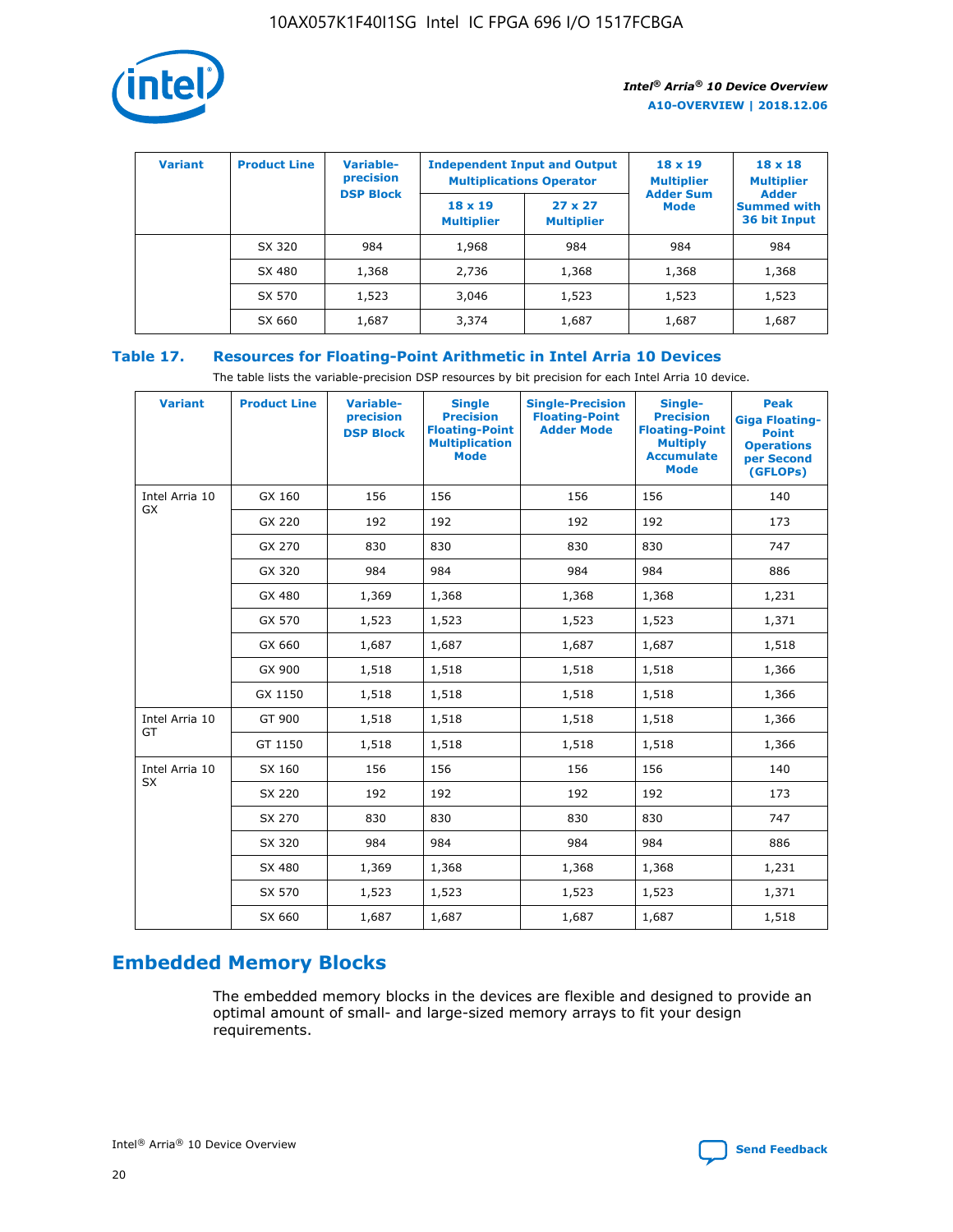

# **Types of Embedded Memory**

The Intel Arria 10 devices contain two types of memory blocks:

- 20 Kb M20K blocks—blocks of dedicated memory resources. The M20K blocks are ideal for larger memory arrays while still providing a large number of independent ports.
- 640 bit memory logic array blocks (MLABs)—enhanced memory blocks that are configured from dual-purpose logic array blocks (LABs). The MLABs are ideal for wide and shallow memory arrays. The MLABs are optimized for implementation of shift registers for digital signal processing (DSP) applications, wide and shallow FIFO buffers, and filter delay lines. Each MLAB is made up of ten adaptive logic modules (ALMs). In the Intel Arria 10 devices, you can configure these ALMs as ten 32 x 2 blocks, giving you one 32 x 20 simple dual-port SRAM block per MLAB.

# **Embedded Memory Capacity in Intel Arria 10 Devices**

|                   | <b>Product</b> |              | <b>M20K</b>         | <b>MLAB</b>  |                     | <b>Total RAM Bit</b> |
|-------------------|----------------|--------------|---------------------|--------------|---------------------|----------------------|
| <b>Variant</b>    | Line           | <b>Block</b> | <b>RAM Bit (Kb)</b> | <b>Block</b> | <b>RAM Bit (Kb)</b> | (Kb)                 |
| Intel Arria 10 GX | GX 160         | 440          | 8,800               | 1,680        | 1,050               | 9,850                |
|                   | GX 220         | 587          | 11,740              | 2,703        | 1,690               | 13,430               |
|                   | GX 270         | 750          | 15,000              | 3,922        | 2,452               | 17,452               |
|                   | GX 320         | 891          | 17,820              | 4,363        | 2,727               | 20,547               |
|                   | GX 480         | 1,431        | 28,620              | 6,662        | 4,164               | 32,784               |
|                   | GX 570         | 1,800        | 36,000              | 8,153        | 5,096               | 41,096               |
|                   | GX 660         | 2,131        | 42,620              | 9,260        | 5,788               | 48,408               |
|                   | GX 900         | 2,423        | 48,460              | 15,017       | 9,386               | 57,846               |
|                   | GX 1150        | 2,713        | 54,260              | 20,774       | 12,984              | 67,244               |
| Intel Arria 10 GT | GT 900         | 2,423        | 48,460              | 15,017       | 9,386               | 57,846               |
|                   | GT 1150        | 2,713        | 54,260              | 20,774       | 12,984              | 67,244               |
| Intel Arria 10 SX | SX 160         | 440          | 8,800               | 1,680        | 1,050               | 9,850                |
|                   | SX 220         | 587          | 11,740              | 2,703        | 1,690               | 13,430               |
|                   | SX 270         | 750          | 15,000              | 3,922        | 2,452               | 17,452               |
|                   | SX 320         | 891          | 17,820              | 4,363        | 2,727               | 20,547               |
|                   | SX 480         | 1,431        | 28,620              | 6,662        | 4,164               | 32,784               |
|                   | SX 570         | 1,800        | 36,000              | 8,153        | 5,096               | 41,096               |
|                   | SX 660         | 2,131        | 42,620              | 9,260        | 5,788               | 48,408               |

#### **Table 18. Embedded Memory Capacity and Distribution in Intel Arria 10 Devices**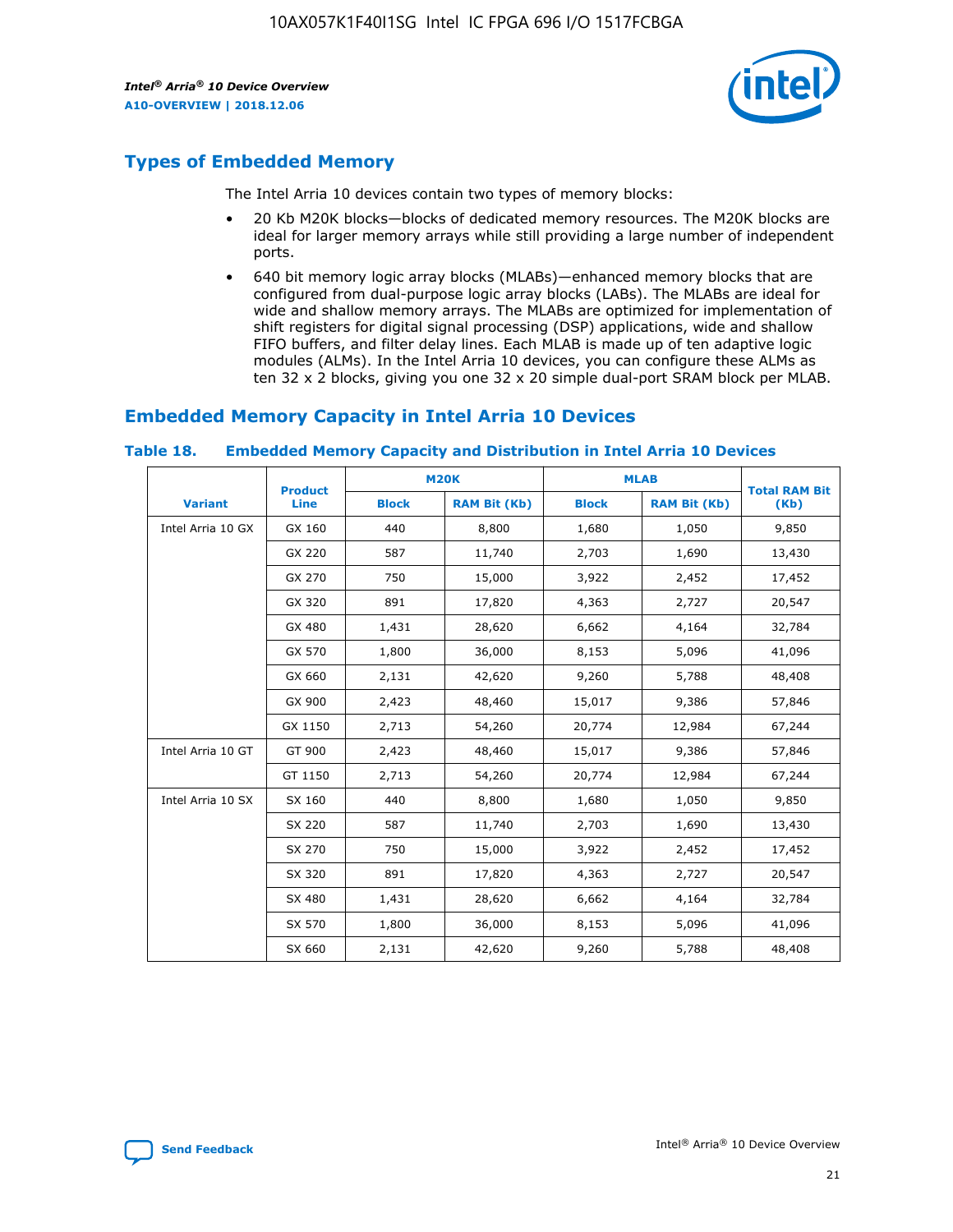

# **Embedded Memory Configurations for Single-port Mode**

#### **Table 19. Single-port Embedded Memory Configurations for Intel Arria 10 Devices**

This table lists the maximum configurations supported for single-port RAM and ROM modes.

| <b>Memory Block</b> | Depth (bits) | <b>Programmable Width</b> |
|---------------------|--------------|---------------------------|
| MLAB                | 32           | x16, x18, or x20          |
|                     | 64(10)       | x8, x9, x10               |
| M20K                | 512          | x40, x32                  |
|                     | 1K           | x20, x16                  |
|                     | 2K           | x10, x8                   |
|                     | 4K           | x5, x4                    |
|                     | 8K           | x2                        |
|                     | 16K          | x1                        |

# **Clock Networks and PLL Clock Sources**

The clock network architecture is based on Intel's global, regional, and peripheral clock structure. This clock structure is supported by dedicated clock input pins, fractional clock synthesis PLLs, and integer I/O PLLs.

# **Clock Networks**

The Intel Arria 10 core clock networks are capable of up to 800 MHz fabric operation across the full industrial temperature range. For the external memory interface, the clock network supports the hard memory controller with speeds up to 2,400 Mbps in a quarter-rate transfer.

To reduce power consumption, the Intel Quartus Prime software identifies all unused sections of the clock network and powers them down.

# **Fractional Synthesis and I/O PLLs**

Intel Arria 10 devices contain up to 32 fractional synthesis PLLs and up to 16 I/O PLLs that are available for both specific and general purpose uses in the core:

- Fractional synthesis PLLs—located in the column adjacent to the transceiver blocks
- I/O PLLs—located in each bank of the 48 I/Os

# **Fractional Synthesis PLLs**

You can use the fractional synthesis PLLs to:

- Reduce the number of oscillators that are required on your board
- Reduce the number of clock pins that are used in the device by synthesizing multiple clock frequencies from a single reference clock source

<sup>(10)</sup> Supported through software emulation and consumes additional MLAB blocks.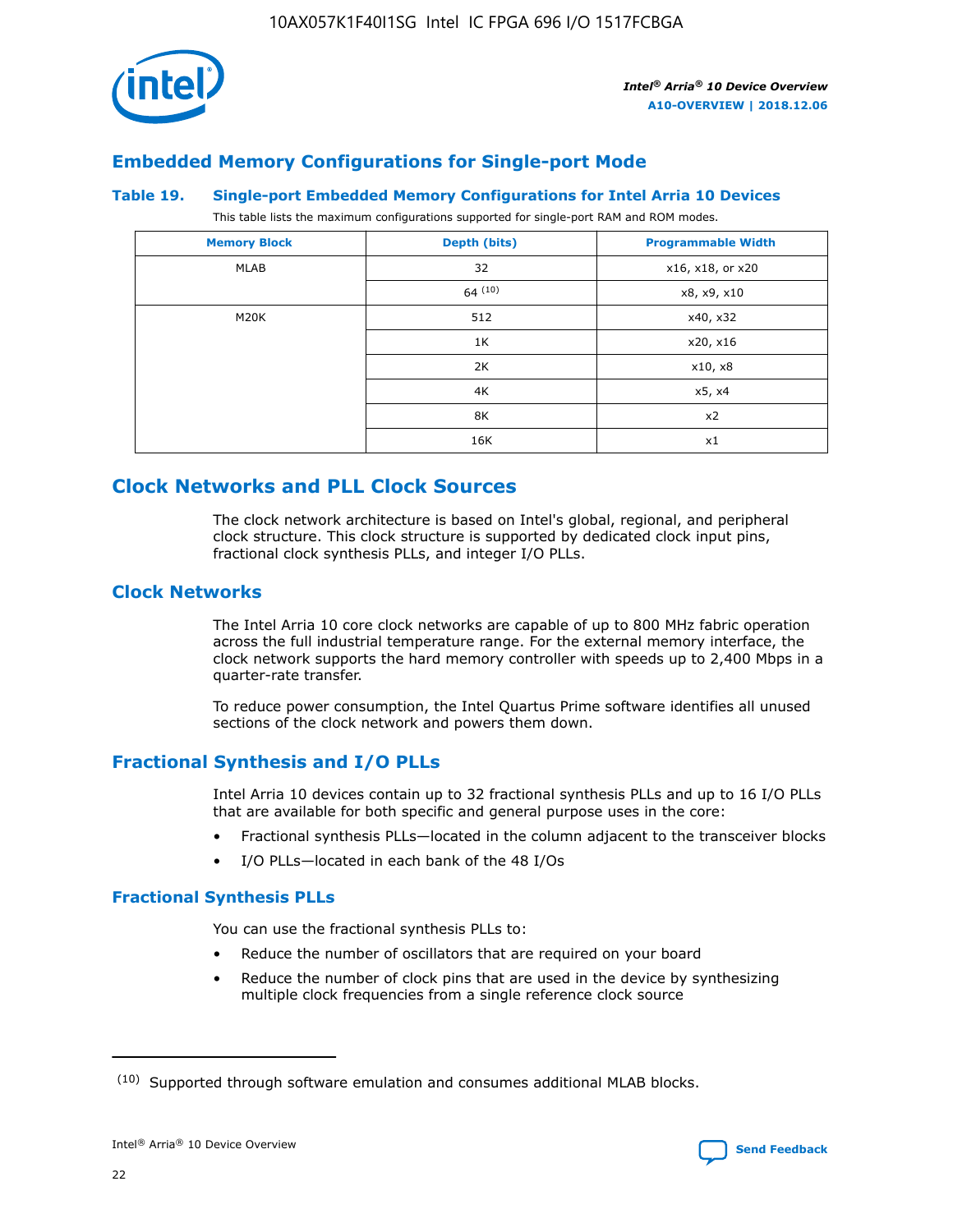

The fractional synthesis PLLs support the following features:

- Reference clock frequency synthesis for transceiver CMU and Advanced Transmit (ATX) PLLs
- Clock network delay compensation
- Zero-delay buffering
- Direct transmit clocking for transceivers
- Independently configurable into two modes:
	- Conventional integer mode equivalent to the general purpose PLL
	- Enhanced fractional mode with third order delta-sigma modulation
- PLL cascading

#### **I/O PLLs**

The integer mode I/O PLLs are located in each bank of 48 I/Os. You can use the I/O PLLs to simplify the design of external memory and high-speed LVDS interfaces.

In each I/O bank, the I/O PLLs are adjacent to the hard memory controllers and LVDS SERDES. Because these PLLs are tightly coupled with the I/Os that need to use them, it makes it easier to close timing.

You can use the I/O PLLs for general purpose applications in the core such as clock network delay compensation and zero-delay buffering.

Intel Arria 10 devices support PLL-to-PLL cascading.

# **FPGA General Purpose I/O**

Intel Arria 10 devices offer highly configurable GPIOs. Each I/O bank contains 48 general purpose I/Os and a high-efficiency hard memory controller.

The following list describes the features of the GPIOs:

- Consist of 3 V I/Os for high-voltage application and LVDS I/Os for differential signaling
	- Up to two 3 V I/O banks, available in some devices, that support up to 3 V I/O standards
	- LVDS I/O banks that support up to 1.8 V I/O standards
- Support a wide range of single-ended and differential I/O interfaces
- LVDS speeds up to 1.6 Gbps
- Each LVDS pair of pins has differential input and output buffers, allowing you to configure the LVDS direction for each pair.
- Programmable bus hold and weak pull-up
- Programmable differential output voltage  $(V_{OD})$  and programmable pre-emphasis

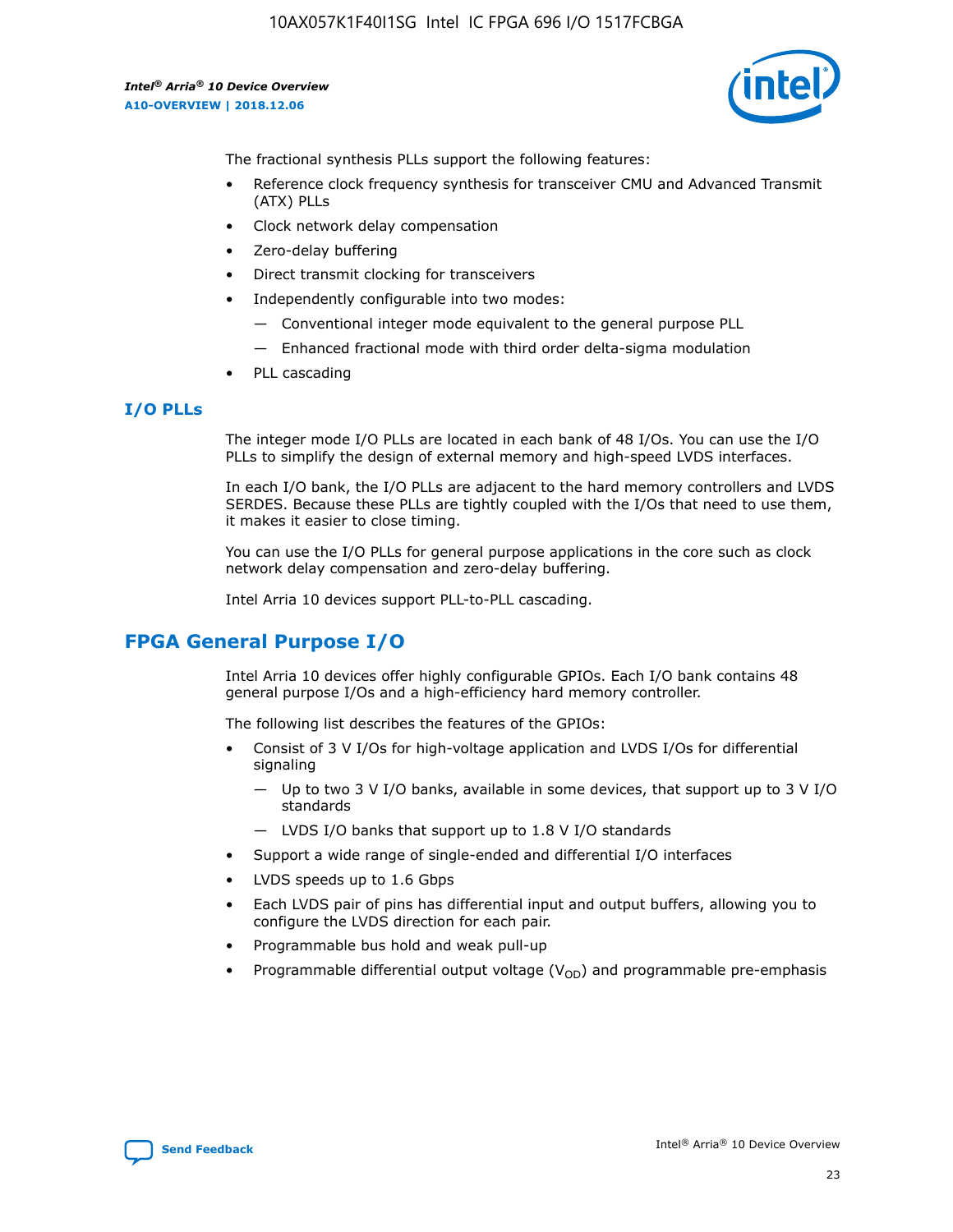

- Series (R<sub>S</sub>) and parallel (R<sub>T</sub>) on-chip termination (OCT) for all I/O banks with OCT calibration to limit the termination impedance variation
- On-chip dynamic termination that has the ability to swap between series and parallel termination, depending on whether there is read or write on a common bus for signal integrity
- Easy timing closure support using the hard read FIFO in the input register path, and delay-locked loop (DLL) delay chain with fine and coarse architecture

# **External Memory Interface**

Intel Arria 10 devices offer massive external memory bandwidth, with up to seven 32 bit DDR4 memory interfaces running at up to 2,400 Mbps. This bandwidth provides additional ease of design, lower power, and resource efficiencies of hardened highperformance memory controllers.

The memory interface within Intel Arria 10 FPGAs and SoCs delivers the highest performance and ease of use. You can configure up to a maximum width of 144 bits when using the hard or soft memory controllers. If required, you can bypass the hard memory controller and use a soft controller implemented in the user logic.

Each I/O contains a hardened DDR read/write path (PHY) capable of performing key memory interface functionality such as read/write leveling, FIFO buffering to lower latency and improve margin, timing calibration, and on-chip termination.

The timing calibration is aided by the inclusion of hard microcontrollers based on Intel's Nios® II technology, specifically tailored to control the calibration of multiple memory interfaces. This calibration allows the Intel Arria 10 device to compensate for any changes in process, voltage, or temperature either within the Intel Arria 10 device itself, or within the external memory device. The advanced calibration algorithms ensure maximum bandwidth and robust timing margin across all operating conditions.

In addition to parallel memory interfaces, Intel Arria 10 devices support serial memory technologies such as the Hybrid Memory Cube (HMC). The HMC is supported by the Intel Arria 10 high-speed serial transceivers which connect up to four HMC links, with each link running at data rates up to 15 Gbps.

#### **Related Information**

#### [External Memory Interface Spec Estimator](http://www.altera.com/technology/memory/estimator/mem-emif-index.html)

Provides a parametric tool that allows you to find and compare the performance of the supported external memory interfaces in IntelFPGAs.

# **Memory Standards Supported by Intel Arria 10 Devices**

The I/Os are designed to provide high performance support for existing and emerging external memory standards.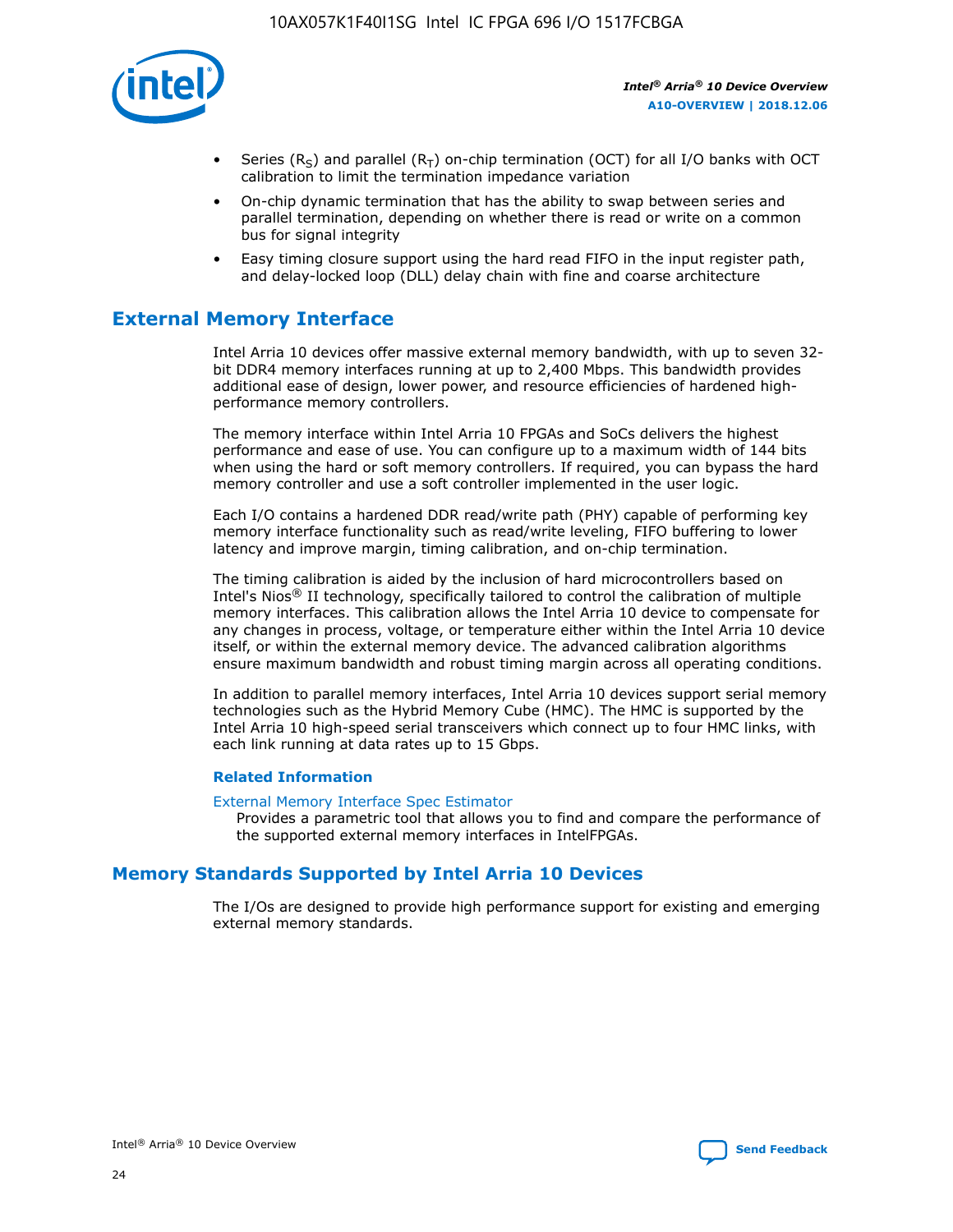

#### **Table 20. Memory Standards Supported by the Hard Memory Controller**

This table lists the overall capability of the hard memory controller. For specific details, refer to the External Memory Interface Spec Estimator and Intel Arria 10 Device Datasheet.

| <b>Memory Standard</b> | <b>Rate Support</b> | <b>Ping Pong PHY Support</b> | <b>Maximum Frequency</b><br>(MHz) |
|------------------------|---------------------|------------------------------|-----------------------------------|
| <b>DDR4 SDRAM</b>      | Quarter rate        | Yes                          | 1,067                             |
|                        |                     |                              | 1,200                             |
| <b>DDR3 SDRAM</b>      | Half rate           | Yes                          | 533                               |
|                        |                     |                              | 667                               |
|                        | Quarter rate        | Yes                          | 1,067                             |
|                        |                     |                              | 1,067                             |
| <b>DDR3L SDRAM</b>     | Half rate           | Yes                          | 533                               |
|                        |                     |                              | 667                               |
|                        | Quarter rate        | Yes                          | 933                               |
|                        |                     |                              | 933                               |
| LPDDR3 SDRAM           | Half rate           |                              | 533                               |
|                        | Quarter rate        |                              | 800                               |

#### **Table 21. Memory Standards Supported by the Soft Memory Controller**

| <b>Memory Standard</b>      | <b>Rate Support</b> | <b>Maximum Frequency</b><br>(MHz) |
|-----------------------------|---------------------|-----------------------------------|
| <b>RLDRAM 3 (11)</b>        | Quarter rate        | 1,200                             |
| ODR IV SRAM <sup>(11)</sup> | Quarter rate        | 1,067                             |
| <b>ODR II SRAM</b>          | Full rate           | 333                               |
|                             | Half rate           | 633                               |
| <b>ODR II+ SRAM</b>         | Full rate           | 333                               |
|                             | Half rate           | 633                               |
| <b>ODR II+ Xtreme SRAM</b>  | Full rate           | 333                               |
|                             | Half rate           | 633                               |

#### **Table 22. Memory Standards Supported by the HPS Hard Memory Controller**

The hard processor system (HPS) is available in Intel Arria 10 SoC devices only.

| <b>Memory Standard</b> | <b>Rate Support</b> | <b>Maximum Frequency</b><br>(MHz) |
|------------------------|---------------------|-----------------------------------|
| <b>DDR4 SDRAM</b>      | Half rate           | 1,200                             |
| <b>DDR3 SDRAM</b>      | Half rate           | 1,067                             |
| <b>DDR3L SDRAM</b>     | Half rate           | 933                               |

<sup>(11)</sup> Intel Arria 10 devices support this external memory interface using hard PHY with soft memory controller.

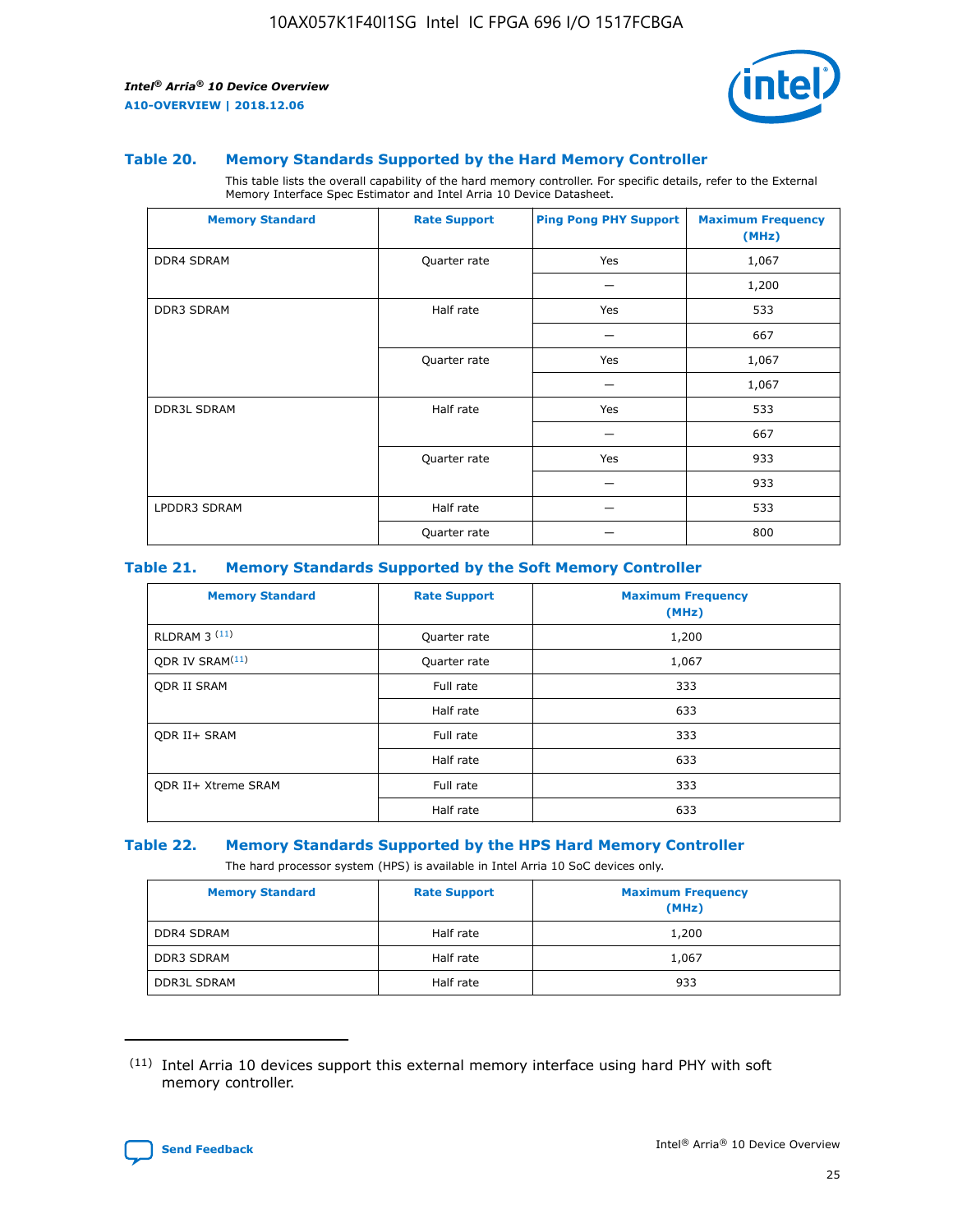

#### **Related Information**

#### [Intel Arria 10 Device Datasheet](https://www.intel.com/content/www/us/en/programmable/documentation/mcn1413182292568.html#mcn1413182153340)

Lists the memory interface performance according to memory interface standards, rank or chip select configurations, and Intel Arria 10 device speed grades.

# **PCIe Gen1, Gen2, and Gen3 Hard IP**

Intel Arria 10 devices contain PCIe hard IP that is designed for performance and ease-of-use:

- Includes all layers of the PCIe stack—transaction, data link and physical layers.
- Supports PCIe Gen3, Gen2, and Gen1 Endpoint and Root Port in x1, x2, x4, or x8 lane configuration.
- Operates independently from the core logic—optional configuration via protocol (CvP) allows the PCIe link to power up and complete link training in less than 100 ms while the Intel Arria 10 device completes loading the programming file for the rest of the FPGA.
- Provides added functionality that makes it easier to support emerging features such as Single Root I/O Virtualization (SR-IOV) and optional protocol extensions.
- Provides improved end-to-end datapath protection using ECC.
- Supports FPGA configuration via protocol (CvP) using PCIe at Gen3, Gen2, or Gen1 speed.

#### **Related Information**

PCS Features on page 30

# **Enhanced PCS Hard IP for Interlaken and 10 Gbps Ethernet**

# **Interlaken Support**

The Intel Arria 10 enhanced PCS hard IP provides integrated Interlaken PCS supporting rates up to 25.8 Gbps per lane.

The Interlaken PCS is based on the proven functionality of the PCS developed for Intel's previous generation FPGAs, which demonstrated interoperability with Interlaken ASSP vendors and third-party IP suppliers. The Interlaken PCS is present in every transceiver channel in Intel Arria 10 devices.

#### **Related Information**

PCS Features on page 30

# **10 Gbps Ethernet Support**

The Intel Arria 10 enhanced PCS hard IP supports 10GBASE-R PCS compliant with IEEE 802.3 10 Gbps Ethernet (10GbE). The integrated hard IP support for 10GbE and the 10 Gbps transceivers save external PHY cost, board space, and system power.

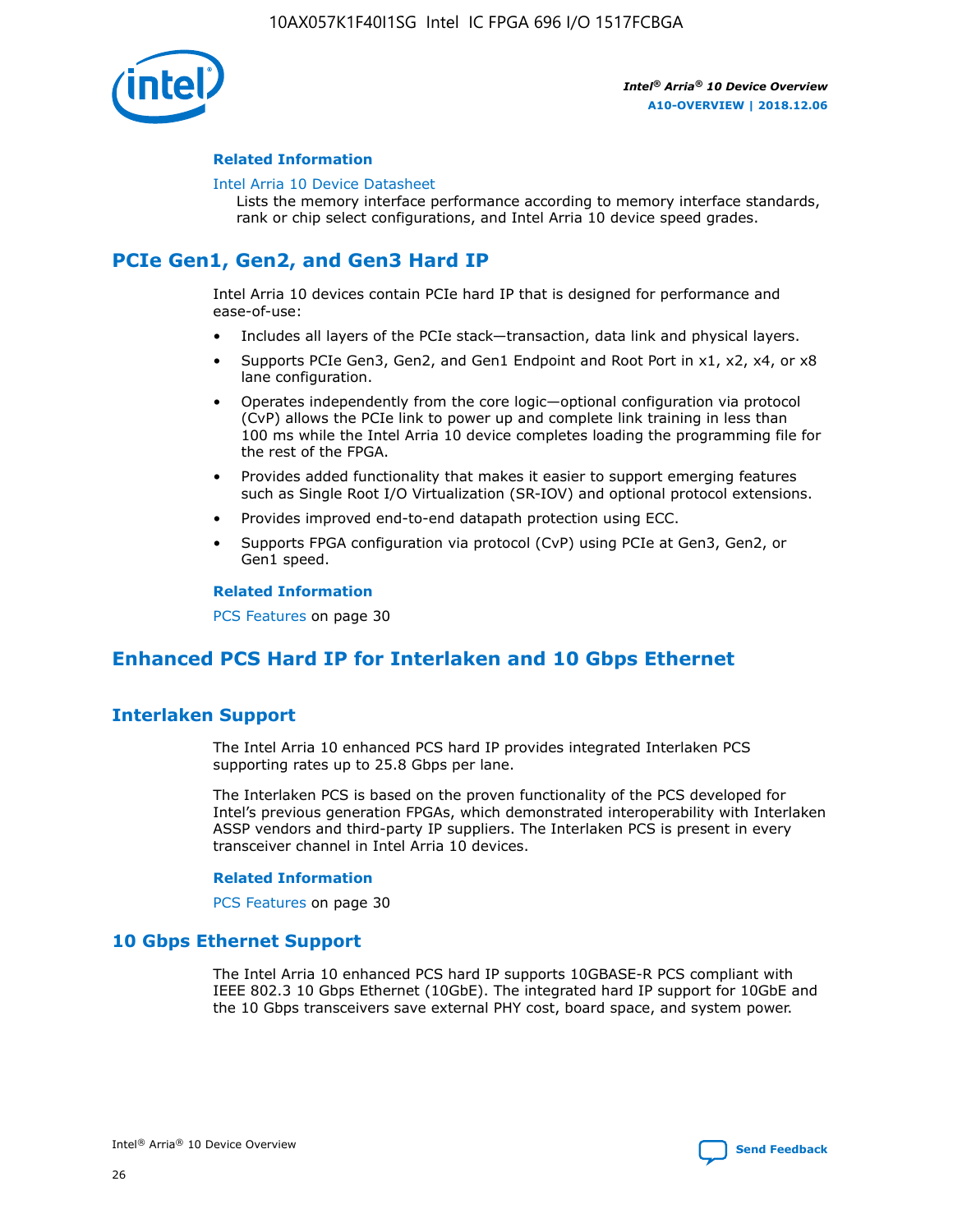

The scalable hard IP supports multiple independent 10GbE ports while using a single PLL for all the 10GBASE-R PCS instantiations, which saves on core logic resources and clock networks:

- Simplifies multiport 10GbE systems compared to XAUI interfaces that require an external XAUI-to-10G PHY.
- Incorporates Electronic Dispersion Compensation (EDC), which enables direct connection to standard 10 Gbps XFP and SFP+ pluggable optical modules.
- Supports backplane Ethernet applications and includes a hard 10GBASE-KR Forward Error Correction (FEC) circuit that you can use for 10 Gbps and 40 Gbps applications.

The 10 Gbps Ethernet PCS hard IP and 10GBASE-KR FEC are present in every transceiver channel.

#### **Related Information**

PCS Features on page 30

# **Low Power Serial Transceivers**

Intel Arria 10 FPGAs and SoCs include lowest power transceivers that deliver high bandwidth, throughput and low latency.

Intel Arria 10 devices deliver the industry's lowest power consumption per transceiver channel:

- 12.5 Gbps transceivers at as low as 242 mW
- 10 Gbps transceivers at as low as 168 mW
- 6 Gbps transceivers at as low as 117 mW

Intel Arria 10 transceivers support various data rates according to application:

- Chip-to-chip and chip-to-module applications—from 1 Gbps up to 25.8 Gbps
- Long reach and backplane applications—from 1 Gbps up to 12.5 with advanced adaptive equalization
- Critical power sensitive applications—from 1 Gbps up to 11.3 Gbps using lower power modes

The combination of 20 nm process technology and architectural advances provide the following benefits:

- Significant reduction in die area and power consumption
- Increase of up to two times in transceiver I/O density compared to previous generation devices while maintaining optimal signal integrity
- Up to 72 total transceiver channels—you can configure up to 6 of these channels to run as fast as 25.8 Gbps
- All channels feature continuous data rate support up to the maximum rated speed

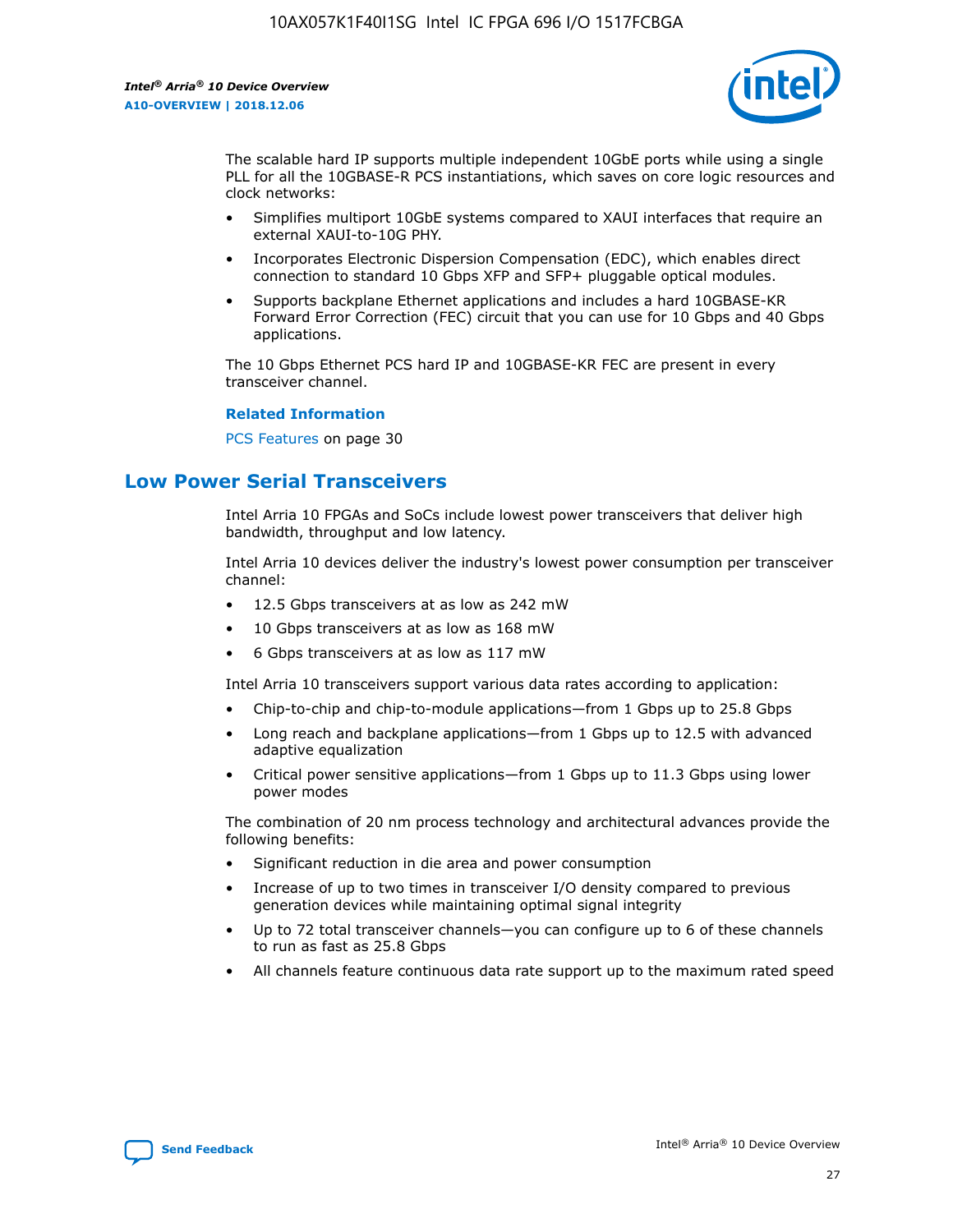



## **Figure 6. Intel Arria 10 Transceiver Block Architecture**

# **Transceiver Channels**

All transceiver channels feature a dedicated Physical Medium Attachment (PMA) and a hardened Physical Coding Sublayer (PCS).

- The PMA provides primary interfacing capabilities to physical channels.
- The PCS typically handles encoding/decoding, word alignment, and other preprocessing functions before transferring data to the FPGA core fabric.

A transceiver channel consists of a PMA and a PCS block. Most transceiver banks have 6 channels. There are some transceiver banks that contain only 3 channels.

A wide variety of bonded and non-bonded data rate configurations is possible using a highly configurable clock distribution network. Up to 80 independent transceiver data rates can be configured.

The following figures are graphical representations of top views of the silicon die, which correspond to reverse views for flip chip packages. Different Intel Arria 10 devices may have different floorplans than the ones shown in the figures.

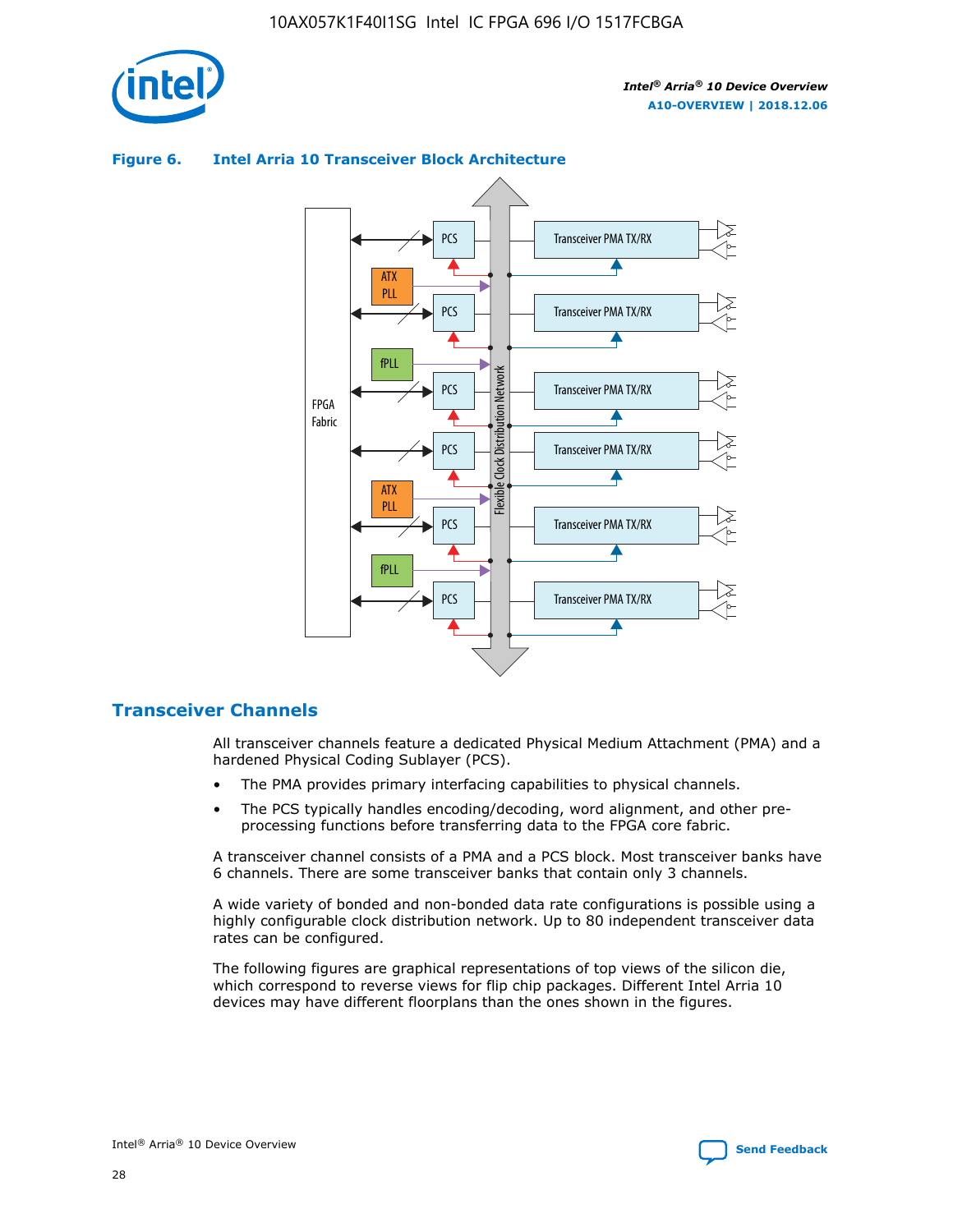

## **Figure 7. Device Chip Overview for Intel Arria 10 GX and GT Devices**



M20K Internal Memory Blocks Core Logic Fabric Transceiver Channels Hard IP Per Transceiver: Standard PCS and Enhanced PCS Hard IPs PCI Express Gen3 Hard IP Fractional PLLs M20K Internal Memory Blocks PCI Express Gen3 Hard IP Variable Precision DSP Blocks I/O PLLs Hard Memory Controllers, General-Purpose I/O Cells, LVDS Hard Processor Subsystem, Dual-Core ARM Cortex A9 M20K Internal Memory Blocks Variable Precision DSP Blocks M20K Internal Memory Blocks Core Logic Fabric I/O PLLs Hard Memory Controllers, General-Purpose I/O Cells, LVDS M20K Internal Memory Blocks Variable Precision DSP Blocks M20K Internal Memory Blocks Transceiver Channels Hard IP Per Transceiver: Standard PCS and Enhanced PCS Hard IPs PCI Express Gen3 Hard IP Fractional PLLs PCI Express Gen3 Hard IP  $\ddot{\cdot}$ Hard PCS Transceiver PMA fPLL ATX (LC) Hard PCS Transceiver PMA **Transmit** Hard PCS Transceiver PMA PLL fPLL Hard PCS Transceiver PMA Transceiver Clock Networks ATX (LC) Hard PCS Transceiver PMA Transmi Hard PCS Transceiver PMA PLL fPLL Hard PCS Transceiver PMA Transceiver PMA Hard PCS ATX (LC) **Transmit** Hard PCS Transceiver PMA PLL Unused transceiver chann can be used as additional transceiver transmit PLLs

### **PMA Features**

Intel Arria 10 transceivers provide exceptional signal integrity at data rates up to 25.8 Gbps. Clocking options include ultra-low jitter ATX PLLs (LC tank based), clock multiplier unit (CMU) PLLs, and fractional PLLs.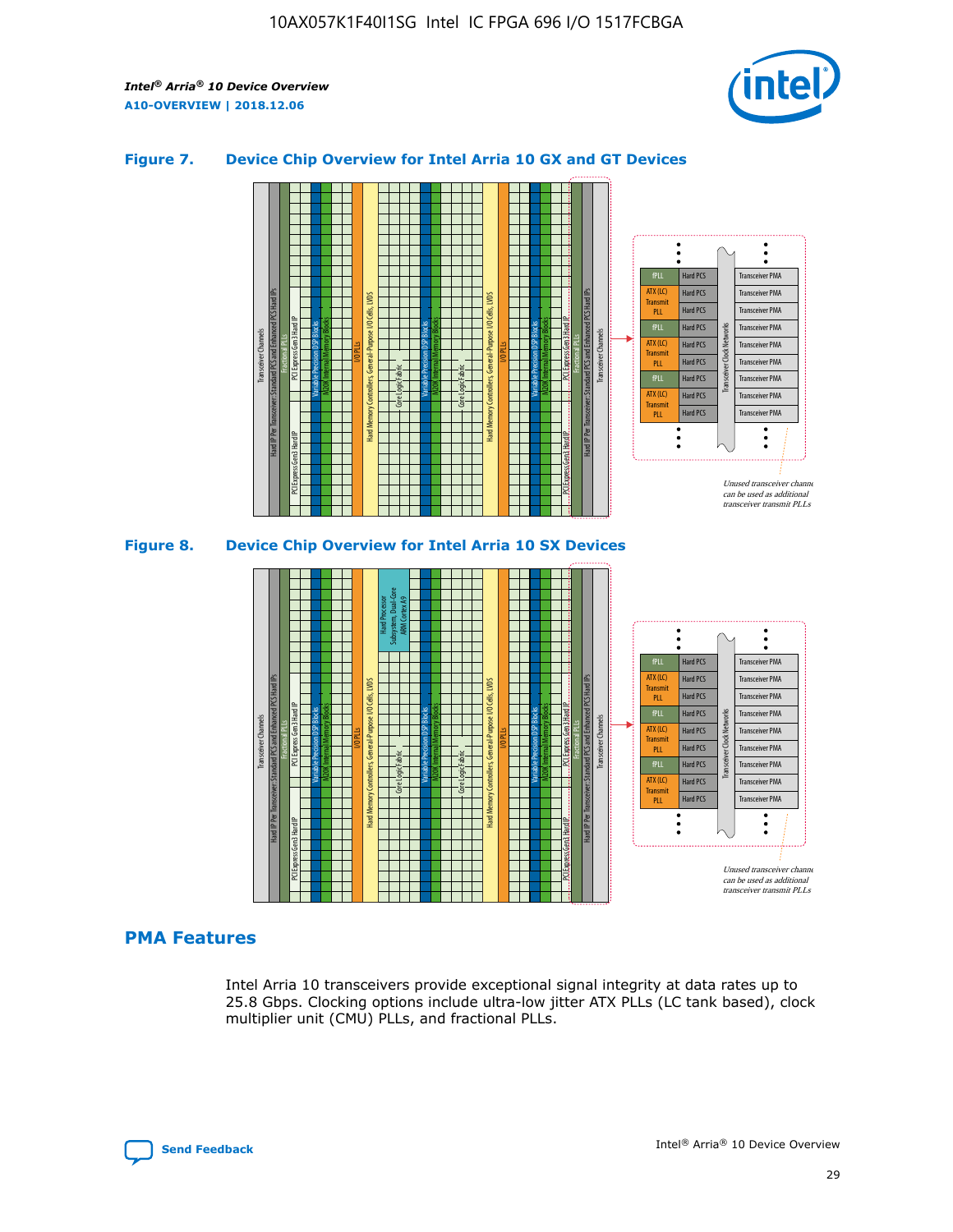

Each transceiver channel contains a channel PLL that can be used as the CMU PLL or clock data recovery (CDR) PLL. In CDR mode, the channel PLL recovers the receiver clock and data in the transceiver channel. Up to 80 independent data rates can be configured on a single Intel Arria 10 device.

# **Table 23. PMA Features of the Transceivers in Intel Arria 10 Devices**

| <b>Feature</b>                                             | <b>Capability</b>                                                                                                                                                                                                             |
|------------------------------------------------------------|-------------------------------------------------------------------------------------------------------------------------------------------------------------------------------------------------------------------------------|
| Chip-to-Chip Data Rates                                    | 1 Gbps to 17.4 Gbps (Intel Arria 10 GX devices)<br>1 Gbps to 25.8 Gbps (Intel Arria 10 GT devices)                                                                                                                            |
| <b>Backplane Support</b>                                   | Drive backplanes at data rates up to 12.5 Gbps                                                                                                                                                                                |
| <b>Optical Module Support</b>                              | SFP+/SFP, XFP, CXP, QSFP/QSFP28, CFP/CFP2/CFP4                                                                                                                                                                                |
| Cable Driving Support                                      | SFP+ Direct Attach, PCI Express over cable, eSATA                                                                                                                                                                             |
| Transmit Pre-Emphasis                                      | 4-tap transmit pre-emphasis and de-emphasis to compensate for system channel loss                                                                                                                                             |
| Continuous Time Linear<br>Equalizer (CTLE)                 | Dual mode, high-gain, and high-data rate, linear receive equalization to compensate for<br>system channel loss                                                                                                                |
| Decision Feedback Equalizer<br>(DFE)                       | 7-fixed and 4-floating tap DFE to equalize backplane channel loss in the presence of<br>crosstalk and noisy environments                                                                                                      |
| Variable Gain Amplifier                                    | Optimizes the signal amplitude prior to the CDR sampling and operates in fixed and<br>adaptive modes                                                                                                                          |
| Altera Digital Adaptive<br>Parametric Tuning (ADAPT)       | Fully digital adaptation engine to automatically adjust all link equalization parameters-<br>including CTLE, DFE, and variable gain amplifier blocks—that provide optimal link margin<br>without intervention from user logic |
| Precision Signal Integrity<br>Calibration Engine (PreSICE) | Hardened calibration controller to quickly calibrate all transceiver control parameters on<br>power-up, which provides the optimal signal integrity and jitter performance                                                    |
| Advanced Transmit (ATX)<br>PLL                             | Low jitter ATX (LC tank based) PLLs with continuous tuning range to cover a wide range of<br>standard and proprietary protocols                                                                                               |
| <b>Fractional PLLs</b>                                     | On-chip fractional frequency synthesizers to replace on-board crystal oscillators and reduce<br>system cost                                                                                                                   |
| Digitally Assisted Analog<br><b>CDR</b>                    | Superior jitter tolerance with fast lock time                                                                                                                                                                                 |
| <b>Dynamic Partial</b><br>Reconfiguration                  | Allows independent control of the Avalon memory-mapped interface of each transceiver<br>channel for the highest transceiver flexibility                                                                                       |
| Multiple PCS-PMA and PCS-<br>PLD interface widths          | 8-, 10-, 16-, 20-, 32-, 40-, or 64-bit interface widths for flexibility of deserialization width,<br>encoding, and reduced latency                                                                                            |

# **PCS Features**

This table summarizes the Intel Arria 10 transceiver PCS features. You can use the transceiver PCS to support a wide range of protocols ranging from 1 Gbps to 25.8 Gbps.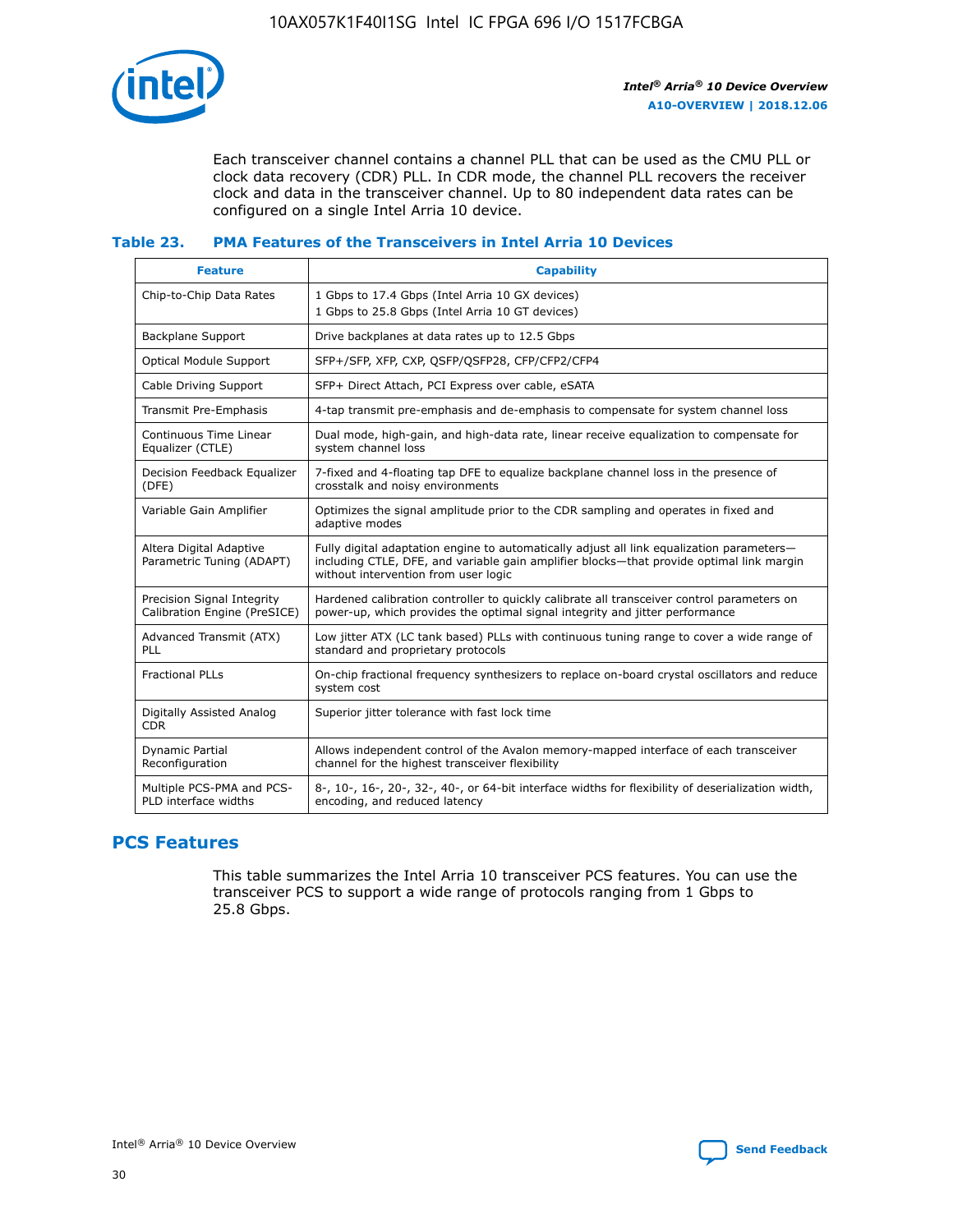

| <b>PCS</b>    | <b>Description</b>                                                                                                                                                                                                                                                                                                                                                                                             |
|---------------|----------------------------------------------------------------------------------------------------------------------------------------------------------------------------------------------------------------------------------------------------------------------------------------------------------------------------------------------------------------------------------------------------------------|
| Standard PCS  | Operates at a data rate up to 12 Gbps<br>Supports protocols such as PCI-Express, CPRI 4.2+, GigE, IEEE 1588 in Hard PCS<br>Implements other protocols using Basic/Custom (Standard PCS) transceiver<br>configuration rules.                                                                                                                                                                                    |
| Enhanced PCS  | Performs functions common to most serial data industry standards, such as word<br>alignment, encoding/decoding, and framing, before data is sent or received off-chip<br>through the PMA<br>• Handles data transfer to and from the FPGA fabric<br>Handles data transfer internally to and from the PMA<br>Provides frequency compensation<br>Performs channel bonding for multi-channel low skew applications |
| PCIe Gen3 PCS | Supports the seamless switching of Data and Clock between the Gen1, Gen2, and Gen3<br>data rates<br>Provides support for PIPE 3.0 features<br>Supports the PIPE interface with the Hard IP enabled, as well as with the Hard IP<br>bypassed                                                                                                                                                                    |

#### **Related Information**

- PCIe Gen1, Gen2, and Gen3 Hard IP on page 26
- Interlaken Support on page 26
- 10 Gbps Ethernet Support on page 26

# **PCS Protocol Support**

This table lists some of the protocols supported by the Intel Arria 10 transceiver PCS. For more information about the blocks in the transmitter and receiver data paths, refer to the related information.

| <b>Protocol</b>                                 | <b>Data Rate</b><br>(Gbps) | <b>Transceiver IP</b>       | <b>PCS Support</b>                      |
|-------------------------------------------------|----------------------------|-----------------------------|-----------------------------------------|
| PCIe Gen3 x1, x2, x4, x8                        | 8.0                        | Native PHY (PIPE)           | Standard PCS and PCIe<br>Gen3 PCS       |
| PCIe Gen2 x1, x2, x4, x8                        | 5.0                        | Native PHY (PIPE)           | <b>Standard PCS</b>                     |
| PCIe Gen1 x1, x2, x4, x8                        | 2.5                        | Native PHY (PIPE)           | Standard PCS                            |
| 1000BASE-X Gigabit Ethernet                     | 1.25                       | Native PHY                  | <b>Standard PCS</b>                     |
| 1000BASE-X Gigabit Ethernet with<br>IEEE 1588v2 | 1.25                       | Native PHY                  | Standard PCS                            |
| 10GBASE-R                                       | 10.3125                    | Native PHY                  | <b>Enhanced PCS</b>                     |
| 10GBASE-R with IEEE 1588v2                      | 10.3125                    | Native PHY                  | <b>Enhanced PCS</b>                     |
| 10GBASE-R with KR FEC                           | 10.3125                    | Native PHY                  | <b>Enhanced PCS</b>                     |
| 10GBASE-KR and 1000BASE-X                       | 10.3125                    | 1G/10GbE and 10GBASE-KR PHY | Standard PCS and<br><b>Enhanced PCS</b> |
| Interlaken (CEI-6G/11G)                         | 3.125 to 17.4              | Native PHY                  | <b>Enhanced PCS</b>                     |
| SFI-S/SFI-5.2                                   | 11.2                       | Native PHY                  | <b>Enhanced PCS</b>                     |
| $10G$ SDI                                       | 10.692                     | Native PHY                  | <b>Enhanced PCS</b>                     |
|                                                 |                            |                             | continued                               |

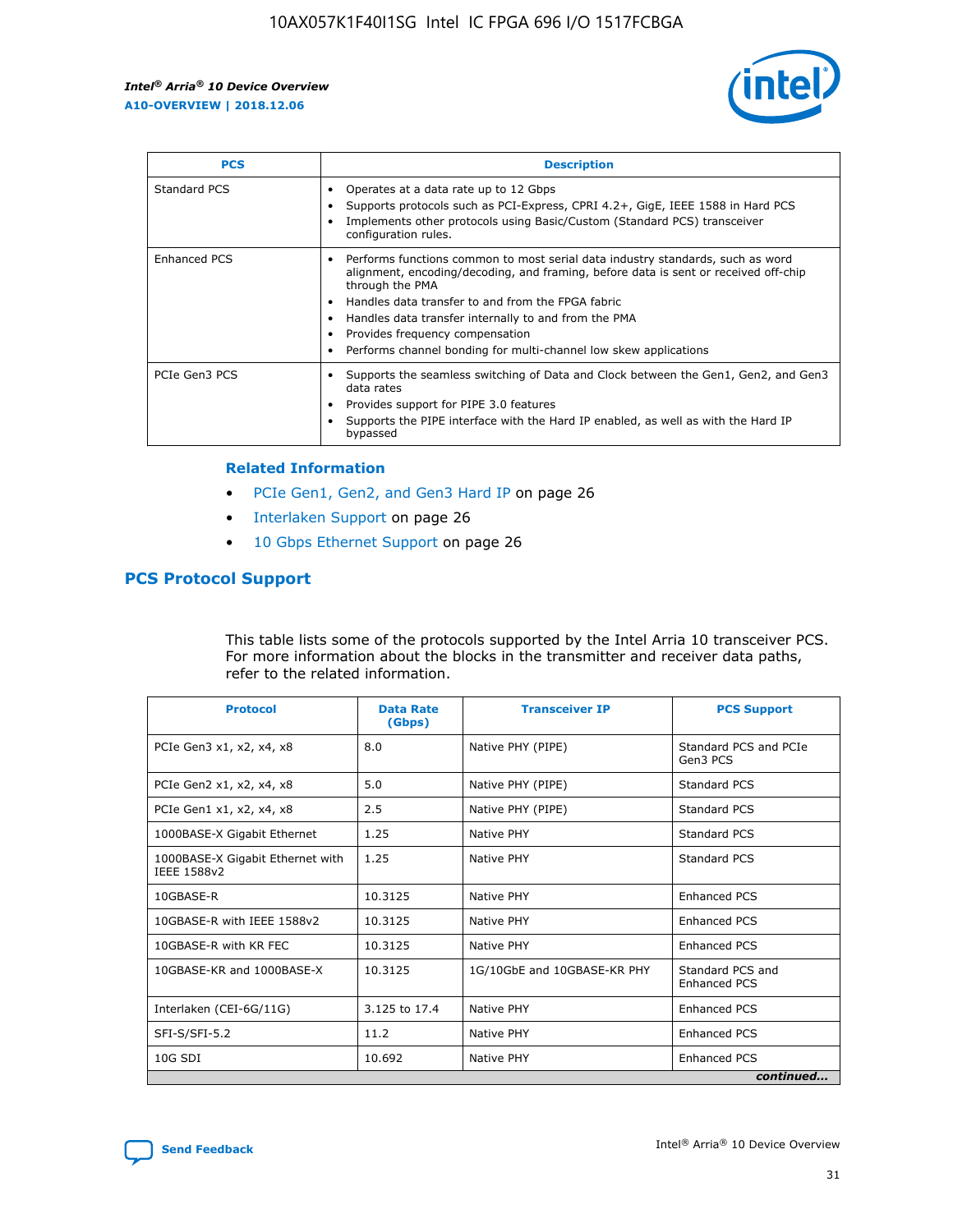

| <b>Protocol</b>      | <b>Data Rate</b><br>(Gbps) | <b>Transceiver IP</b> | <b>PCS Support</b> |
|----------------------|----------------------------|-----------------------|--------------------|
| CPRI 6.0 (64B/66B)   | 0.6144 to<br>10.1376       | Native PHY            | Enhanced PCS       |
| CPRI 4.2 (8B/10B)    | 0.6144 to<br>9.8304        | Native PHY            | Standard PCS       |
| OBSAI RP3 v4.2       | 0.6144 to 6.144            | Native PHY            | Standard PCS       |
| SD-SDI/HD-SDI/3G-SDI | $0.143(12)$ to<br>2.97     | Native PHY            | Standard PCS       |

## **Related Information**

#### [Intel Arria 10 Transceiver PHY User Guide](https://www.intel.com/content/www/us/en/programmable/documentation/nik1398707230472.html#nik1398707091164)

Provides more information about the supported transceiver protocols and PHY IP, the PMA architecture, and the standard, enhanced, and PCIe Gen3 PCS architecture.

# **SoC with Hard Processor System**

Each SoC device combines an FPGA fabric and a hard processor system (HPS) in a single device. This combination delivers the flexibility of programmable logic with the power and cost savings of hard IP in these ways:

- Reduces board space, system power, and bill of materials cost by eliminating a discrete embedded processor
- Allows you to differentiate the end product in both hardware and software, and to support virtually any interface standard
- Extends the product life and revenue through in-field hardware and software updates

<sup>(12)</sup> The 0.143 Gbps data rate is supported using oversampling of user logic that you must implement in the FPGA fabric.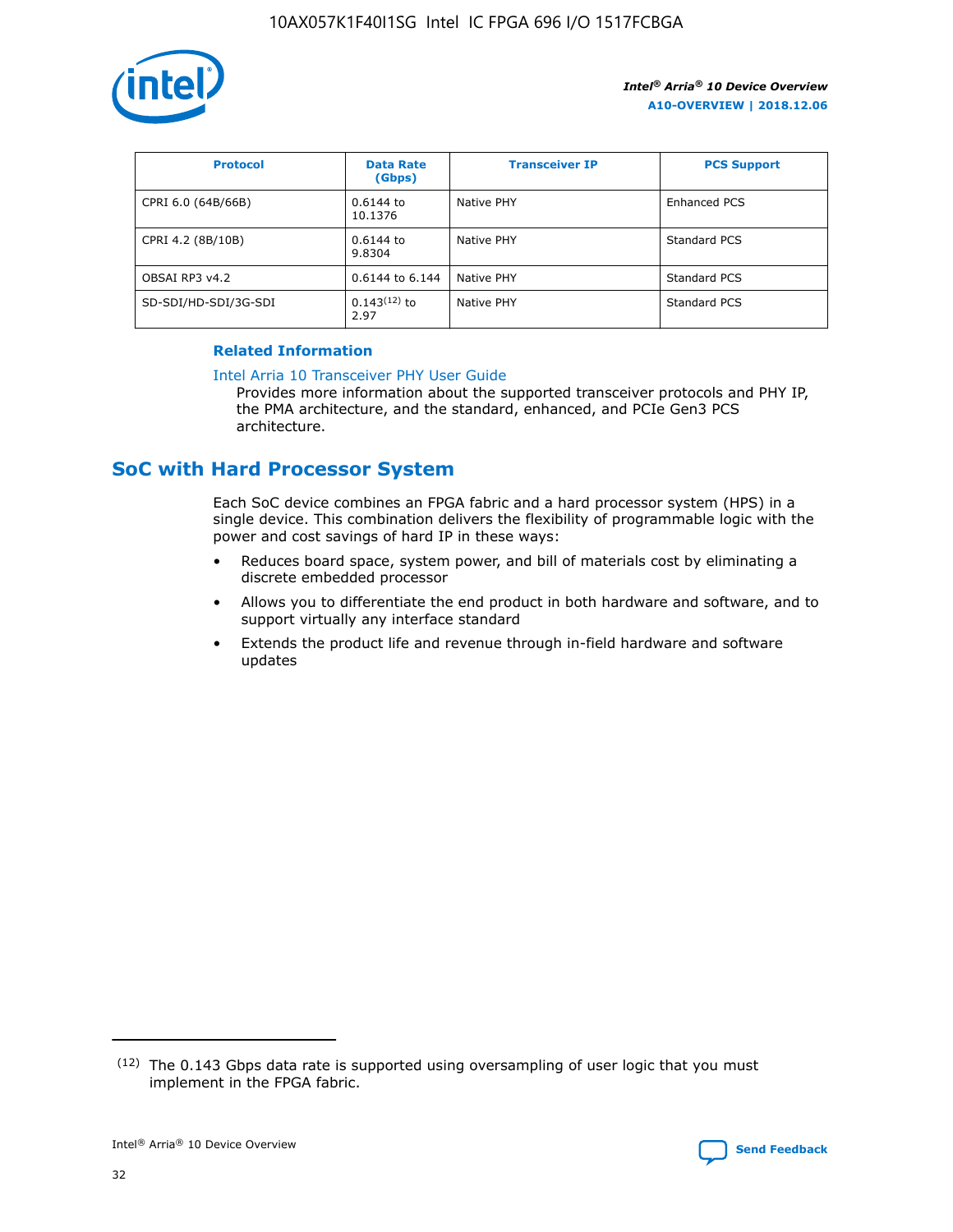

#### **Figure 9. HPS Block Diagram**

This figure shows a block diagram of the HPS with the dual ARM Cortex-A9 MPCore processor.



# **Key Advantages of 20-nm HPS**

The 20-nm HPS strikes a balance between enabling maximum software compatibility with 28-nm SoCs while still improving upon the 28-nm HPS architecture. These improvements address the requirements of the next generation target markets such as wireless and wireline communications, compute and storage equipment, broadcast and military in terms of performance, memory bandwidth, connectivity via backplane and security.

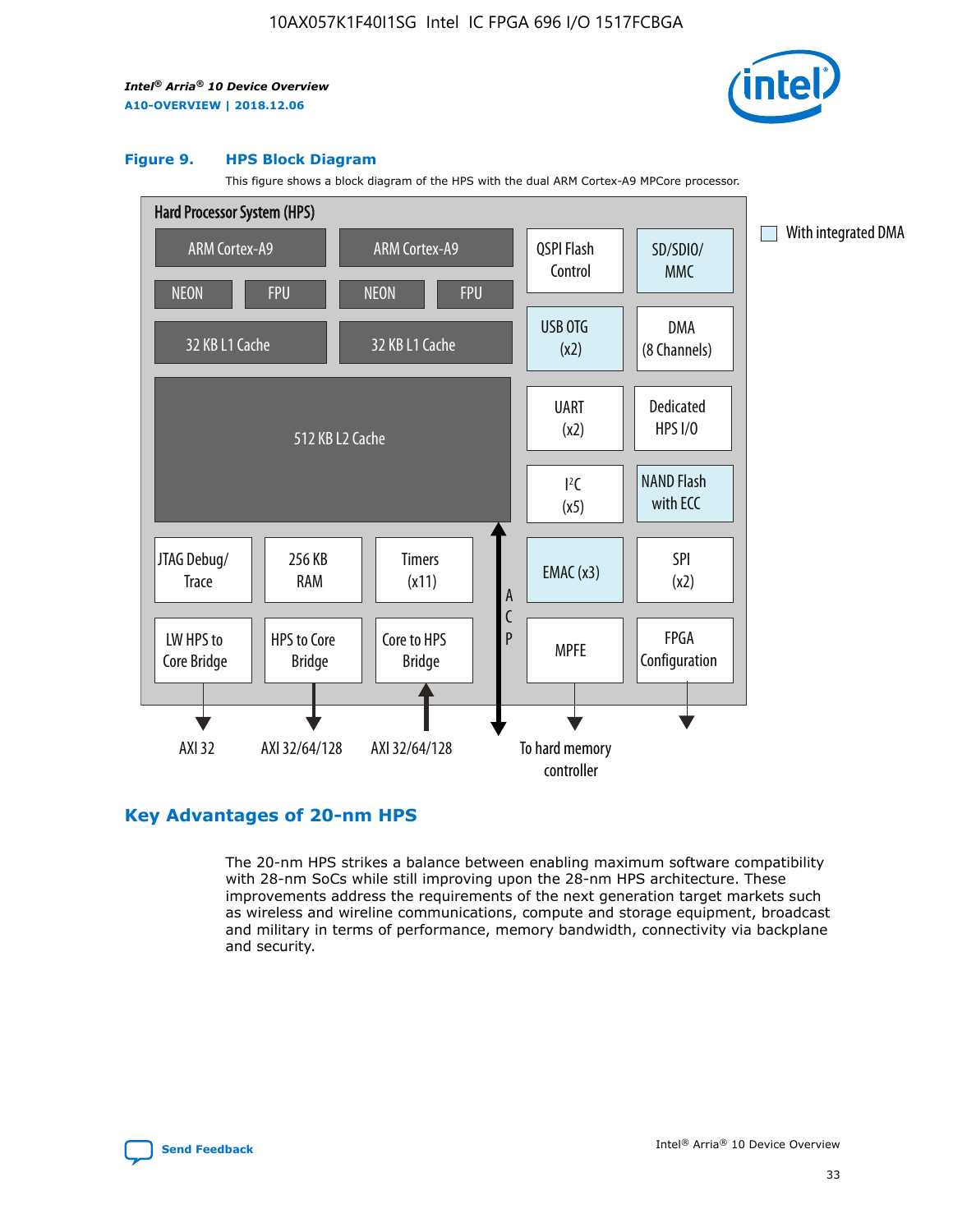

## **Table 24. Improvements in 20 nm HPS**

This table lists the key improvements of the 20 nm HPS compared to the 28 nm HPS.

| Advantages/<br><b>Improvements</b>                          | <b>Description</b>                                                                                                                                                                                                                                                                                                                                                                                                                                                                                                                                                                                                                                                                                                                                                                                                                                                                                                      |
|-------------------------------------------------------------|-------------------------------------------------------------------------------------------------------------------------------------------------------------------------------------------------------------------------------------------------------------------------------------------------------------------------------------------------------------------------------------------------------------------------------------------------------------------------------------------------------------------------------------------------------------------------------------------------------------------------------------------------------------------------------------------------------------------------------------------------------------------------------------------------------------------------------------------------------------------------------------------------------------------------|
| Increased performance and<br>overdrive capability           | While the nominal processor frequency is 1.2 GHz, the 20 nm HPS offers an "overdrive"<br>feature which enables a higher processor operating frequency. This requires a higher supply<br>voltage value that is unique to the HPS and may require a separate regulator.                                                                                                                                                                                                                                                                                                                                                                                                                                                                                                                                                                                                                                                   |
| Increased processor memory<br>bandwidth and DDR4<br>support | Up to 64-bit DDR4 memory at 2,400 Mbps support is available for the processor. The hard<br>memory controller for the HPS comprises a multi-port front end that manages connections<br>to a single port memory controller. The multi-port front end allows logic core and the HPS<br>to share ports and thereby the available bandwidth of the memory controller.                                                                                                                                                                                                                                                                                                                                                                                                                                                                                                                                                        |
| Flexible I/O sharing                                        | An advanced I/O pin muxing scheme allows improved sharing of I/O between the HPS and<br>the core logic. The following types of I/O are available for SoC:<br>17 dedicated I/Os-physically located inside the HPS block and are not accessible to<br>logic within the core. The 17 dedicated I/Os are used for HPS clock, resets, and<br>interfacing with boot devices, QSPI, and SD/MMC.<br>48 direct shared I/O-located closest to the HPS block and are ideal for high speed HPS<br>peripherals such as EMAC, USB, and others. There is one bank of 48 I/Os that supports<br>direct sharing where the 48 I/Os can be shared 12 I/Os at a time.<br>Standard (shared) I/O-all standard I/Os can be shared by the HPS peripherals and any<br>logic within the core. For designs where more than 48 I/Os are reguired to fully use all<br>the peripherals in the HPS, these I/Os can be connected through the core logic. |
| <b>EMAC</b> core                                            | Three EMAC cores are available in the HPS. The EMAC cores enable an application to<br>support two redundant Ethernet connections; for example, backplane, or two EMAC cores<br>for managing IEEE 1588 time stamp information while allowing a third EMAC core for debug<br>and configuration. All three EMACs can potentially share the same time stamps, simplifying<br>the 1588 time stamping implementation. A new serial time stamp interface allows core<br>logic to access and read the time stamp values. The integrated EMAC controllers can be<br>connected to external Ethernet PHY through the provided MDIO or I <sup>2</sup> C interface.                                                                                                                                                                                                                                                                  |
| On-chip memory                                              | The on-chip memory is updated to 256 KB support and can support larger data sets and<br>real time algorithms.                                                                                                                                                                                                                                                                                                                                                                                                                                                                                                                                                                                                                                                                                                                                                                                                           |
| <b>ECC</b> enhancements                                     | Improvements in L2 Cache ECC management allow identification of errors down to the<br>address level. ECC enhancements also enable improved error injection and status reporting<br>via the introduction of new memory mapped access to syndrome and data signals.                                                                                                                                                                                                                                                                                                                                                                                                                                                                                                                                                                                                                                                       |
| HPS to FPGA Interconnect<br>Backbone                        | Although the HPS and the Logic Core can operate independently, they are tightly coupled<br>via a high-bandwidth system interconnect built from high-performance ARM AMBA AXI bus<br>bridges. IP bus masters in the FPGA fabric have access to HPS bus slaves via the FPGA-to-<br>HPS interconnect. Similarly, HPS bus masters have access to bus slaves in the core fabric<br>via the HPS-to-FPGA bridge. Both bridges are AMBA AXI-3 compliant and support<br>simultaneous read and write transactions. Up to three masters within the core fabric can<br>share the HPS SDRAM controller with the processor. Additionally, the processor can be used<br>to configure the core fabric under program control via a dedicated 32-bit configuration port.                                                                                                                                                                  |
| FPGA configuration and HPS<br>booting                       | The FPGA fabric and HPS in the SoCs are powered independently. You can reduce the clock<br>frequencies or gate the clocks to reduce dynamic power.<br>You can configure the FPGA fabric and boot the HPS independently, in any order, providing<br>you with more design flexibility.                                                                                                                                                                                                                                                                                                                                                                                                                                                                                                                                                                                                                                    |
| Security                                                    | New security features have been introduced for anti-tamper management, secure boot,<br>encryption (AES), and authentication (SHA).                                                                                                                                                                                                                                                                                                                                                                                                                                                                                                                                                                                                                                                                                                                                                                                      |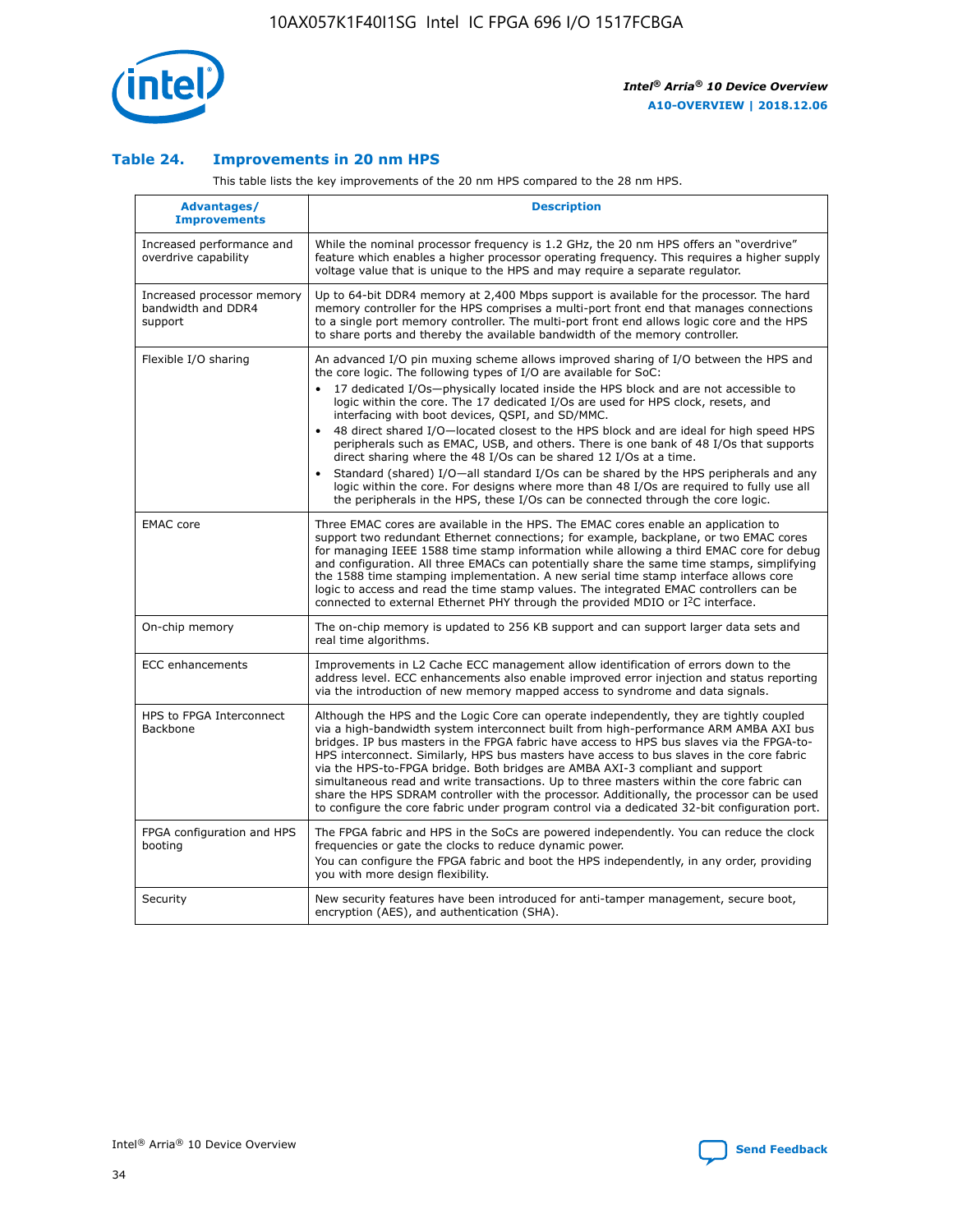

# **Features of the HPS**

The HPS has the following features:

- 1.2-GHz, dual-core ARM Cortex-A9 MPCore processor with up to 1.5-GHz via overdrive
	- ARMv7-A architecture that runs 32-bit ARM instructions, 16-bit and 32-bit Thumb instructions, and 8-bit Java byte codes in Jazelle style
	- Superscalar, variable length, out-of-order pipeline with dynamic branch prediction
	- Instruction Efficiency 2.5 MIPS/MHz, which provides total performance of 7500 MIPS at 1.5 GHz
- Each processor core includes:
	- 32 KB of L1 instruction cache, 32 KB of L1 data cache
	- Single- and double-precision floating-point unit and NEON media engine
	- CoreSight debug and trace technology
	- Snoop Control Unit (SCU) and Acceleration Coherency Port (ACP)
- 512 KB of shared L2 cache
- 256 KB of scratch RAM
- Hard memory controller with support for DDR3, DDR4 and optional error correction code (ECC) support
- Multiport Front End (MPFE) Scheduler interface to the hard memory controller
- 8-channel direct memory access (DMA) controller
- QSPI flash controller with SIO, DIO, QIO SPI Flash support
- NAND flash controller (ONFI 1.0 or later) with DMA and ECC support, updated to support 8 and 16-bit Flash devices and new command DMA to offload CPU for fast power down recovery
- Updated SD/SDIO/MMC controller to eMMC 4.5 with DMA with CE-ATA digital command support
- 3 10/100/1000 Ethernet media access control (MAC) with DMA
- 2 USB On-the-Go (OTG) controllers with DMA
- $\bullet$  5 I<sup>2</sup>C controllers (3 can be used by EMAC for MIO to external PHY)
- 2 UART 16550 Compatible controllers
- 4 serial peripheral interfaces (SPI) (2 Master, 2 Slaves)
- 62 programmable general-purpose I/Os, which includes 48 direct share I/Os that allows the HPS peripherals to connect directly to the FPGA I/Os
- 7 general-purpose timers
- 4 watchdog timers
- Anti-tamper, Secure Boot, Encryption (AES) and Authentication (SHA)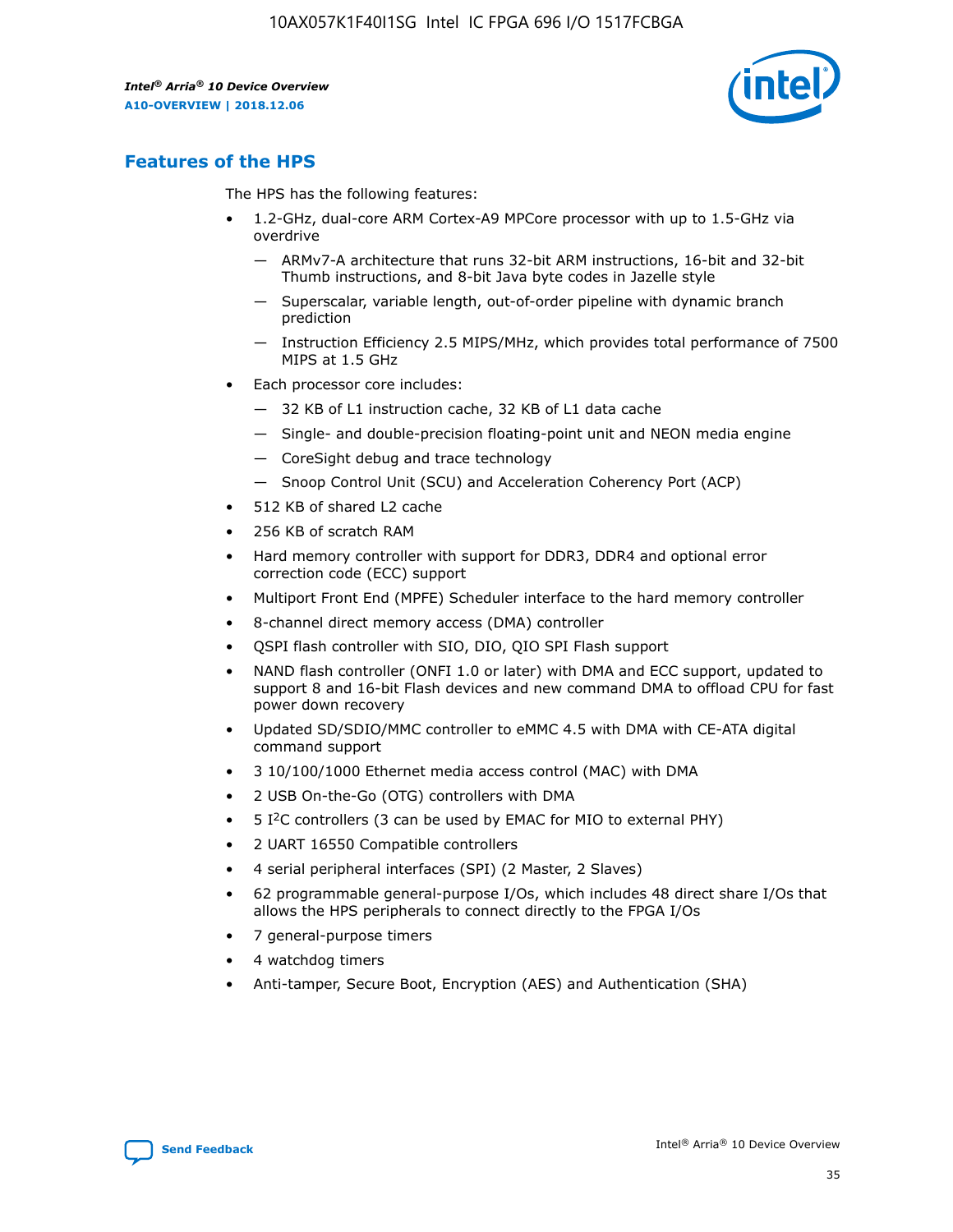

# **System Peripherals and Debug Access Port**

Each Ethernet MAC, USB OTG, NAND flash controller, and SD/MMC controller module has an integrated DMA controller. For modules without an integrated DMA controller, an additional DMA controller module provides up to eight channels of high-bandwidth data transfers. Peripherals that communicate off-chip are multiplexed with other peripherals at the HPS pin level. This allows you to choose which peripherals interface with other devices on your PCB.

The debug access port provides interfaces to industry standard JTAG debug probes and supports ARM CoreSight debug and core traces to facilitate software development.

## **HPS–FPGA AXI Bridges**

The HPS–FPGA bridges, which support the Advanced Microcontroller Bus Architecture (AMBA) Advanced eXtensible Interface (AXI™) specifications, consist of the following bridges:

- FPGA-to-HPS AMBA AXI bridge—a high-performance bus supporting 32, 64, and 128 bit data widths that allows the FPGA fabric to issue transactions to slaves in the HPS.
- HPS-to-FPGA Avalon/AMBA AXI bridge—a high-performance bus supporting 32, 64, and 128 bit data widths that allows the HPS to issue transactions to slaves in the FPGA fabric.
- Lightweight HPS-to-FPGA AXI bridge—a lower latency 32 bit width bus that allows the HPS to issue transactions to soft peripherals in the FPGA fabric. This bridge is primarily used for control and status register (CSR) accesses to peripherals in the FPGA fabric.

The HPS–FPGA AXI bridges allow masters in the FPGA fabric to communicate with slaves in the HPS logic, and vice versa. For example, the HPS-to-FPGA AXI bridge allows you to share memories instantiated in the FPGA fabric with one or both microprocessors in the HPS, while the FPGA-to-HPS AXI bridge allows logic in the FPGA fabric to access the memory and peripherals in the HPS.

Each HPS–FPGA bridge also provides asynchronous clock crossing for data transferred between the FPGA fabric and the HPS.

#### **HPS SDRAM Controller Subsystem**

The HPS SDRAM controller subsystem contains a multiport SDRAM controller and DDR PHY that are shared between the FPGA fabric (through the FPGA-to-HPS SDRAM interface), the level 2 (L2) cache, and the level 3 (L3) system interconnect. The FPGA-to-HPS SDRAM interface supports AMBA AXI and Avalon® Memory-Mapped (Avalon-MM) interface standards, and provides up to six individual ports for access by masters implemented in the FPGA fabric.

The HPS SDRAM controller supports up to 3 masters (command ports), 3x 64-bit read data ports and 3x 64-bit write data ports.

To maximize memory performance, the SDRAM controller subsystem supports command and data reordering, deficit round-robin arbitration with aging, and high-priority bypass features.

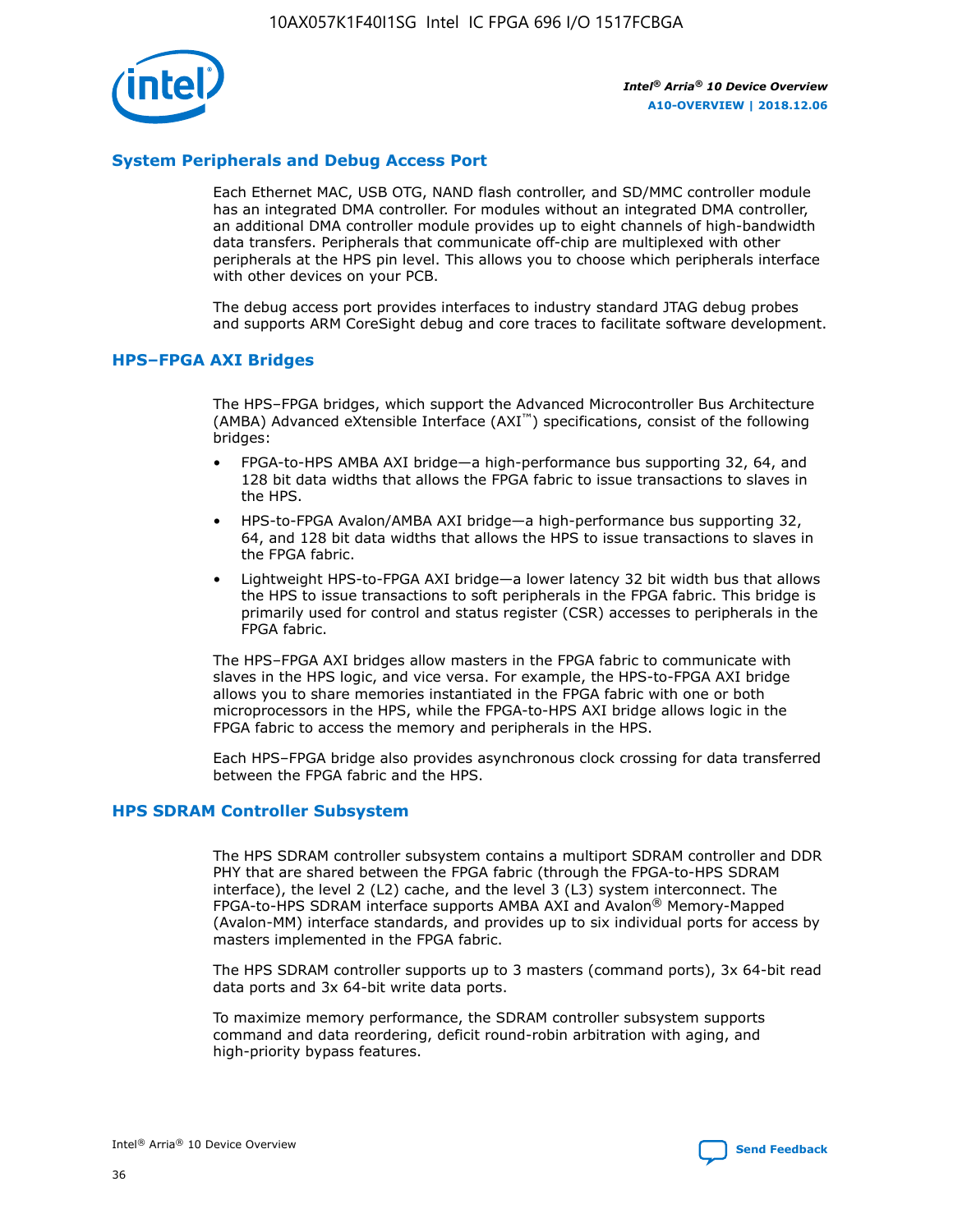

# **FPGA Configuration and HPS Booting**

The FPGA fabric and HPS in the SoC FPGA must be powered at the same time. You can reduce the clock frequencies or gate the clocks to reduce dynamic power.

Once powered, the FPGA fabric and HPS can be configured independently thus providing you with more design flexibility:

- You can boot the HPS independently. After the HPS is running, the HPS can fully or partially reconfigure the FPGA fabric at any time under software control. The HPS can also configure other FPGAs on the board through the FPGA configuration controller.
- Configure the FPGA fabric first, and then boot the HPS from memory accessible to the FPGA fabric.

## **Hardware and Software Development**

For hardware development, you can configure the HPS and connect your soft logic in the FPGA fabric to the HPS interfaces using the Platform Designer system integration tool in the Intel Quartus Prime software.

For software development, the ARM-based SoC FPGA devices inherit the rich software development ecosystem available for the ARM Cortex-A9 MPCore processor. The software development process for Intel SoC FPGAs follows the same steps as those for other SoC devices from other manufacturers. Support for Linux\*, VxWorks\*, and other operating systems are available for the SoC FPGAs. For more information on the operating systems support availability, contact the Intel FPGA sales team.

You can begin device-specific firmware and software development on the Intel SoC FPGA Virtual Target. The Virtual Target is a fast PC-based functional simulation of a target development system—a model of a complete development board. The Virtual Target enables the development of device-specific production software that can run unmodified on actual hardware.

# **Dynamic and Partial Reconfiguration**

The Intel Arria 10 devices support dynamic and partial reconfiguration. You can use dynamic and partial reconfiguration simultaneously to enable seamless reconfiguration of both the device core and transceivers.

# **Dynamic Reconfiguration**

You can reconfigure the PMA and PCS blocks while the device continues to operate. This feature allows you to change the data rates, protocol, and analog settings of a channel in a transceiver bank without affecting on-going data transfer in other transceiver banks. This feature is ideal for applications that require dynamic multiprotocol or multirate support.

# **Partial Reconfiguration**

Using partial reconfiguration, you can reconfigure some parts of the device while keeping the device in operation.

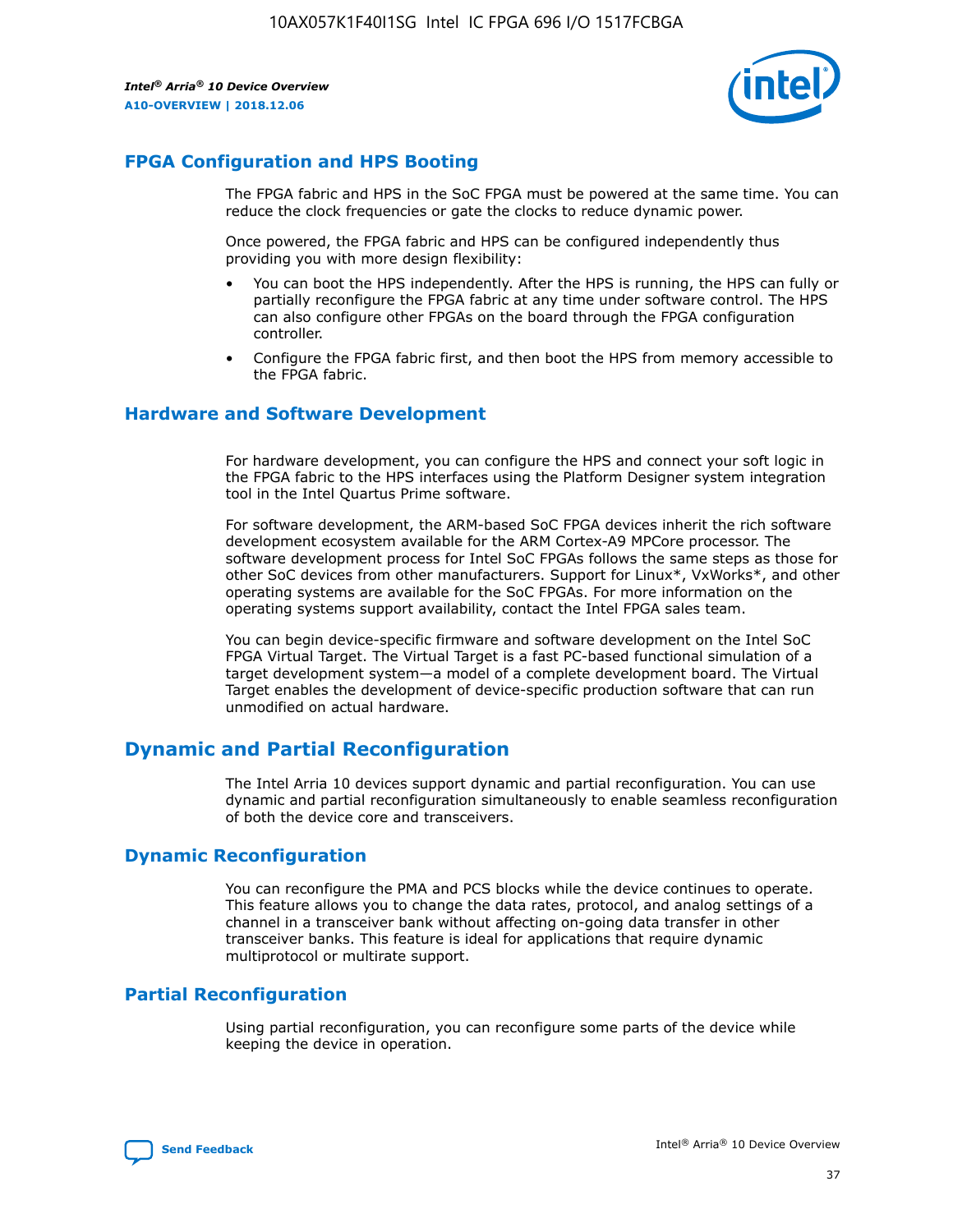

Instead of placing all device functions in the FPGA fabric, you can store some functions that do not run simultaneously in external memory and load them only when required. This capability increases the effective logic density of the device, and lowers cost and power consumption.

In the Intel solution, you do not have to worry about intricate device architecture to perform a partial reconfiguration. The partial reconfiguration capability is built into the Intel Quartus Prime design software, making such time-intensive task simple.

Intel Arria 10 devices support partial reconfiguration in the following configuration options:

- Using an internal host:
	- All supported configuration modes where the FPGA has access to external memory devices such as serial and parallel flash memory.
	- Configuration via Protocol [CvP (PCIe)]
- Using an external host—passive serial (PS), fast passive parallel (FPP) x8, FPP x16, and FPP x32 I/O interface.

# **Enhanced Configuration and Configuration via Protocol**

# **Table 25. Configuration Schemes and Features of Intel Arria 10 Devices**

Intel Arria 10 devices support 1.8 V programming voltage and several configuration schemes.

| <b>Scheme</b>                                                          | <b>Data</b><br><b>Width</b> | <b>Max Clock</b><br>Rate<br>(MHz) | <b>Max Data</b><br>Rate<br>(Mbps)<br>(13) | <b>Decompression</b> | <b>Design</b><br>Security <sup>(1</sup><br>4) | <b>Partial</b><br>Reconfiguration<br>(15) | <b>Remote</b><br><b>System</b><br><b>Update</b> |
|------------------------------------------------------------------------|-----------------------------|-----------------------------------|-------------------------------------------|----------------------|-----------------------------------------------|-------------------------------------------|-------------------------------------------------|
| <b>JTAG</b>                                                            | 1 bit                       | 33                                | 33                                        |                      |                                               | Yes(16)                                   |                                                 |
| Active Serial (AS)<br>through the<br>EPCO-L<br>configuration<br>device | 1 bit,<br>4 bits            | 100                               | 400                                       | Yes                  | Yes                                           | Yes(16)                                   | Yes                                             |
| Passive serial (PS)<br>through CPLD or<br>external<br>microcontroller  | 1 bit                       | 100                               | 100                                       | Yes                  | Yes                                           | Yes <sup>(16)</sup>                       | Parallel<br>Flash<br>Loader<br>(PFL) IP<br>core |
|                                                                        |                             |                                   |                                           |                      |                                               |                                           | continued                                       |

<sup>(13)</sup> Enabling either compression or design security features affects the maximum data rate. Refer to the Intel Arria 10 Device Datasheet for more information.

<sup>(14)</sup> Encryption and compression cannot be used simultaneously.

 $(15)$  Partial reconfiguration is an advanced feature of the device family. If you are interested in using partial reconfiguration, contact Intel for support.

 $(16)$  Partial configuration can be performed only when it is configured as internal host.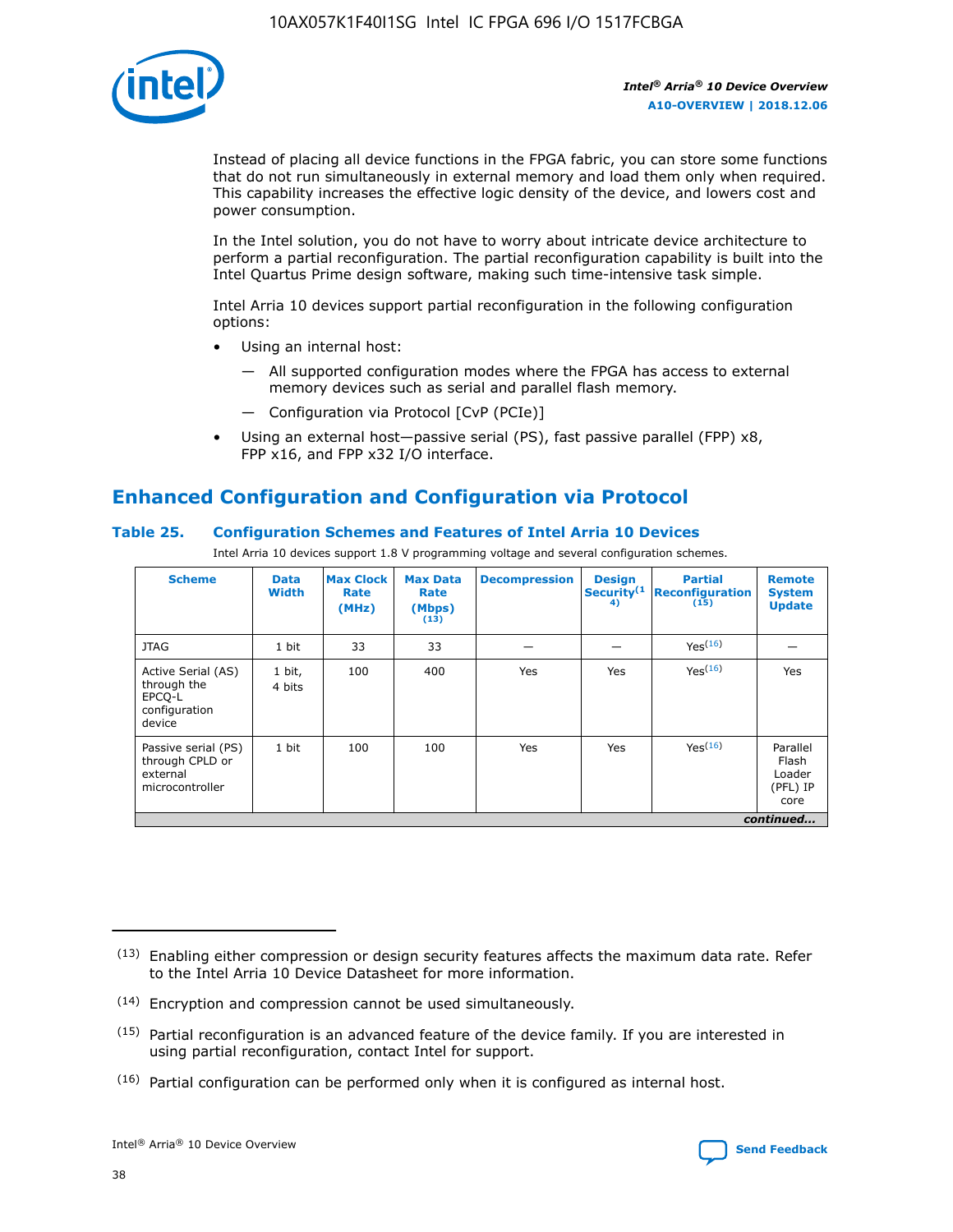

| <b>Scheme</b>                                    | <b>Data</b><br><b>Width</b> | <b>Max Clock</b><br>Rate<br>(MHz) | <b>Max Data</b><br>Rate<br>(Mbps)<br>(13) | <b>Decompression</b> | <b>Design</b><br>Security <sup>(1</sup><br>4) | <b>Partial</b><br><b>Reconfiguration</b><br>(15) | <b>Remote</b><br><b>System</b><br><b>Update</b> |
|--------------------------------------------------|-----------------------------|-----------------------------------|-------------------------------------------|----------------------|-----------------------------------------------|--------------------------------------------------|-------------------------------------------------|
| Fast passive                                     | 8 bits                      | 100                               | 3200                                      | Yes                  | Yes                                           | Yes(17)                                          | PFL IP                                          |
| parallel (FPP)<br>through CPLD or                | 16 bits                     |                                   |                                           | Yes                  | Yes                                           |                                                  | core                                            |
| external<br>microcontroller                      | 32 bits                     |                                   |                                           | Yes                  | Yes                                           |                                                  |                                                 |
| Configuration via                                | 16 bits                     | 100                               | 3200                                      | Yes                  | Yes                                           | Yes <sup>(17)</sup>                              |                                                 |
| <b>HPS</b>                                       | 32 bits                     |                                   |                                           | Yes                  | Yes                                           |                                                  |                                                 |
| Configuration via<br>Protocol [CvP<br>$(PCIe^*)$ | x1, x2,<br>x4, x8<br>lanes  |                                   | 8000                                      | Yes                  | Yes                                           | Yes(16)                                          |                                                 |

You can configure Intel Arria 10 devices through PCIe using Configuration via Protocol (CvP). The Intel Arria 10 CvP implementation conforms to the PCIe 100 ms power-up-to-active time requirement.

#### **Related Information**

[Configuration via Protocol \(CvP\) Implementation in Intel FPGAs User Guide](https://www.intel.com/content/www/us/en/programmable/documentation/dsu1441819344145.html#dsu1442269728522) Provides more information about the CvP configuration scheme.

# **SEU Error Detection and Correction**

Intel Arria 10 devices offer robust and easy-to-use single-event upset (SEU) error detection and correction circuitry.

The detection and correction circuitry includes protection for Configuration RAM (CRAM) programming bits and user memories. The CRAM is protected by a continuously running CRC error detection circuit with integrated ECC that automatically corrects one or two errors and detects higher order multi-bit errors. When more than two errors occur, correction is available through reloading of the core programming file, providing a complete design refresh while the FPGA continues to operate.

The physical layout of the Intel Arria 10 CRAM array is optimized to make the majority of multi-bit upsets appear as independent single-bit or double-bit errors which are automatically corrected by the integrated CRAM ECC circuitry. In addition to the CRAM protection, the M20K memory blocks also include integrated ECC circuitry and are layout-optimized for error detection and correction. The MLAB does not have ECC.

(14) Encryption and compression cannot be used simultaneously.

<sup>(17)</sup> Supported at a maximum clock rate of 100 MHz.



 $(13)$  Enabling either compression or design security features affects the maximum data rate. Refer to the Intel Arria 10 Device Datasheet for more information.

 $(15)$  Partial reconfiguration is an advanced feature of the device family. If you are interested in using partial reconfiguration, contact Intel for support.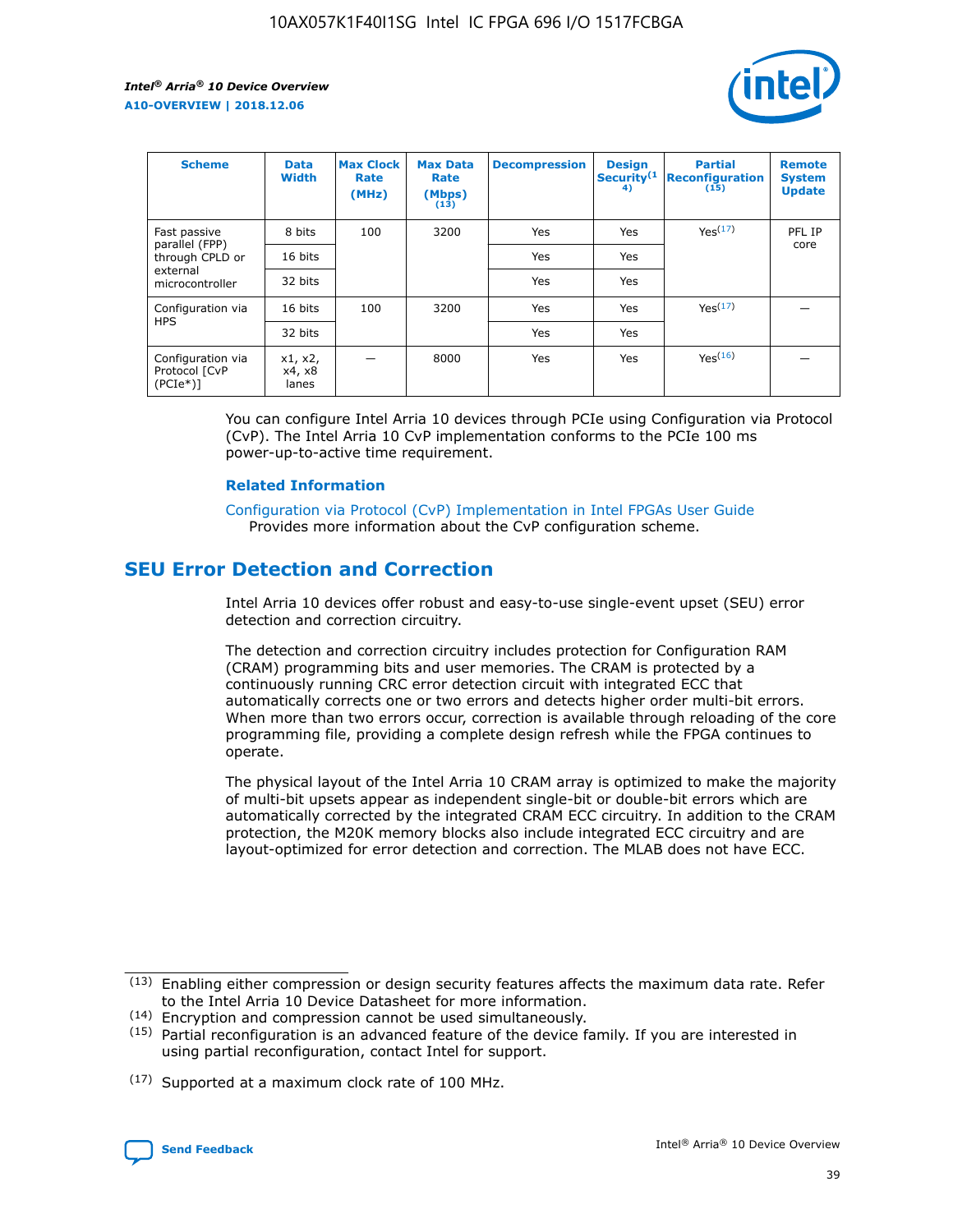

# **Power Management**

Intel Arria 10 devices leverage the advanced 20 nm process technology, a low 0.9 V core power supply, an enhanced core architecture, and several optional power reduction techniques to reduce total power consumption by as much as 40% compared to Arria V devices and as much as 60% compared to Stratix V devices.

The optional power reduction techniques in Intel Arria 10 devices include:

- **SmartVID**—a code is programmed into each device during manufacturing that allows a smart regulator to operate the device at lower core  $V_{CC}$  while maintaining performance
- **Programmable Power Technology**—non-critical timing paths are identified by the Intel Quartus Prime software and the logic in these paths is biased for low power instead of high performance
- **Low Static Power Options**—devices are available with either standard static power or low static power while maintaining performance

Furthermore, Intel Arria 10 devices feature Intel's industry-leading low power transceivers and include a number of hard IP blocks that not only reduce logic resources but also deliver substantial power savings compared to soft implementations. In general, hard IP blocks consume up to 90% less power than the equivalent soft logic implementations.

# **Incremental Compilation**

The Intel Quartus Prime software incremental compilation feature reduces compilation time and helps preserve performance to ease timing closure. The incremental compilation feature enables the partial reconfiguration flow for Intel Arria 10 devices.

Incremental compilation supports top-down, bottom-up, and team-based design flows. This feature facilitates modular, hierarchical, and team-based design flows where different designers compile their respective design sections in parallel. Furthermore, different designers or IP providers can develop and optimize different blocks of the design independently. These blocks can then be imported into the top level project.

# **Document Revision History for Intel Arria 10 Device Overview**

| <b>Document</b><br><b>Version</b> | <b>Changes</b>                                                                                                                                                                                                                                                              |
|-----------------------------------|-----------------------------------------------------------------------------------------------------------------------------------------------------------------------------------------------------------------------------------------------------------------------------|
| 2018.12.06                        | Added links to Intel Arria 10 device errata documents.<br>Removed automotive temperature option from the Intel Arria 10 GX devices.<br>Removed -3 fabric speed grade from the Intel Arria 10 GT devices.<br>Updated power options for the Intel Arria 10 GX and GT devices. |
| 2018.04.09                        | Updated the lowest $V_{CC}$ from 0.83 V to 0.82 V in the topic listing a summary of the device features.                                                                                                                                                                    |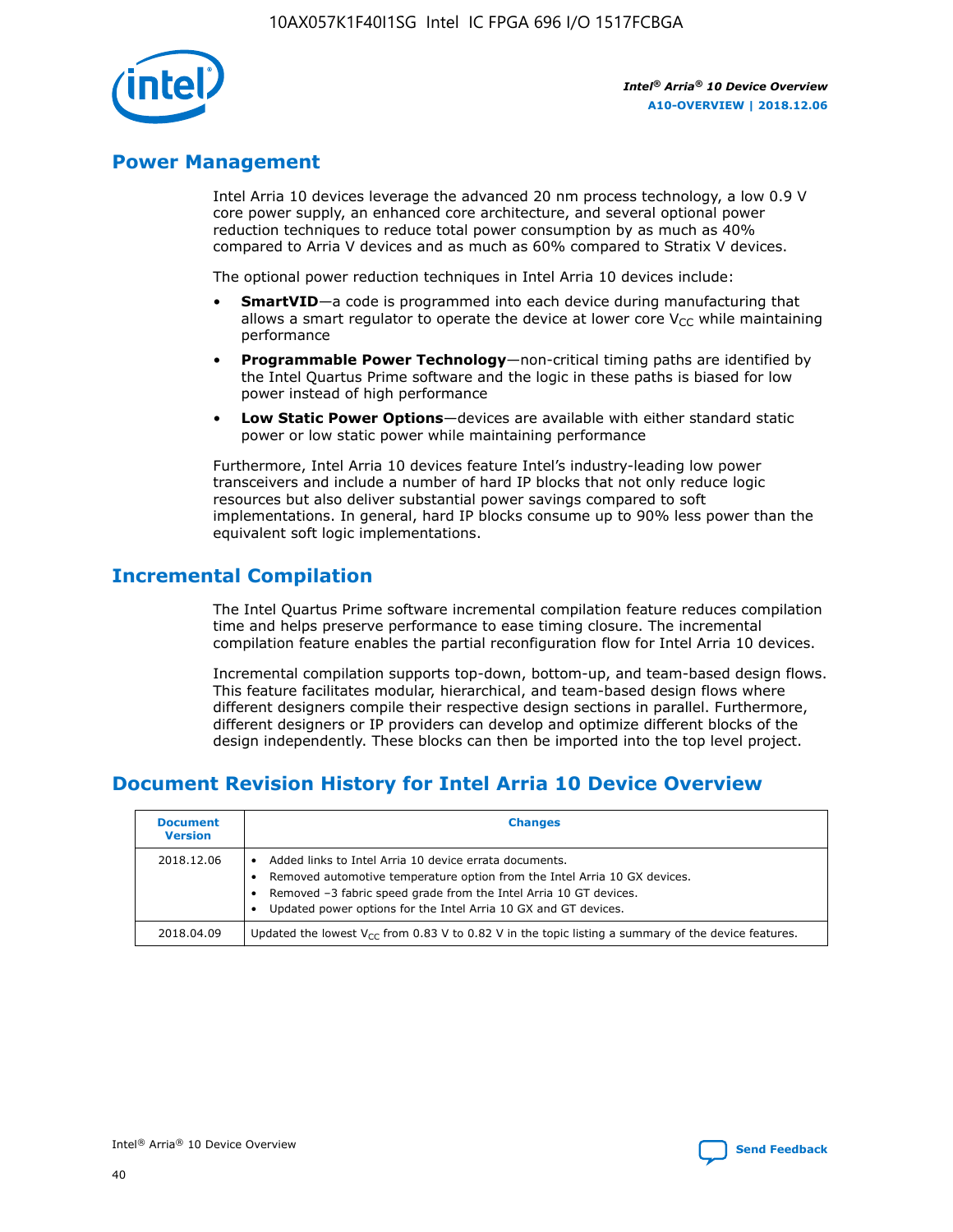*Intel® Arria® 10 Device Overview* **A10-OVERVIEW | 2018.12.06**



| <b>Date</b>    | <b>Version</b> | <b>Changes</b>                                                                                                                                                                                                                                                                                                                                                                                                                                                                                                                                                                                                                                                                                                                                                                                                                                                                                                                                                            |
|----------------|----------------|---------------------------------------------------------------------------------------------------------------------------------------------------------------------------------------------------------------------------------------------------------------------------------------------------------------------------------------------------------------------------------------------------------------------------------------------------------------------------------------------------------------------------------------------------------------------------------------------------------------------------------------------------------------------------------------------------------------------------------------------------------------------------------------------------------------------------------------------------------------------------------------------------------------------------------------------------------------------------|
| January 2018   | 2018.01.17     | Updated the maximum data rate for HPS (Intel Arria 10 SX devices<br>external memory interface DDR3 controller from 2,166 Mbps to 2,133<br>Mbps.<br>Updated maximum frequency supported for half rate QDRII and QDRII<br>+ SRAM to 633 MHz in Memory Standards Supported by the Soft<br>Memory Controller table.<br>Updated transceiver backplane capability to 12.5 Gbps.<br>$\bullet$<br>Removed transceiver speed grade 5 in Sample Ordering Core and<br>Available Options for Intel Arria 10 GX Devices figure.<br>Removed package code 40, low static power, SmartVID, industrial, and<br>military operating temperature support from Sample Ordering Core and<br>Available Options for Intel Arria 10 GT Devices figure.<br>Updated short reach transceiver rate for Intel Arria 10 GT devices to<br>25.8 Gbps.<br>Removed On-Die Instrumentation - EyeQ and Jitter Margin Tool<br>support from PMA Features of the Transceivers in Intel Arria 10 Devices<br>table. |
| September 2017 | 2017.09.20     | Updated the maximum speed of the DDR4 external memory interface from<br>1,333 MHz/2,666 Mbps to 1,200 MHz/2,400 Mbps.                                                                                                                                                                                                                                                                                                                                                                                                                                                                                                                                                                                                                                                                                                                                                                                                                                                     |
| July 2017      | 2017.07.13     | Corrected the automotive temperature range in the figure showing the<br>available options for the Intel Arria 10 GX devices from "-40°C to 100°C"<br>to "-40°C to 125°C".                                                                                                                                                                                                                                                                                                                                                                                                                                                                                                                                                                                                                                                                                                                                                                                                 |
| July 2017      | 2017.07.06     | Added automotive temperature option to Intel Arria 10 GX device family.                                                                                                                                                                                                                                                                                                                                                                                                                                                                                                                                                                                                                                                                                                                                                                                                                                                                                                   |
| May 2017       | 2017.05.08     | Corrected protocol names with "1588" to "IEEE 1588v2".<br>$\bullet$<br>Updated the vertical migration table to remove vertical migration<br>$\bullet$<br>between Intel Arria 10 GX and Intel Arria 10 SX device variants.<br>Removed all "Preliminary" marks.<br>$\bullet$                                                                                                                                                                                                                                                                                                                                                                                                                                                                                                                                                                                                                                                                                                |
| March 2017     | 2017.03.15     | Removed the topic about migration from Intel Arria 10 to Intel Stratix<br>10 devices.<br>Rebranded as Intel.<br>$\bullet$                                                                                                                                                                                                                                                                                                                                                                                                                                                                                                                                                                                                                                                                                                                                                                                                                                                 |
| October 2016   | 2016.10.31     | Removed package F36 from Intel Arria 10 GX devices.<br>Updated Intel Arria 10 GT sample ordering code and maximum GX<br>$\bullet$<br>transceiver count. Intel Arria 10 GT devices are available only in the<br>SF45 package option with a maximum of 72 transceivers.                                                                                                                                                                                                                                                                                                                                                                                                                                                                                                                                                                                                                                                                                                     |
| May 2016       | 2016.05.02     | Updated the FPGA Configuration and HPS Booting topic.<br>$\bullet$<br>Remove V <sub>CC</sub> PowerManager from the Summary of Features, Power<br>Management and Arria 10 Device Variants and packages topics. This<br>feature is no longer supported in Arria 10 devices.<br>Removed LPDDR3 from the Memory Standards Supported by the HPS<br>Hard Memory Controller table in the Memory Standards Supported by<br>Intel Arria 10 Devices topic. This standard is only supported by the<br>FPGA.<br>Removed transceiver speed grade 5 from the Device Variants and<br>Packages topic for Arria 10 GX and SX devices.                                                                                                                                                                                                                                                                                                                                                      |
| February 2016  | 2016.02.11     | Changed the maximum Arria 10 GT datarate to 25.8 Gbps and the<br>minimum datarate to 1 Gbps globally.<br>Revised the state for Core clock networks in the Summary of Features<br>$\bullet$<br>topic.<br>Changed the transceiver parameters in the "Summary of Features for<br>$\bullet$<br>Arria 10 Devices" table.<br>• Changed the transceiver parameters in the "Maximum Resource Counts<br>for Arria 10 GT Devices" table.<br>Changed the package availability for GT devices in the "Package Plan<br>for Arria 10 GT Devices" table.<br>Changed the package configurations for GT devices in the "Migration"<br>Capability Across Arria 10 Product Lines" figure.<br>continued                                                                                                                                                                                                                                                                                       |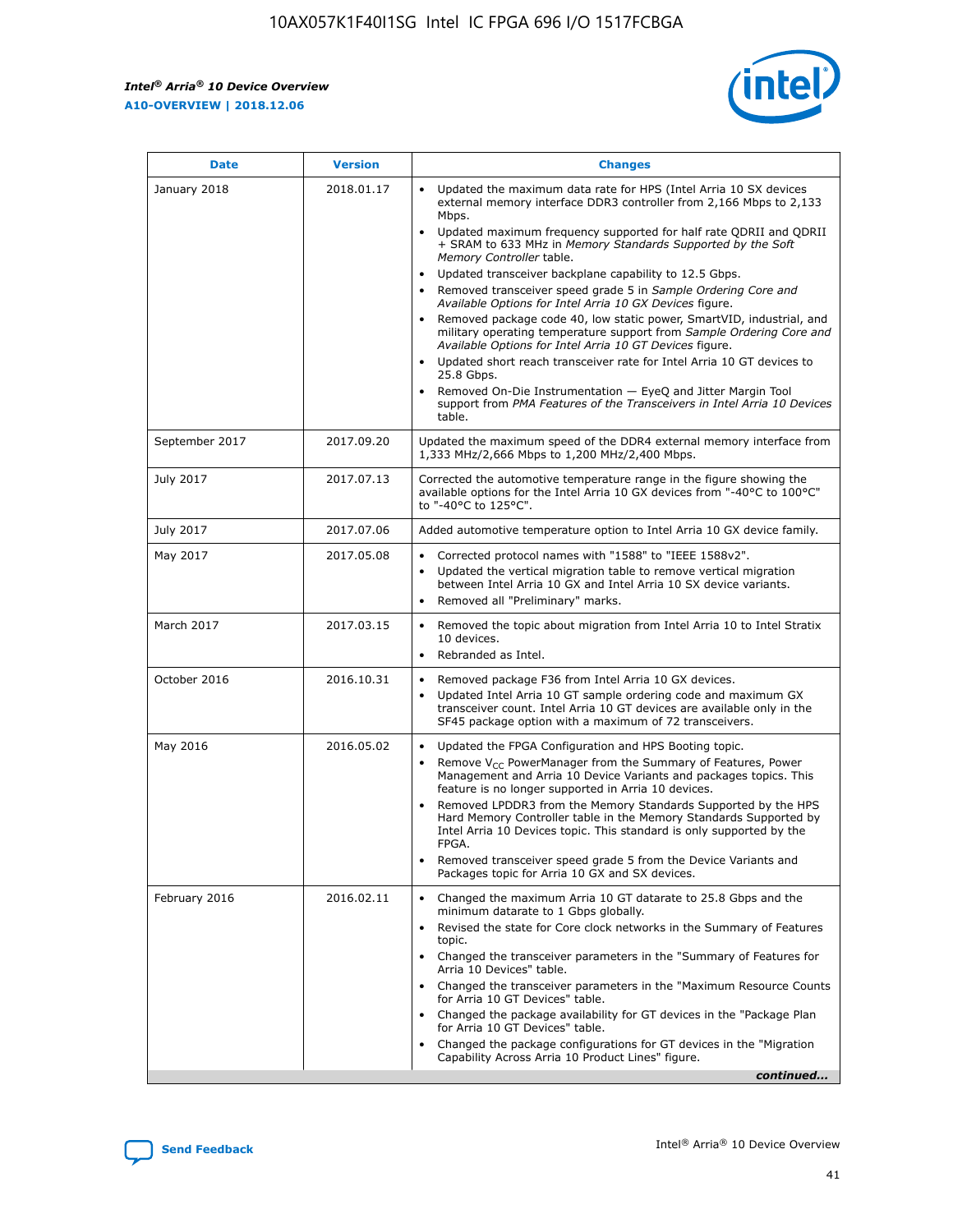

| <b>Date</b>   | <b>Version</b> | <b>Changes</b>                                                                                                                                                               |
|---------------|----------------|------------------------------------------------------------------------------------------------------------------------------------------------------------------------------|
|               |                | • Changed transceiver parameters in the "Low Power Serial Transceivers"<br>section.                                                                                          |
|               |                | • Changed the transceiver descriptions in the "Device Variants for the<br>Arria 10 Device Family" table.                                                                     |
|               |                | Changed the "Sample Ordering Code and Available Options for Arria 10<br>$\bullet$<br>GT Devices" figure.                                                                     |
|               |                | Changed the datarates for GT devices in the "PMA Features" section.                                                                                                          |
|               |                | Changed the datarates for GT devices in the "PCS Features" section.<br>$\bullet$                                                                                             |
| December 2015 | 2015.12.14     | Updated the number of M20K memory blocks for Arria 10 GX 660 from<br>2133 to 2131 and corrected the total RAM bit from 48,448 Kb to<br>48,408 Kb.                            |
|               |                | Corrected the number of DSP blocks for Arria 10 GX 660 from 1688 to<br>1687 in the table listing floating-point arithmetic resources.                                        |
| November 2015 | 2015.11.02     | Updated the maximum resources for Arria 10 GX 220, GX 320, GX 480,<br>$\bullet$<br>GX 660, SX 220, SX 320, SX 480, and SX 660.                                               |
|               |                | • Updated resource count for Arria 10 GX 320, GX 480, GX 660, SX 320,<br>SX 480, a SX 660 devices in Number of Multipliers in Intel Arria 10<br><b>Devices</b> table.        |
|               |                | Updated the available options for Arria 10 GX, GT, and SX.                                                                                                                   |
|               |                | Changed instances of Quartus II to Quartus Prime.<br>$\bullet$                                                                                                               |
| June 2015     | 2015.06.15     | Corrected label for Intel Arria 10 GT product lines in the vertical migration<br>figure.                                                                                     |
| May 2015      | 2015.05.15     | Corrected the DDR3 half rate and quarter rate maximum frequencies in the<br>table that lists the memory standards supported by the Intel Arria 10 hard<br>memory controller. |
| May 2015      | 2015.05.04     | • Added support for 13.5G JESD204b in the Summary of Features table.<br>• Added a link to Arria 10 GT Channel Usage in the Arria 10 GT Package<br>Plan topic.                |
|               |                | • Added a note to the table, Maximum Resource Counts for Arria 10 GT<br>devices.                                                                                             |
|               |                | • Updated the power requirements of the transceivers in the Low Power<br>Serial Transceivers topic.                                                                          |
| January 2015  | 2015.01.23     | • Added floating point arithmetic features in the Summary of Features<br>table.                                                                                              |
|               |                | • Updated the total embedded memory from 38.38 megabits (Mb) to<br>65.6 Mb.                                                                                                  |
|               |                | • Updated the table that lists the memory standards supported by Intel<br>Arria 10 devices.                                                                                  |
|               |                | Removed support for DDR3U, LPDDR3 SDRAM, RLDRAM 2, and DDR2.                                                                                                                 |
|               |                | Moved RLDRAM 3 support from hard memory controller to soft memory<br>controller. RLDRAM 3 support uses hard PHY with soft memory<br>controller.                              |
|               |                | Added soft memory controller support for QDR IV.<br>٠                                                                                                                        |
|               |                | Updated the maximum resource count table to include the number of<br>hard memory controllers available in each device variant.                                               |
|               |                | Updated the transceiver PCS data rate from 12.5 Gbps to 12 Gbps.<br>$\bullet$                                                                                                |
|               |                | Updated the max clock rate of PS, FPP x8, FPP x16, and Configuration<br>via HPS from 125 MHz to 100 MHz.                                                                     |
|               |                | Added a feature for fractional synthesis PLLs: PLL cascading.                                                                                                                |
|               |                | Updated the HPS programmable general-purpose I/Os from 54 to 62.<br>$\bullet$<br>continued                                                                                   |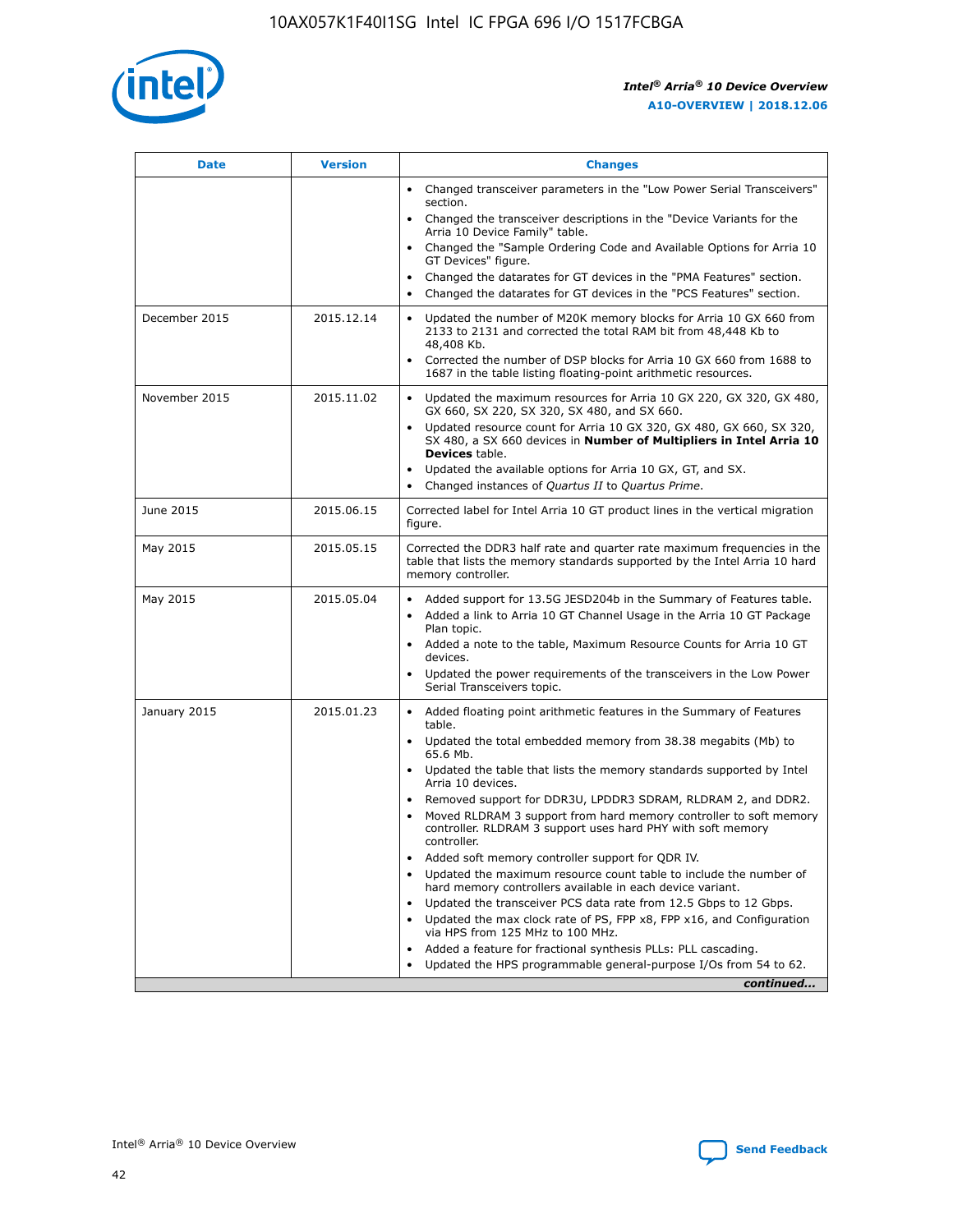r



| <b>Date</b>    | <b>Version</b> | <b>Changes</b>                                                                                                                                                                                                                                                                                                                                                                                                                                                                                                                                      |
|----------------|----------------|-----------------------------------------------------------------------------------------------------------------------------------------------------------------------------------------------------------------------------------------------------------------------------------------------------------------------------------------------------------------------------------------------------------------------------------------------------------------------------------------------------------------------------------------------------|
| September 2014 | 2014.09.30     | Corrected the 3 V I/O and LVDS I/O counts for F35 and F36 packages<br>$\bullet$<br>of Arria 10 GX.<br>Corrected the 3 V I/O, LVDS I/O, and transceiver counts for the NF40<br>$\bullet$<br>package of the Arria GX 570 and 660.<br>Removed 3 V I/O, LVDS I/O, and transceiver counts for the NF40<br>package of the Arria GX 900 and 1150. The NF40 package is not<br>available for Arria 10 GX 900 and 1150.                                                                                                                                       |
| August 2014    | 2014.08.18     | Updated Memory (Kb) M20K maximum resources for Arria 10 GX 660<br>devices from 42,660 to 42,620.<br>Added GPIO columns consisting of LVDS I/O Bank and 3V I/O Bank in<br>$\bullet$<br>the Package Plan table.<br>Added how to use memory interface clock frequency higher than 533<br>$\bullet$<br>MHz in the I/O vertical migration.<br>Added information to clarify that RLDRAM3 support uses hard PHY with<br>$\bullet$<br>soft memory controller.<br>Added variable precision DSP blocks support for floating-point<br>$\bullet$<br>arithmetic. |
| June 2014      | 2014.06.19     | Updated number of dedicated I/Os in the HPS block to 17.                                                                                                                                                                                                                                                                                                                                                                                                                                                                                            |
| February 2014  | 2014.02.21     | Updated transceiver speed grade options for GT devices in Figure 2.                                                                                                                                                                                                                                                                                                                                                                                                                                                                                 |
| February 2014  | 2014.02.06     | Updated data rate for Arria 10 GT devices from 28.1 Gbps to 28.3 Gbps.                                                                                                                                                                                                                                                                                                                                                                                                                                                                              |
| December 2013  | 2013.12.10     | Updated the HPS memory standards support from LPDDR2 to LPDDR3.<br>Updated HPS block diagram to include dedicated HPS I/O and FPGA<br>$\bullet$<br>Configuration blocks as well as repositioned SD/SDIO/MMC, DMA, SPI<br>and NAND Flash with ECC blocks.                                                                                                                                                                                                                                                                                            |
| December 2013  | 2013.12.02     | Initial release.                                                                                                                                                                                                                                                                                                                                                                                                                                                                                                                                    |